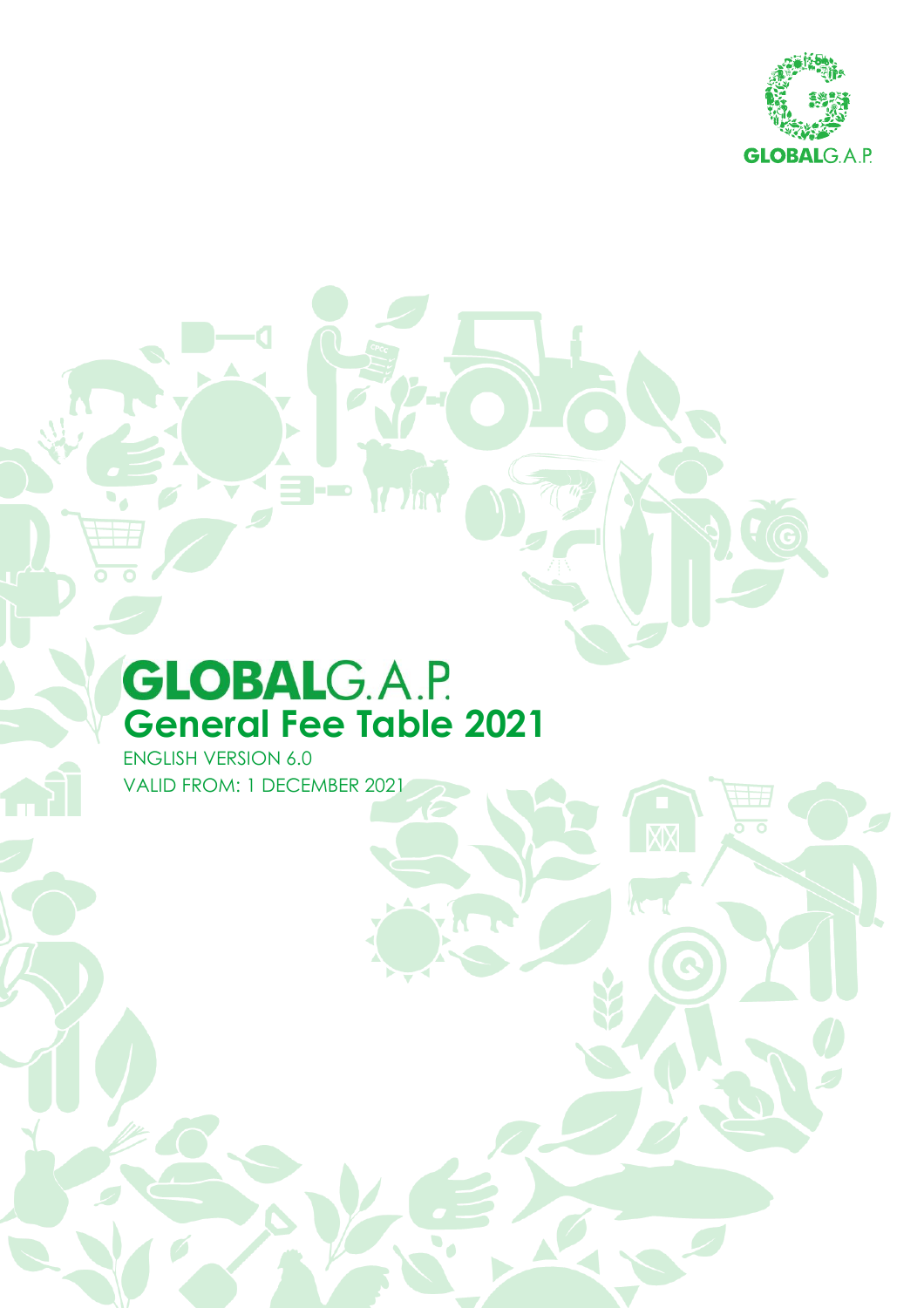

### GENERAL GLOBALG.A.P. FEE TABLE 2020

Valid from: 1 December 2021

### **CONTENTS**

| $\mathbf{1}$   |                  | Introduction                                                                                                         | 4              |
|----------------|------------------|----------------------------------------------------------------------------------------------------------------------|----------------|
|                | 1.1              | Scope of the General GLOBALG.A.P. Fee Table                                                                          | 4              |
|                | 1.2              | What are the Costs for GLOBALG.A.P. Certification for my Farm?                                                       | 4              |
|                | 1.3              | How do I Calculate the GLOBALG.A.P. Fees for my Farm?                                                                | $\overline{4}$ |
| $\overline{2}$ | <b>Producers</b> |                                                                                                                      | 5              |
|                | 2.1              | GLOBALG.A.P. Standards: Crops Sub-Scopes: Fruit and Vegetables,<br>Combinable Crops, Tea, Hop                        | 5              |
|                | 2.2              | GLOBALG.A.P. Standards: Crops Sub-Scopes: Flowers and Ornamentals,<br><b>Plant Propagation Material</b>              | 6              |
|                | 2.3              | GLOBALG.A.P. Standards: Livestock Sub-Scopes: Cattle and Sheep, Dairy,<br>Calf and Young Beef, Pigs, Poultry, Turkey | 7              |
|                | 2.4              | GLOBALG.A.P. Standards: Sub-Scopes: Finfish, Molluscs, Crustaceans                                                   | 8              |
|                | 2.5              | GLOBALG.A.P. Standards: Crops for Processing                                                                         | 9              |
|                | 2.6              | GLOBALG.A.P. Add-on: Animal Welfare                                                                                  | 10             |
|                | 2.7              | GLOBALG.A.P. Add-on: TR4 Biosecurity Add-on for Bananas                                                              | 11             |
|                | 2.8              | GLOBALG.A.P. Add-on: GLOBALG.A.P. Risk Assessment on Social Practice<br>(GRASP)                                      | 12             |
|                | 2.9              | GLOBALG.A.P. Add-on: Sustainable Program for Irrigation and<br>Groundwater Use (SPRING)                              | 12             |
|                | 2.10             | GLOBALG.A.P. Add-on: GLOBALG.A.P. Farm Sustainability Assessment<br>(GGFSA)                                          | 13             |
|                | 2.11             | GLOBALG.A.P. Add-on: Food Safety Modernization Act Produce Safety<br>Rule (FSMA PSR)                                 | 14             |
|                | 2.12             | GFSI-recognized GLOBALG.A.P. Standards: Crops Sub-Scopes: Fruit and<br>Vegetables, Hop                               | 15             |
|                | 2.13             | GFSI-recognized GLOBALG.A.P. Standards: Aquaculture Sub-Scopes:<br>Finfish, Molluscs, Crustaceans                    | 16             |
|                | 2.14             | localg.a.p. Program                                                                                                  | 16             |
|                |                  | 2.15 Other Programs                                                                                                  | 17             |
|                | 2.16             | <b>Supplementary Fees</b>                                                                                            | 17             |
| 3              |                  | <b>Packing Houses</b>                                                                                                | 18             |
|                | 3.1              | GLOBALG.A.P. Standards: Produce Handling Assurance (PHA)                                                             | 18             |
| 4              |                  | <b>Compound Feed ManufacturerS</b>                                                                                   | 19             |
|                | 4.1              | GLOBALG.A.P. Standards: Compound Feed Manufacturing (CFM)                                                            | 19             |
|                | 4.2              | GLOBALG.A.P. Add-on: Responsible Operations Standard Add-on for                                                      |                |
|                |                  | Compound Feed Manufacturing (ROS)                                                                                    | 20             |
|                | 4.3              | GLOBALG.A.P. Add-on: Non-GM/"Ohne Gentechnik" Add-on for<br>Aquaculture and Livestock                                | 20             |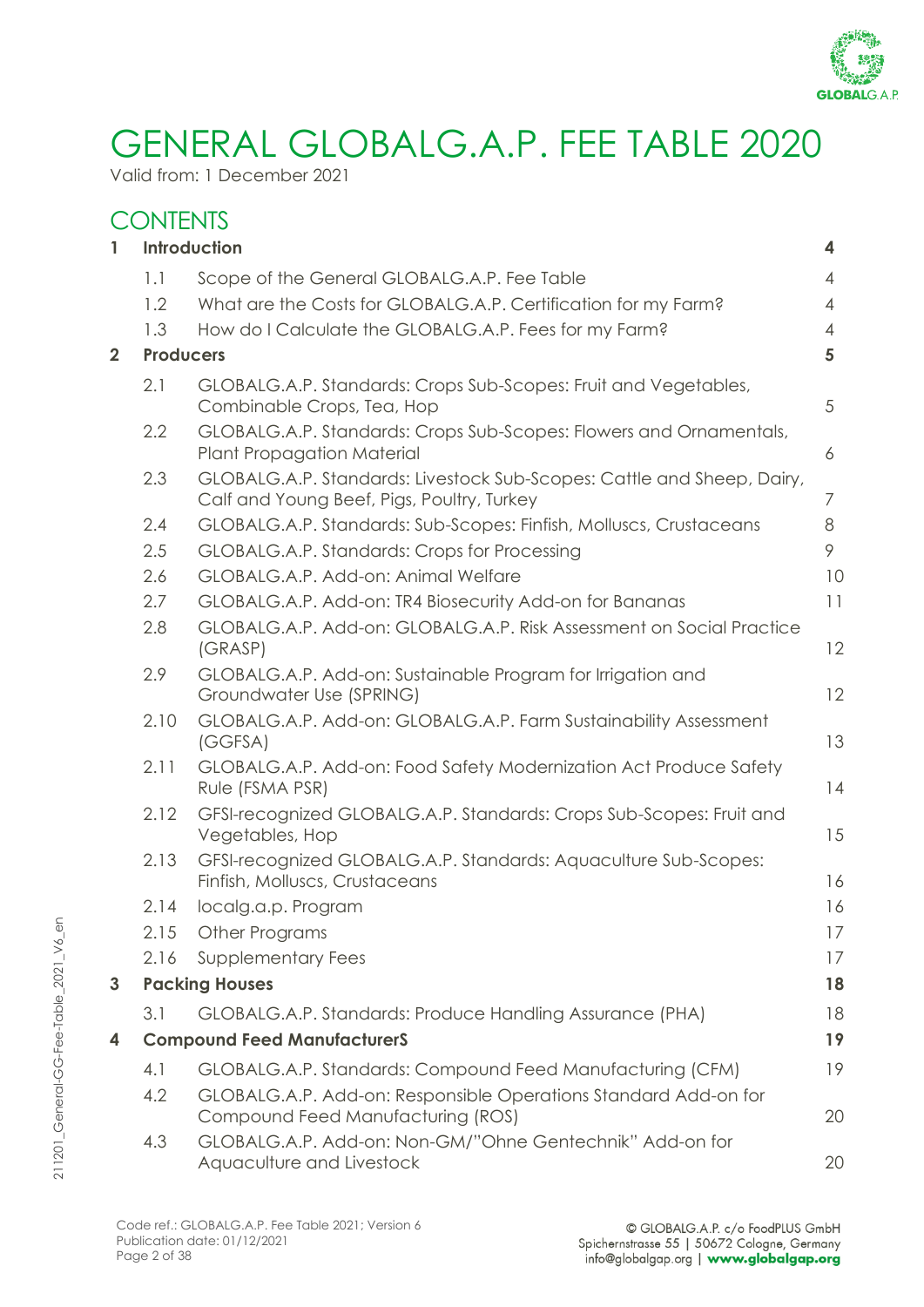

| 5  |                    | <b>Chain of Custody Companies</b>                    | 21 |
|----|--------------------|------------------------------------------------------|----|
|    | 5.1                | GLOBALG.A.P. Standards: Chain of Custody (CoC)       | 21 |
| 6  |                    | <b>Livestock Transport Companies</b>                 | 22 |
|    | 6.1                | GLOBALG.A.P. Standards: Livestock Transport Standard | 22 |
| 7  |                    | <b>Farm Assurers</b>                                 | 23 |
| 8  |                    | <b>GLOBALG.A.P. Capacity Building Workshops</b>      | 23 |
| 9  |                    | <b>Certification Bodies</b>                          | 24 |
|    | 9.1                | Certification Body License Fees                      | 24 |
|    | 9.2                | <b>Certification Body Training Fees</b>              | 24 |
| 10 |                    | <b>Benchmarking: Scheme and Checklist Owners</b>     | 25 |
| 11 | <b>Members</b>     |                                                      | 27 |
| 12 |                    | <b>Bookmarking Users</b>                             | 28 |
| 13 | <b>Definitions</b> |                                                      | 29 |
| 14 |                    | <b>Explanations and Calculation Examples</b>         | 30 |
|    | 14.1               | <b>Producer Fees</b>                                 | 30 |
|    | 14.2               | <b>Farm Assurers</b>                                 | 34 |
|    | 14.3               | <b>Certification Bodies</b>                          | 35 |
|    | 14.4               | Benchmarking: Scheme and Checklist Owners            | 35 |
|    | 14.5               | Members                                              | 36 |
|    | 14.6               | <b>Bookmarking Users</b>                             | 36 |
|    |                    | <b>Edition Update Register</b>                       | 37 |
|    |                    | <b>Annex I: Registration Fees NTWG Supplement</b>    | 38 |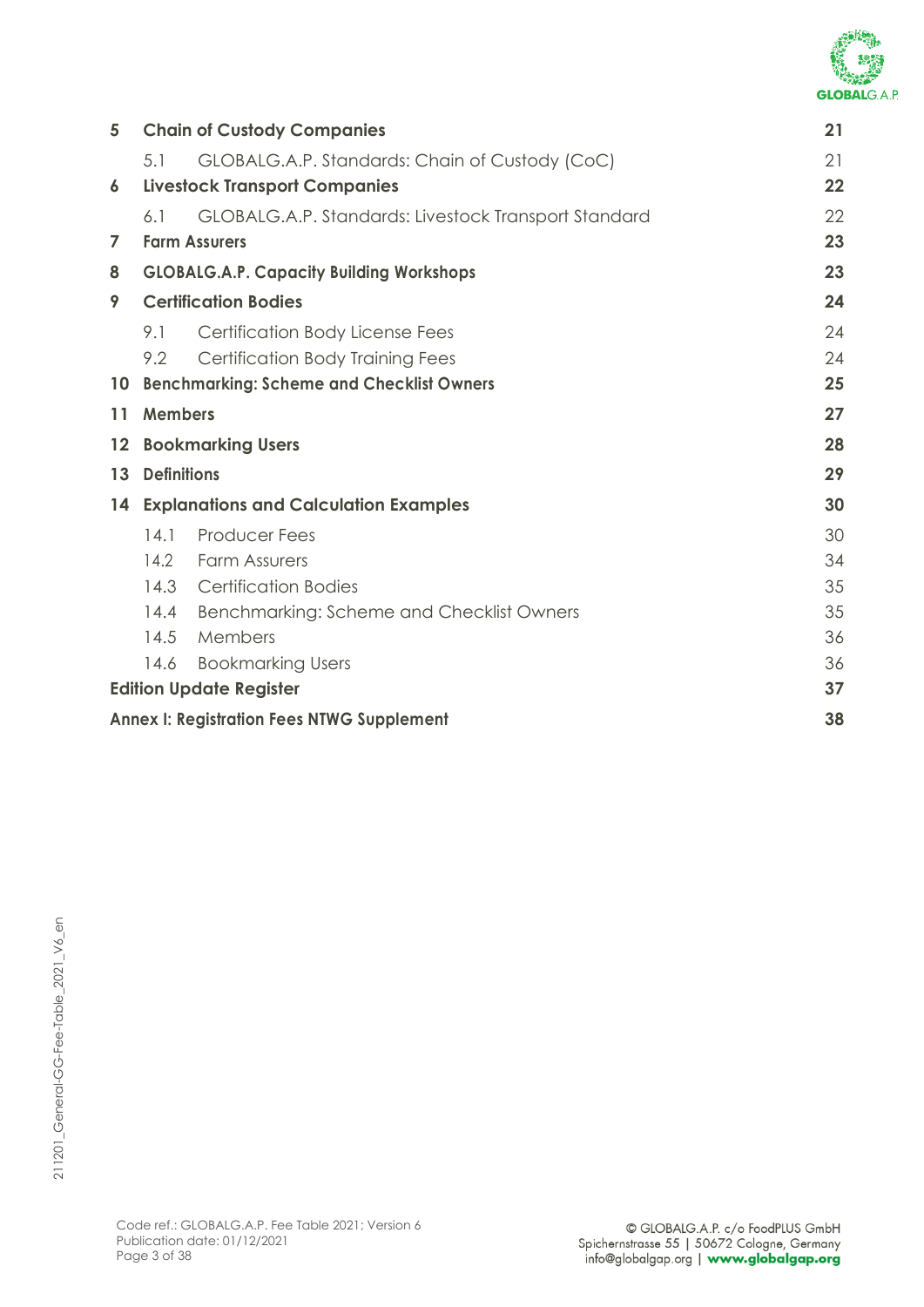

## <span id="page-3-0"></span>INTRODUCTION

 $1 \mid$ 

#### <span id="page-3-1"></span>**1.1 Scope of the General GLOBALG.A.P. Fee Table**

This document forms part of the GLOBALG.A.P. normative documents and may be referenced in other GLOBALG.A.P. documents.

This fee table applies to all countries except USA and Canada. The decisive factor for the location of the company (country) is the location of the legal entity. In case your company is located in the USA or Canada, the "GLOBALG.A.P. Fee Table North America" applies.

### <span id="page-3-2"></span>**1.2 What are the Costs for GLOBALG.A.P. Certification for my Farm?**

The costs for GLOBALG.A.P. certification consist of the following:

a) **Costs for implementing the standard:** Each farm is unique, so depending on their specific situation, some farms may need to implement new policies, processes, and installations to comply with the standard.

b) **Service fees to the certification body:** Costs for the audits, inspections or assessments (time, travel costs) and services provided by the independent certification body are negotiated directly between the producer and the certification body and depend on individual price policies, duration of the on farm activity, travel costs, time needed for preparation, and follow-up.

c) **GLOBALG.A.P. fees:** These fees are charged by the GLOBALG.A.P. Secretariat via the certification bodies. They are described below in the following chapter (registration fee, certificate license fee, and assessment license fee).

### <span id="page-3-3"></span>**1.3 How do I Calculate the GLOBALG.A.P. Fees for my Farm?**

The GLOBALG.A.P. fee calculation is based on the type of the standard or the kind of assessment (e.g., Integrated Farm Assurance or GRASP), the scope (e.g., Aquaculture or Crops), the product (e.g., lettuce, Atlantic salmon), and often also the production quantity (e.g., 5 hectares or 1,000 tons).

The prices are listed in the following chapter per standard or type of assessment. More detailed explanations about the fee calculation including examples can be found after the price lists.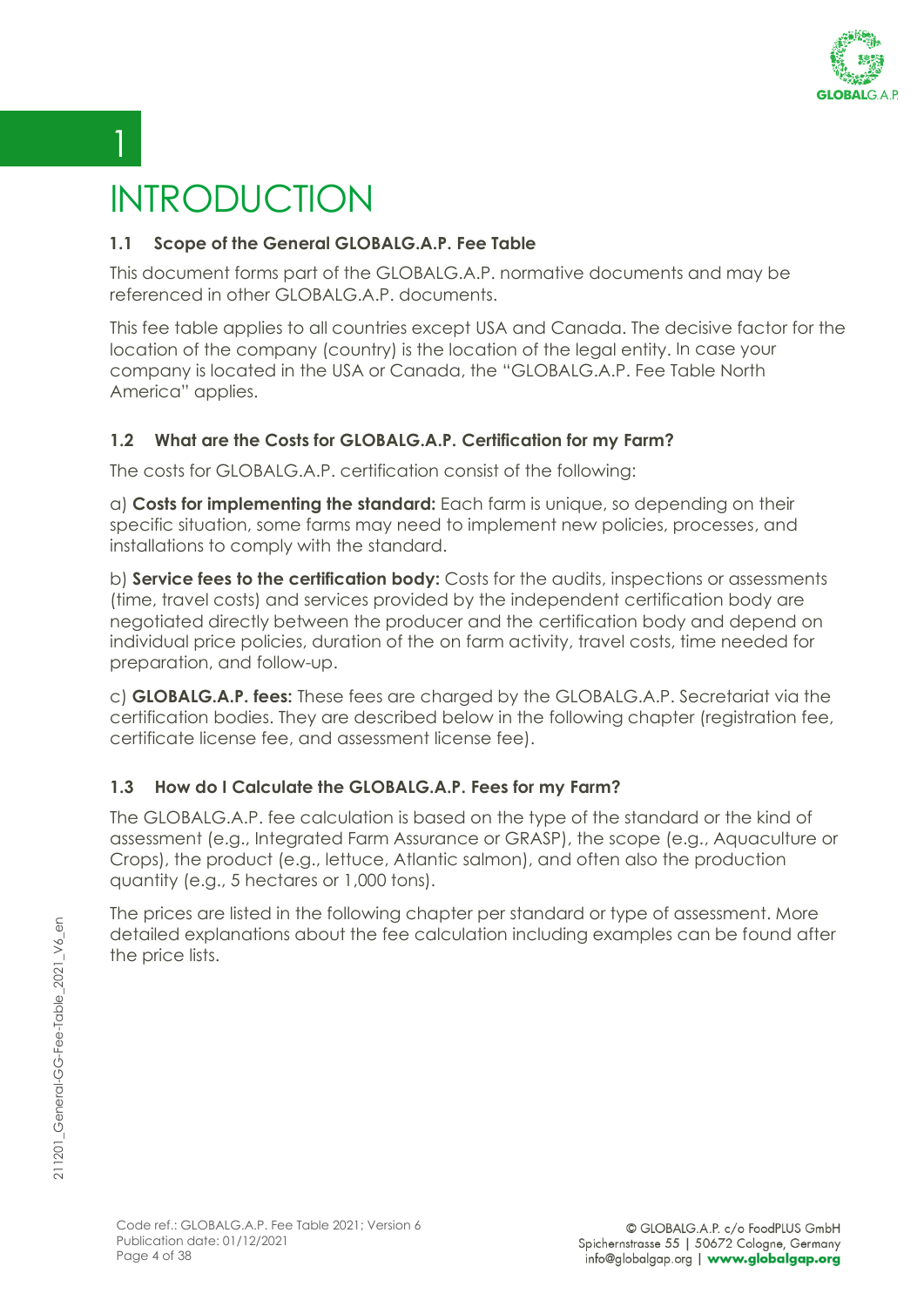

# <span id="page-4-0"></span> $2<sup>1</sup>$ PRODUCERS

#### <span id="page-4-1"></span>**2.1 GLOBALG.A.P. Standards: Crops**

**Sub-Scopes: Fruit and Vegetables, Combinable Crops, Tea, Hop**

Standards: Integrated Farm Assurance (IFA), Harmonized Produce Safety Standard (HPSS), Produce Safety Assurance Standard, Approved Modified Checklists (AMCs)

Option: 1 – individual producer and 2 – producer group

#### Sub-Scope

| Sub-Scope               | <b>IFA</b><br>incl. AMCs | <b>Produce Safety</b><br><b>Assurance Standard</b> | <b>HPSS</b>              |
|-------------------------|--------------------------|----------------------------------------------------|--------------------------|
| Fruit and Vegetables    |                          |                                                    |                          |
| Tea                     |                          |                                                    | -                        |
| <b>Combinable Crops</b> |                          | $\overline{\phantom{a}}$                           | $\overline{\phantom{a}}$ |

#### **2.1.1 Registration Fee**

|            | <b>Area under Covered</b><br><b>Production [hectares]</b> |     | <b>Annual Fee</b> | Area under Non-Covered<br><b>Production [hectares]</b> |      |                | <b>Annual</b> |
|------------|-----------------------------------------------------------|-----|-------------------|--------------------------------------------------------|------|----------------|---------------|
| 0.1        |                                                           |     | €0.27             | < 0.1                                                  |      |                | €0.11         |
| $\geq 0.1$ | $-<$                                                      | 0.5 | €5.30             | $\geq 0.1$                                             | $-<$ | 0.5            | €2.12         |
| $\geq 0.5$ | $-<$                                                      |     | €10.60            | $\geq 0.5$                                             | $-<$ | $\overline{2}$ | €4.24         |
| $\geq$ 1   | $-<$                                                      | 1.5 | €15.90            | $\geq 2$                                               | $-<$ | 5              | €10.60        |
| $\geq$ 1.5 | $-<$                                                      | 5   | €31.80            | $\geq 5$                                               | $-<$ | 15             | €15.90        |
| $\geq 5$   | $-<$                                                      | 10  | €53.00            | $\geq$ 15                                              | $-<$ | 100            | €31.80        |
| $\geq$ 10  | $-<$                                                      | 30  | €84.80            | $\geq 100$                                             | $-<$ | 1,000          | €74.20        |
| $\geq 30$  | $-<$                                                      | 100 | €159.00           | $\geq 1,000$                                           | $-<$ | 5,000          | €159.00       |
| $\geq 100$ | $-<$                                                      | 500 | €318.00           | $\geq 5,000$                                           | $-<$ | 10,000         | €318.00       |
| $\geq 500$ |                                                           |     | €530.00           | $\geq 10,000$                                          |      |                | €530.00       |

#### **COVERED PRODUCTION NON-COVERED PRODUCTION**

| <b>Annual Fee</b> | Area under Non-Covered<br><b>Production [hectares]</b> |         |                | <b>Annual Fee</b> |
|-------------------|--------------------------------------------------------|---------|----------------|-------------------|
| €0.27             | < 0.1                                                  |         |                | €0.11             |
| €5.30             | $\geq 0.1$                                             | $-<$    | 0.5            | €2.12             |
| €10.60            | $\geq 0.5$                                             | $\prec$ | $\overline{2}$ | €4.24             |
| €15.90            | $\geq 2$                                               | $-<$    | 5              | €10.60            |
| €31.80            | $\geq 5$                                               | $-<$    | 15             | €15.90            |
| €53.00            | $\geq$ 15                                              | $\prec$ | 100            | €31.80            |
| €84.80            | $\geq 100$                                             | $\prec$ | 1,000          | €74.20            |
| €159.00           | $\geq 1,000$                                           | $\prec$ | 5,000          | €159.00           |
| €318.00           | $\geq 5,000$                                           | $\prec$ | 10,000         | €318.00           |
| €530.00           | $\geq 10,000$                                          |         |                | €530.00           |

#### **2.1.2 Certificate License Fee**

| <b>Option</b>                  | Applies to                                                                                 | <b>Annual Fee</b> |
|--------------------------------|--------------------------------------------------------------------------------------------|-------------------|
| Option 1                       | Each certificate issued                                                                    | £25.00            |
| Option 2 (base level)          | Each certificate issued                                                                    | €130.00           |
| Option 2 (producer supplement) | Each individual producer group member who is<br>included in the producer group certificate | €1.00             |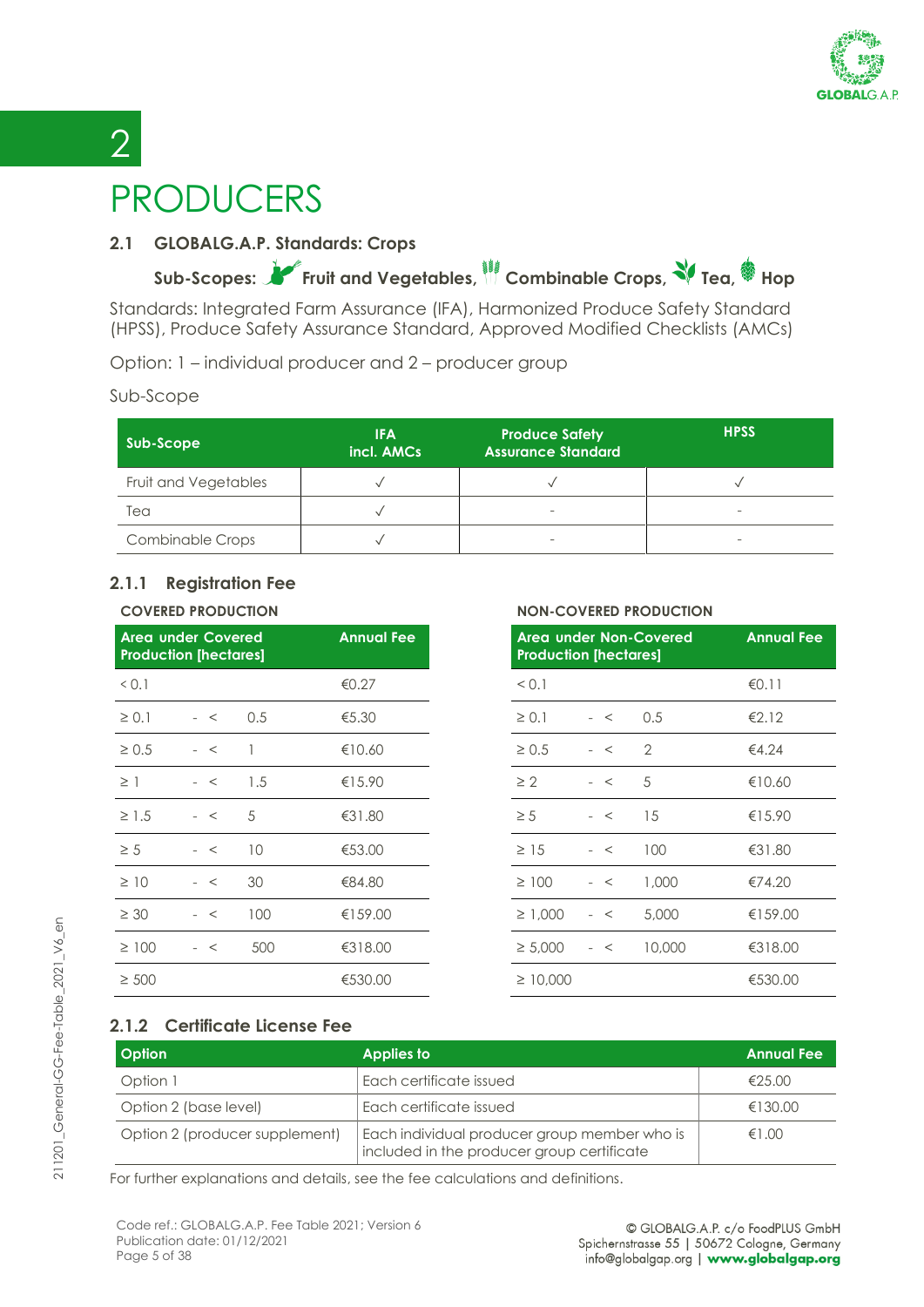

### <span id="page-5-0"></span>**2.2 GLOBALG.A.P. Standards: Crops Sub-Scopes: Flowers and Ornamentals, Plant Propagation Material**

Standards: Integrated Farm Assurance (IFA), Plant Propagation Material (PPM), Approved Modified Checklists (AMCs)

Option: 1 – individual producer and 2 – producer group

#### Sub-Scope

| Sub-Scope                  | <b>IFA</b><br>incl. AMCs |
|----------------------------|--------------------------|
| Flowers and<br>Ornamentals |                          |
| <b>PPM</b>                 |                          |

#### **2.2.1 Registration Fee**

| <b>Area under Covered</b><br><b>Production [hectares]</b> |      |     | <b>Annual Fee</b> | Area under Non-Covered<br><b>Production [hectares]</b> | <b>Annual Fe</b> |
|-----------------------------------------------------------|------|-----|-------------------|--------------------------------------------------------|------------------|
| < 0.5                                                     |      |     | €50.00            | < 0.5                                                  | €20.00           |
| $\geq 0.5$                                                | $-<$ |     | €100.00           | $\geq 0.5$<br>2<br>$-<$                                | €40.00           |
| $\geq$ 1                                                  | $-<$ | 1.5 | €150.00           | $\geq$ 2<br>5<br>$-<$                                  | €100.00          |
| $\geq$ 1.5                                                | $-<$ | 5   | €300.00           | 15<br>$\geq 5$<br>$-<$                                 | €150.00          |
| $\geq 5$                                                  | $-<$ | 10  | €500.00           | 100<br>$\geq$ 15<br>$-<$                               | €300.00          |
| $\geq 10$                                                 | $-<$ | 30  | €800.00           | 1,000<br>$\geq 100$<br>$-<$                            | €700.00          |
| $\geq 30$                                                 | $-<$ | 100 | €1,500.00         | $\geq$ 1.000 - <<br>5,000                              | €1,500.00        |
| $\geq 100$                                                | $-<$ | 500 | €3,000.00         | $\geq 5.000 - 5$<br>10,000                             | €3,000.00        |
| $\geq 500$                                                |      |     | €5,000.00         | $\geq 10,000$                                          | €5,000.00        |

#### **COVERED PRODUCTION NON-COVERED PRODUCTION**

| <b>Annual Fee</b> | Area under Non-Covered<br><b>Production [hectares]</b> |  |         | <b>Annual Fee</b> |           |
|-------------------|--------------------------------------------------------|--|---------|-------------------|-----------|
| €50.00            | < 0.5                                                  |  |         |                   | €20.00    |
| €100.00           | $\geq 0.5$                                             |  | $-<$    | $\mathcal{D}$     | €40.00    |
| €150.00           | $\geq$ 2                                               |  | $\,<\,$ | .5                | €100.00   |
| €300.00           | $\geq 5$                                               |  | $\,<\,$ | 15                | €150.00   |
| €500.00           | $\geq 15$                                              |  | $\,<\,$ | 100               | €300.00   |
| €800.00           | $\geq 100$                                             |  | $\,<\,$ | 1,000             | €700.00   |
| €1,500,00         | $\geq 1.000 -$                                         |  | $\,<\,$ | 5,000             | €1,500.00 |
| €3,000.00         | $\geq 5,000$                                           |  | $\,<\,$ | 10,000            | €3,000.00 |
| €5,000.00         | $\geq 10,000$                                          |  |         |                   | €5,000.00 |

#### **2.2.2 Certificate License Fee**

| <b>Option</b>                  | Applies to                                                                                 | <b>Annual Fee</b> |
|--------------------------------|--------------------------------------------------------------------------------------------|-------------------|
| Option 1                       | Each certificate issued                                                                    | €25.00            |
| Option 2 (base level)          | Each certificate issued                                                                    | €130.00           |
| Option 2 (producer supplement) | Each individual producer group member who is<br>included in the producer group certificate | $f \in 1.00$      |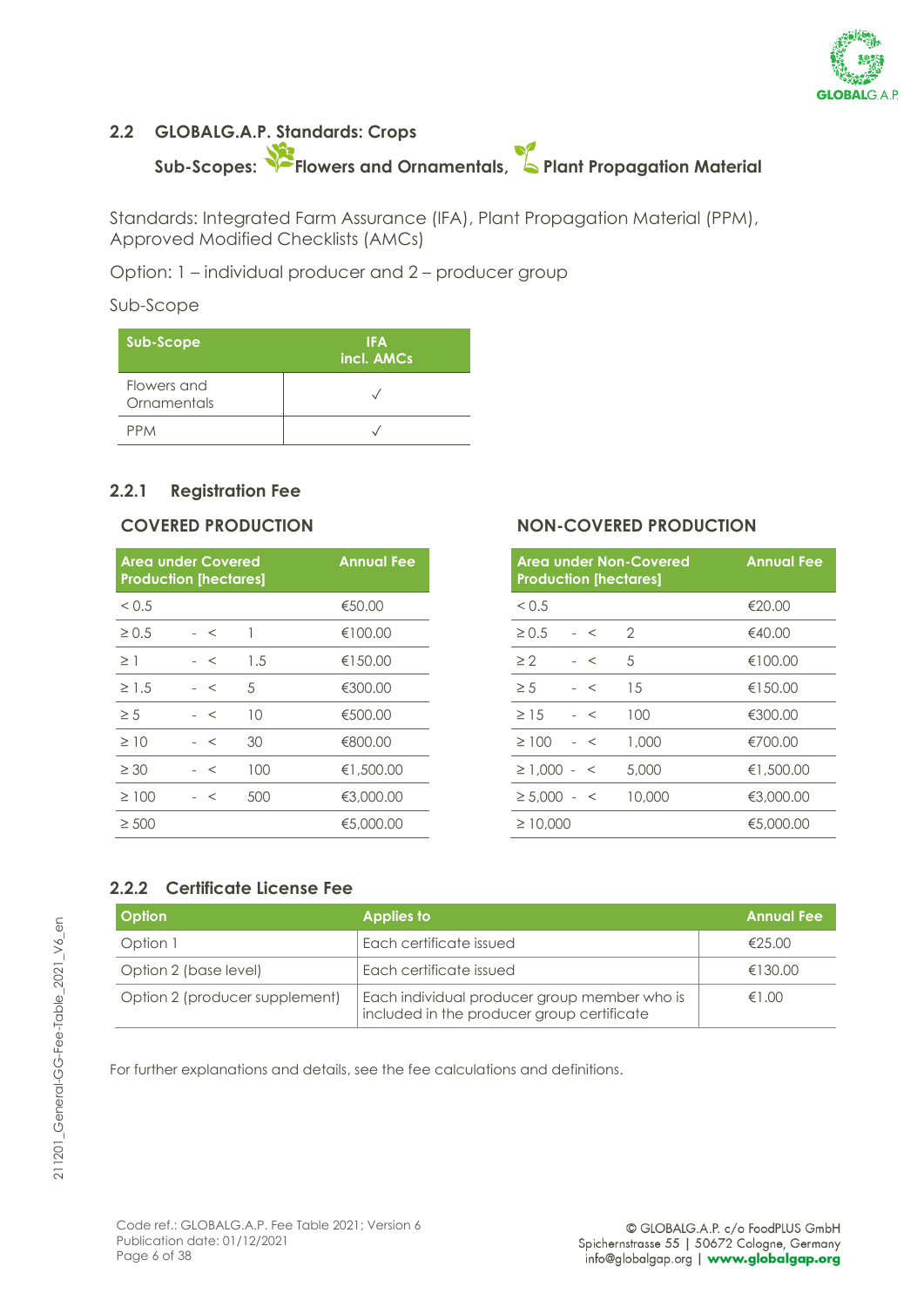

#### <span id="page-6-0"></span>**2.3 GLOBALG.A.P. Standards: Livestock**

Sub-Scopes: **The Cattle and Sheep, Cattle Dairy, All Calf and Young Beef, Reduction Prigs, Proultry, Provincial Turkey** 

Standards: Integrated Farm Assurance (IFA), Approved Modified Checklists (AMCs) Option: 1 – individual producer and 2 – producer group

#### **2.3.1 Registration Fee**

#### **Livestock (except dairy production) Dairy**

| $<$ 30<br>€5.00<br><70<br>$\geq 30$<br>100<br>$\geq 70$<br>€10.00<br>$-<$<br>$-<$<br>250<br>€30.00<br>$\geq 100$<br>$\geq 200$<br>$-<$<br>$-<$ |
|------------------------------------------------------------------------------------------------------------------------------------------------|
| 200<br>500                                                                                                                                     |
|                                                                                                                                                |
|                                                                                                                                                |
| $\geq 250$<br>500<br>$\geq 500$<br>€50.00<br>1,000<br>$-<$<br>$-<$                                                                             |
| $\geq 500$ $\sim$<br>1,000<br>€100.00<br>$\geq 1.000 - 5$<br>2,000                                                                             |
| $\geq$ 1.000 $\sim$ <<br>2,500<br>€200.00<br>$\geq 2.000 - 5$<br>5,000                                                                         |
| €500.00<br>$\geq 2.500 - c$<br>5,000<br>$\geq 5,000 - 5$<br>10,000                                                                             |
| €1,000.00<br>$\geq 5,000$<br>$\geq 10,000$                                                                                                     |

| <b>Annual Fee</b> | <b>Annual Production</b><br><b>Fresh Milk [metric tons]</b> | <b>Annual Fee</b> |
|-------------------|-------------------------------------------------------------|-------------------|
| €5.00             | <70                                                         | €5.00             |
| €10.00            | $\geq 70$<br>200<br>$-<$                                    | €10.00            |
| €30.00            | $\geq 200$<br>500<br>$-<$                                   | €30.00            |
| €50.00            | 1,000<br>$\geq 500$<br>$-<$                                 | €50.00            |
| €100.00           | $\geq$ 1,000 $\leq$<br>2,000                                | €100.00           |
| €200.00           | $\geq 2.000 - 5$<br>5,000                                   | €200.00           |
| €500.00           | $\geq 5.000 - c$<br>10,000                                  | €500.00           |
| €1,000.00         | $\geq 10,000$                                               | €1,000.00         |
|                   |                                                             |                   |

#### **Poultry**

| <b>Reproduction</b> | Applies to         | <b>Annual Fee</b> |
|---------------------|--------------------|-------------------|
| Hatcheries          | Each hatchery unit | €100.00           |

#### **2.3.2 Certificate License Fee**

| <b>Option</b>                  | <b>Applies to</b>                                                                          | <b>Annual Fee</b> |
|--------------------------------|--------------------------------------------------------------------------------------------|-------------------|
| Option 1                       | Each certificate issued                                                                    | €25.00            |
| Option 2 (base level)          | Each certificate issued                                                                    | €130.00           |
| Option 2 (producer supplement) | Each individual producer group member who is<br>included in the producer group certificate | €1.00             |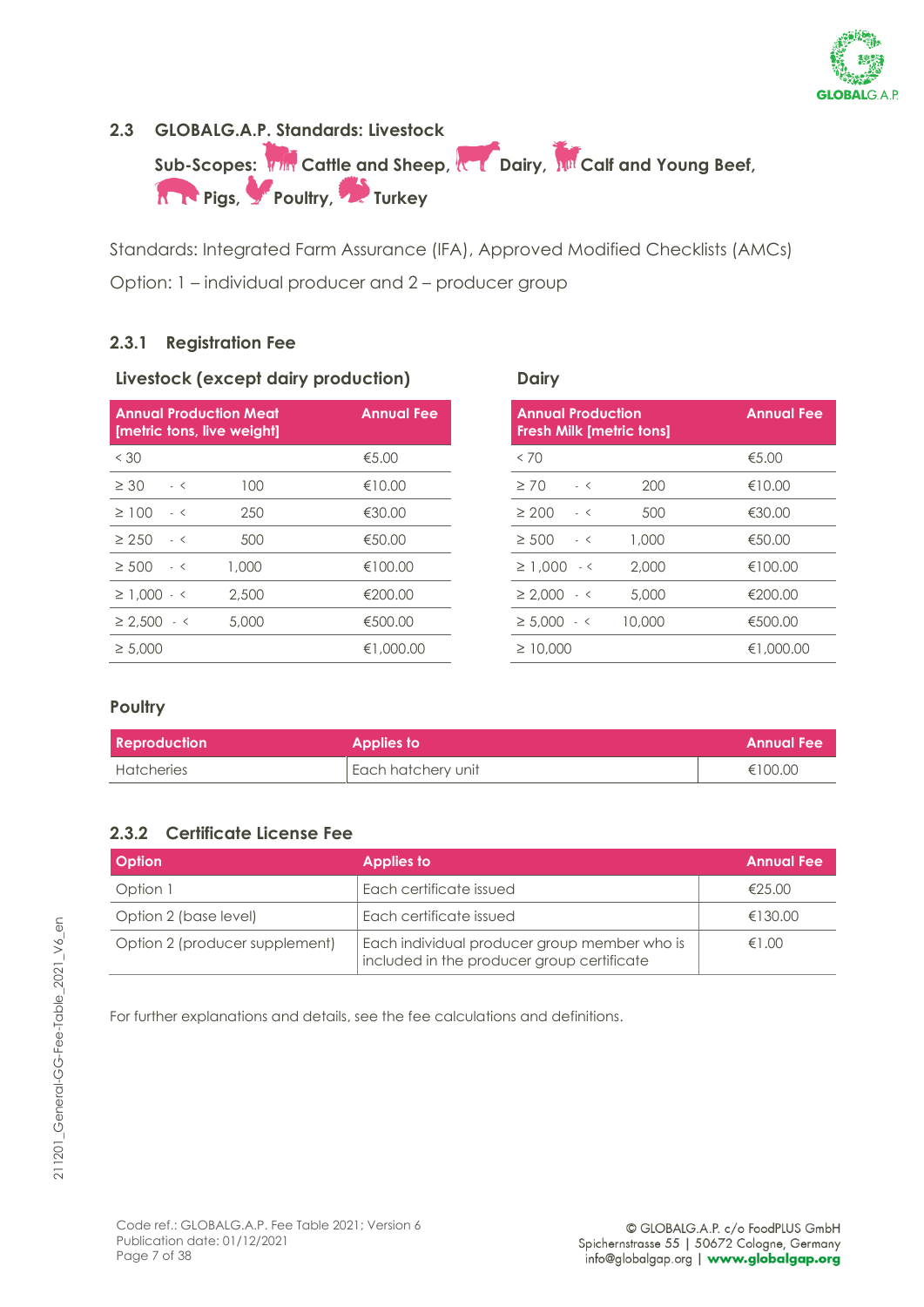

### <span id="page-7-0"></span>**2.4 GLOBALG.A.P. Standards: Aquaculture**

**Sub-Scopes: Finfish, Molluscs, Crustaceans**

Standards: Integrated Farm Assurance (IFA), Approved Modified Checklists (AMCs)

Option: 1 – individual producer and 2 – producer group

#### **2.4.1 Registration Fee**

#### **Aquaculture – Farmed Fish Broodstock and Seedlings**

|                      |      | <b>Annual Production Quantity</b><br>[metric tons, live weight] | <b>Annual Fee</b> | <b>Reproduction</b>   | <b>Annual</b> |
|----------------------|------|-----------------------------------------------------------------|-------------------|-----------------------|---------------|
| < 10                 |      |                                                                 | €10.00            | <b>Broodstock</b>     | €100.00       |
| $\geq$ 10            | $-<$ | 100                                                             | €50.00            | Seedlings - ova       | €100.00       |
| $\geq 100$           | $-<$ | 500                                                             | €100.00           | Seedlings – juveniles | €100.00       |
| $\geq 500$           | $-<$ | 1,000                                                           | €150.00           |                       |               |
| $\geq 1.000$         | $-<$ | 5,000                                                           | €500.00           |                       |               |
| $\geq 5.000$         | $-<$ | 10,000                                                          | €1,000.00         |                       |               |
| $\geq$ 10,000 $\sim$ |      | 25.000                                                          | €1,500.00         |                       |               |
| $\geq 25,000$        |      |                                                                 | €2,000.00         |                       |               |

| <b>Annual Fee</b> | <b>Reproduction</b>   | <b>Annual Fee</b> |
|-------------------|-----------------------|-------------------|
| €10.00            | <b>Broodstock</b>     | €100.00           |
| €50.00            | Seedlings – ova       | €100.00           |
| €100.00           | Seedlings – juveniles | €100.00           |
| €150.00           |                       |                   |
| €500.00           |                       |                   |
| €1,000.00         |                       |                   |
| €1,500.00         |                       |                   |
| €2,000.00         |                       |                   |

#### **2.4.2 Certificate License Fee**

| <b>Option</b>                  | <b>Applies to</b>                                                                          | <b>Annual Fee</b> |
|--------------------------------|--------------------------------------------------------------------------------------------|-------------------|
| Option 1                       | Each certificate issued                                                                    | £25.00            |
| Option 2 (base level)          | Each certificate issued                                                                    | €130.00           |
| Option 2 (producer supplement) | Each individual producer group member who is<br>included in the producer group certificate | €1.00             |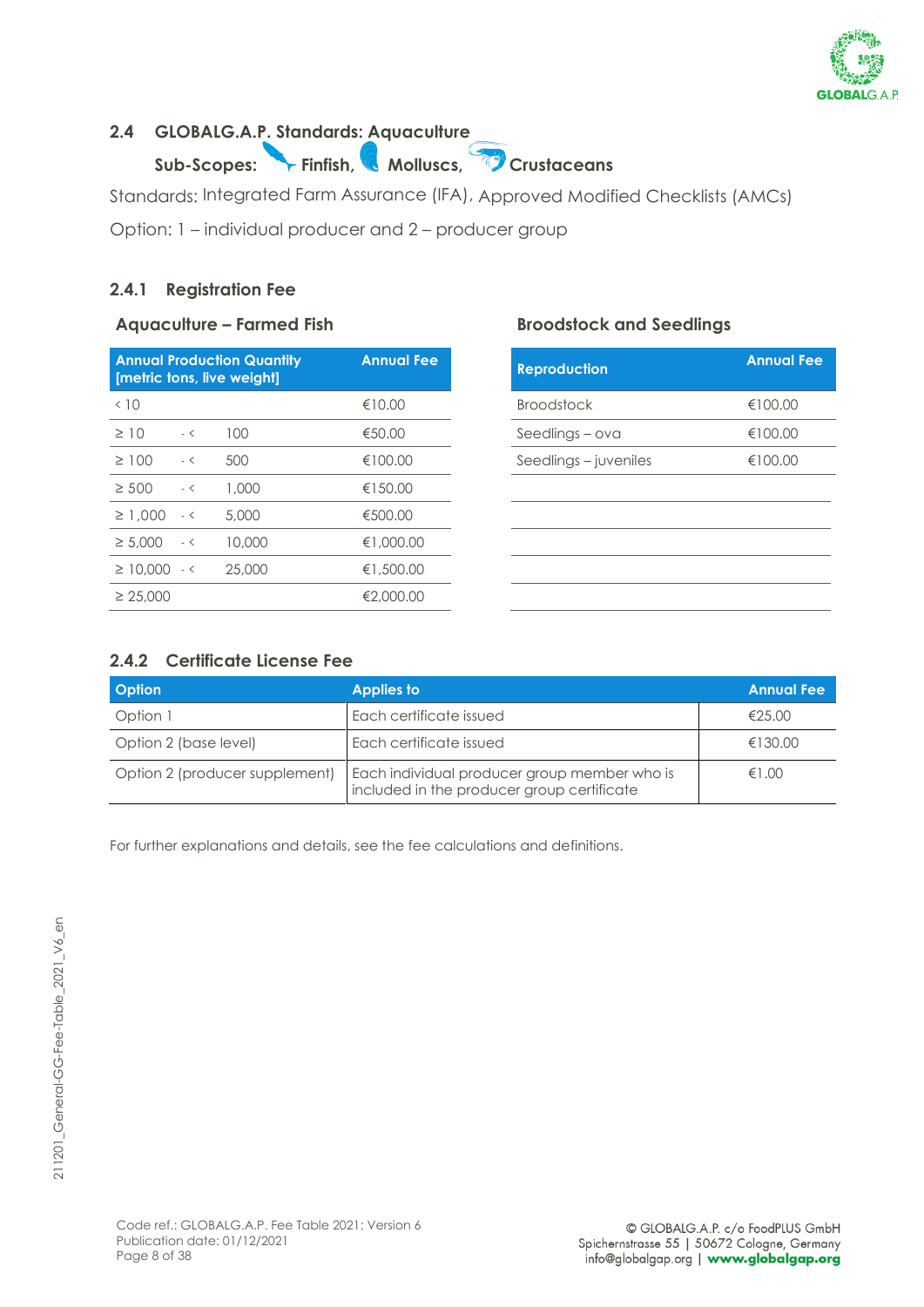

### <span id="page-8-0"></span>**2.5 GLOBALG.A.P. Standards: Crops for Processing**

### **Standard: Crops for Processing (CfP)**

Option: 1 - individual producer and 2 - producer group

#### Sub-Scope

| Sub-Scope            | GLOBALG.A.P.<br>CF |
|----------------------|--------------------|
| Fruit and Vegetables |                    |
| Combinable Crops     |                    |

#### **2.5.1 Registration Fee**

|            |      | <b>Area under Covered</b><br><b>Production [hectares]</b> | <b>Annual Fee</b> | <b>Area under Non-Covered</b><br><b>Production [hectares]</b> | <b>Annual Fe</b> |
|------------|------|-----------------------------------------------------------|-------------------|---------------------------------------------------------------|------------------|
| 0.1        |      |                                                           | €0.54             | < 0.1                                                         | €0.22            |
| $\geq 0.1$ | $-<$ | 0.5                                                       | €10.60            | $\geq 0.1$<br>$-5$ 0.5                                        | €4.24            |
| $\geq 0.5$ | $-<$ |                                                           | €21.20            | $\mathcal{D}$<br>$\geq 0.5 - 5$                               | €8.48            |
| $\geq$ 1   | $-<$ | 1.5                                                       | €31.80            | $\geq$ 2<br>5<br>$-<$                                         | €21.20           |
| $\geq 1.5$ | $-<$ | 5                                                         | €63.60            | $\geq 5$<br>15<br>$-<$                                        | €31.80           |
| $\geq 5$   | $-<$ | 10                                                        | €106.00           | $\geq 15$<br>100<br>$-<$                                      | €63.60           |
| $\geq$ 10  | $-<$ | 30                                                        | €169.60           | $\geq 100$<br>$-5$ 1.000                                      | €148.40          |
| $\geq 30$  | $-<$ | 100                                                       | €318.00           | $\geq 1.000$ $\cdot$ < 5.000                                  | €318.00          |
| $\geq 100$ | $-<$ | 500                                                       | €636.00           | $\geq 5.000$ $\cdot$ < 10.000                                 | €636.00          |
| $\geq 500$ |      |                                                           | €1,060.00         | $\geq 10,000$                                                 | €1,060.00        |

#### **COVERED PRODUCTION NON-COVERED PRODUCTION**

| <b>Annual Fee</b> | Area under Non-Covered<br><b>Production [hectares]</b> | <b>Annual Fee</b> |
|-------------------|--------------------------------------------------------|-------------------|
| €0.54             | < 0.1                                                  | €0.22             |
| €10.60            | $\geq 0.1$ $\leq 0.5$                                  | €4.24             |
| €21.20            | $\overline{2}$<br>$\geq 0.5$<br>$-<$                   | €8.48             |
| €31.80            | .5<br>$\geq 2$<br>$-<$                                 | €21.20            |
| €63.60            | 15<br>$\geq 5$<br>$-<$                                 | €31.80            |
| €106.00           | $\geq$ 15<br>100<br>$-<$                               | €63.60            |
| €169.60           | $\geq 100$<br>$-5$ 1.000                               | €148.40           |
| €318.00           | $\geq 1.000$ $\leq 5.000$                              | €318.00           |
| €636.00           | $\geq 5.000$ $\cdot$ < 10.000                          | €636.00           |
| €1,060.00         | $\geq 10,000$                                          | €1,060.00         |

#### **2.5.2 Certificate Licence Fee**

| Fee Type                       | <b>Applies to</b>                                                                          | <b>Annual Fee</b> |
|--------------------------------|--------------------------------------------------------------------------------------------|-------------------|
| Option 1                       | Each certificate issued                                                                    | €25.00            |
| Option 2 (base level)          | Each certificate issued                                                                    | €130.00           |
| Option 2 (producer supplement) | Each individual producer group member who is<br>included in the producer group certificate | €1.00             |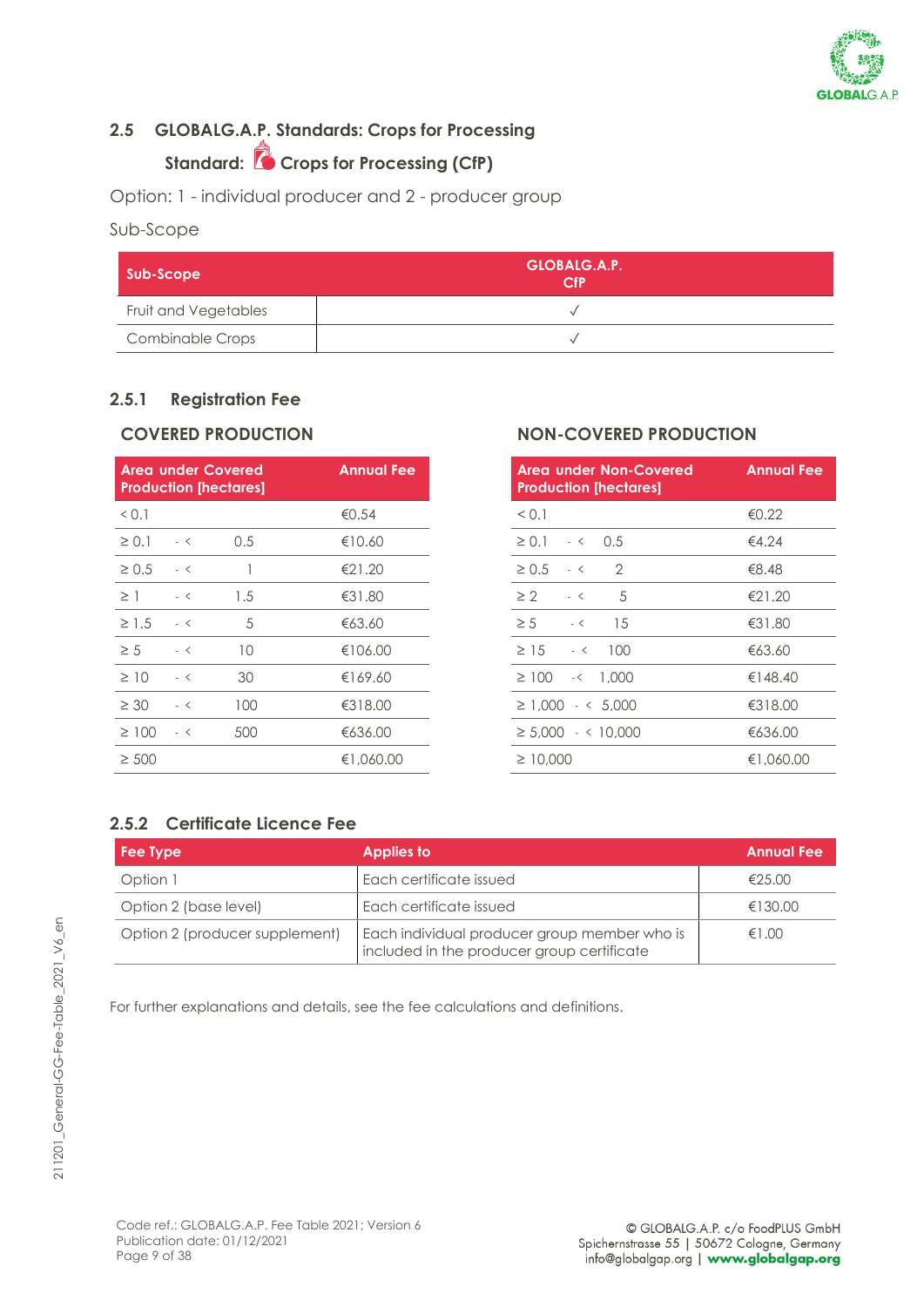

#### <span id="page-9-0"></span>**2.6 GLOBALG.A.P. Add-on: Animal Welfare**

**Standard: GLOBALG.A.P. Add-on Animal Welfare based on the Integrated Farm Assurance (IFA) standard**

#### **Sub-Scopes: Poultry (broiler chicken), Pigs (finisher pigs)**

Option: 1 - individual producer and 2 - producer group

#### **2.6.1 Registration Fee**

| Applies to                           | Annual Fee |
|--------------------------------------|------------|
| Each registered and accepted company | €100.00    |

#### **2.6.2 Assessment License Fee**

| Fee Type                       | <b>Applies to</b>                                                                                         | <b>Annual Fee</b> |
|--------------------------------|-----------------------------------------------------------------------------------------------------------|-------------------|
| Option 1                       | Each letter of conformance issued                                                                         | €25.00            |
| Option 2 (base level)          | Each letter of conformance issued                                                                         | €130.00           |
| Option 2 (producer supplement) | Each individual producer group member who is<br>included in the producer group's letter of<br>conformance | €1.00             |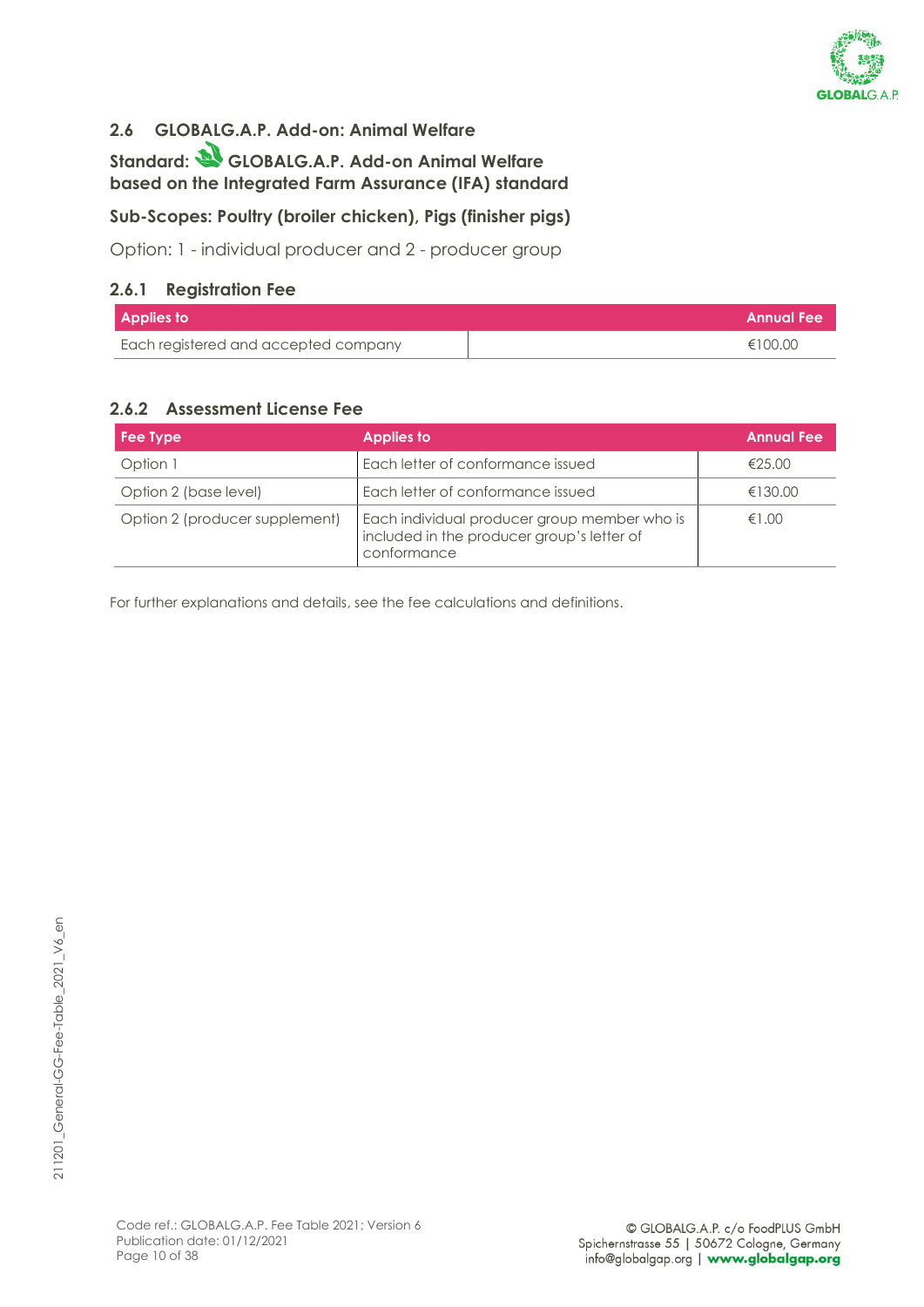

### <span id="page-10-0"></span>**2.7 GLOBALG.A.P. Add-on: TR4 Biosecurity Add-on for Bananas**

### Standard: **J** TR4 Biosecurity Add-on for Bananas **based on the Integrated Farm Assurance (IFA) standard**

#### **Sub-Scope: Fruit and Vegetables**

Product: Bananas (including baby bananas)

Option: 1 - individual producer and 2 - producer group

#### **2.7.1 Registration Fee**

#### **NON-COVERED PRODUCTION**

|                       | <b>Production [hectares]</b> | <b>Area under Non-Covered</b> | <b>Annual Fee</b> |
|-----------------------|------------------------------|-------------------------------|-------------------|
| < 0.1                 |                              |                               | €0.11             |
| $\geq 0.1$            | $-<$                         | $0.5\,$                       | €2.12             |
| $\geq 0.5$            | $-<$                         | 2                             | €4.24             |
| $\geq 2$              | $-<$                         | .5                            | €10.60            |
| $\geq 5$              | $-<$                         | 15                            | €15.90            |
| $\geq 1.5$            | $ \lt$                       | 100                           | €31.80            |
| $\geq 100$            | $-<$                         | 1,000                         | €74.20            |
| $\geq$ 1.000 $\sim$ < |                              | 5,000                         | €159.00           |
| $\geq 5.000 - 5$      |                              | 10,000                        | €318.00           |
| $\geq 10,000$         |                              |                               | €530.00           |

#### **2.7.2 Assessment License Fee**

| Fee Type                       | <b>Applies to</b>                                                                                         | <b>Annual Fee</b> |
|--------------------------------|-----------------------------------------------------------------------------------------------------------|-------------------|
| Option 1                       | Each letter of conformance issued                                                                         | €25.00            |
| Option 2 (base level)          | Each letter of conformance issued                                                                         | €130.00           |
| Option 2 (producer supplement) | Each individual producer group member who is<br>included in the producer group's letter of<br>conformance | €1.00             |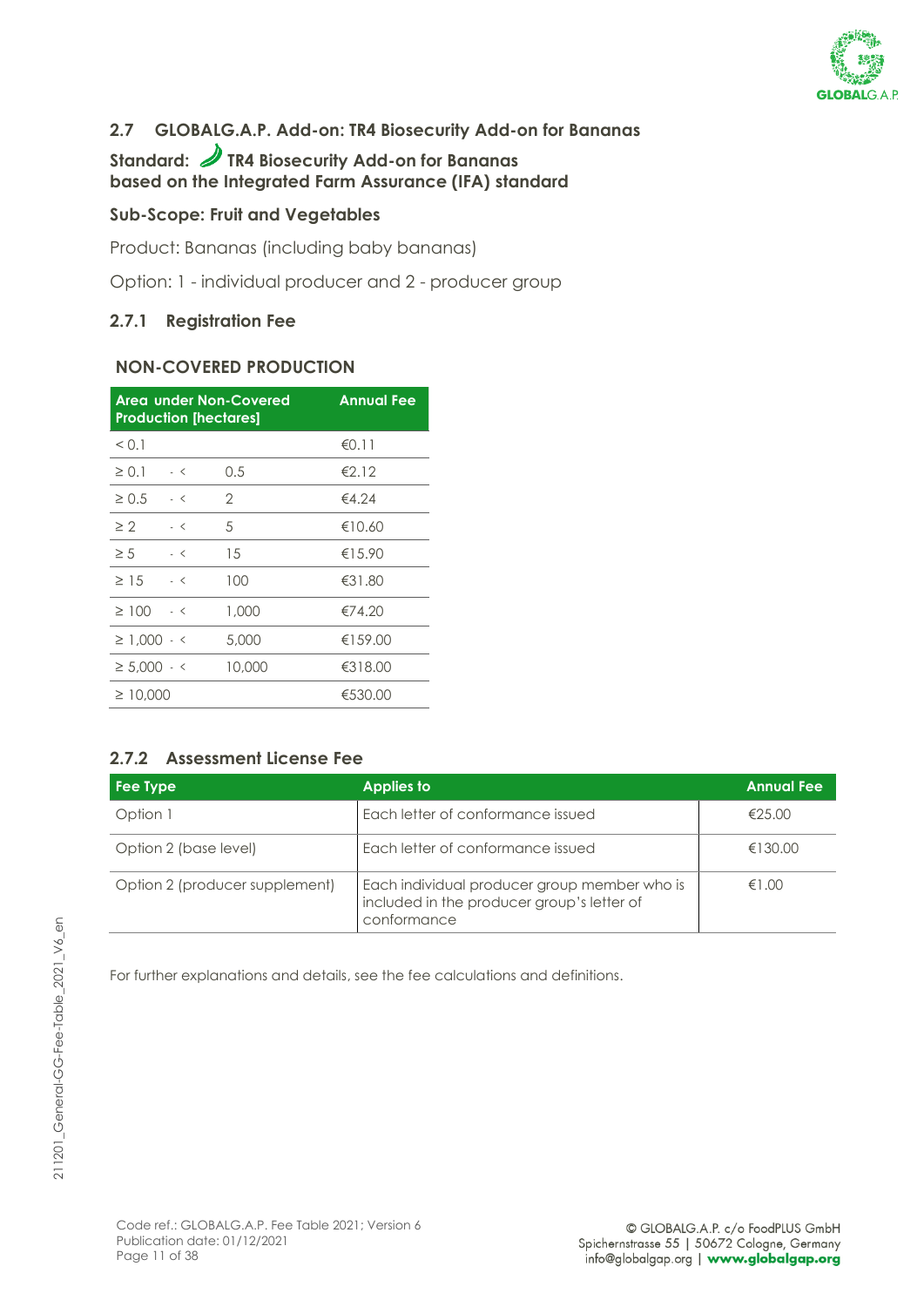

#### <span id="page-11-0"></span>**2.8 GLOBALG.A.P. Add-on: GLOBALG.A.P. Risk Assessment on Social Practice (GRASP)**

### Standard: **GLOBALG.A.P. Risk Assessment on Social Practice (GRASP) based on the Integrated Farm Assurance (IFA) standard – all scopes**

GRASP is obligatory for all producers certified according to the IFA standard for Aquaculture.

Option: 1 – individual producer and 2 – producer group

#### **GLOBALG.A.P. Risk Assessment on Social Practice (GRASP): Assessment License Fee**

| Fee Type                                                                 | <b>Applies to</b>                                                                         | <b>Annual Fee</b> |
|--------------------------------------------------------------------------|-------------------------------------------------------------------------------------------|-------------------|
| Option 1<br><b>GRASP</b> assessment license fee                          | Each individual producer assessed for GRASP                                               | €25.00            |
| Option 2<br><b>GRASP</b> assessment license fee<br>(base level)          | Each producer group assessed for GRASP                                                    | €130.00           |
| Option 2<br><b>GRASP</b> assessment license fee<br>(producer supplement) | Each individual producer group member who is<br>included in the producer group assessment | €1.00             |

For further explanations and details, see the fee calculations and definitions.

#### <span id="page-11-1"></span>**2.9 GLOBALG.A.P. Add-on: Sustainable Program for Irrigation and Groundwater Use (SPRING)**

**Standard: Sustainable Program for Irrigation and Groundwater Use (SPRING) add-on based on the Integrated Farm Assurance (IFA) standard for Crops**

Option: 1 and 3 – individual producer and 2 – producer group

#### **GLOBALG.A.P. Add-on SPRING Assessment License Fee**

| Fee Type                                                           | <b>Applies to</b>                                                                                         | <b>Annual Fee</b> |
|--------------------------------------------------------------------|-----------------------------------------------------------------------------------------------------------|-------------------|
| Option 1 and 3<br>SPRING assessment license fee                    | Each individual producer assessed for SPRING                                                              | €30.00            |
| Option 2<br>SPRING assessment license fee<br>(base level)          | Each producer group (QMS) assessed for<br><b>SPRING</b>                                                   | €130.00           |
| Option 2<br>SPRING assessment license fee<br>(producer supplement) | Each individual producer group member who is<br>included in the producer group's letter of<br>conformance | €10.00            |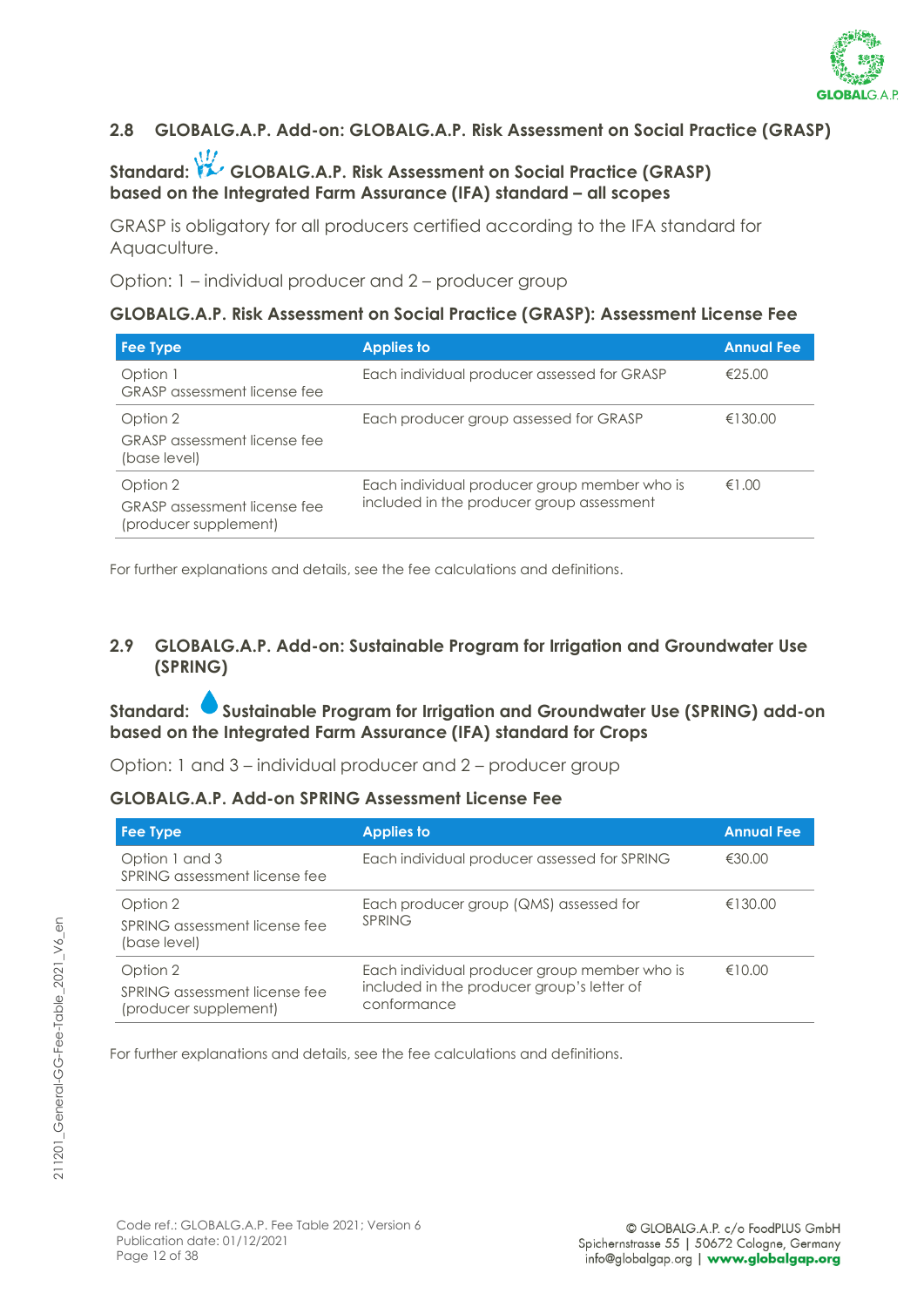

#### <span id="page-12-0"></span>**2.10 GLOBALG.A.P. Add-on: GLOBALG.A.P. Farm Sustainability Assessment (GGFSA)**

**Standard: GLOBALG.A.P. Farm Sustainability Assessment (GGFSA) add-on**

#### **Scope: Crops**

#### **Sub-Scopes: Fruit and Vegetables, Combinable Crops, Hop, and Plant Propagation Material**

Option: 1 – individual producer and 2 – producer group

#### **2.10.1 Registration Fee**

| <b>COVERED PRODUCTION</b> |                                                           |     |                   | <b>NON-COVERED PRODUCTION</b>                          |               |
|---------------------------|-----------------------------------------------------------|-----|-------------------|--------------------------------------------------------|---------------|
|                           | <b>Area under Covered</b><br><b>Production [hectares]</b> |     | <b>Annual Fee</b> | Area under Non-Covered<br><b>Production [hectares]</b> | <b>Annual</b> |
| 0.1                       |                                                           |     | €0.14             | < 0.1                                                  | €0.06         |
| $\geq 0.1$                | $-<$                                                      | 0.5 | €2.65             | $\geq 0.1$<br>0.5<br>$-<$                              | €1.06         |
| $\geq 0.5$                | $-<$                                                      | -1  | € $5.30$          | $\geq 0.5$<br>$\overline{2}$<br>$-<$                   | €2.12         |
| $\geq$ 1                  | $-<$                                                      | 1.5 | €7.95             | $\geq 2$<br>5<br>$-<$                                  | €5.30         |
| $\geq$ 1.5                | $-<$                                                      | 5   | €15.90            | 15<br>$\geq 5$<br>$-<$                                 | €7.95         |
| $\geq 5$                  | $-<$                                                      | 10  | €26.50            | 100<br>$\geq$ 15<br>$-<$                               | €15.90        |
| $\geq$ 10                 | $-<$                                                      | 30  | €42.40            | 1,000<br>$\geq 100$<br>$-<$                            | €37.10        |
| $\geq 30$                 | $-<$                                                      | 100 | €79.50            | $\geq 1,000$<br>5,000<br>$-<$                          | €79.50        |
| $\geq 100$                | $-<$                                                      | 500 | €159.00           | 10,000<br>$\geq 5,000$<br>$-<$                         | €159.00       |
| $\geq 500$                |                                                           |     | €265.00           | $\geq 10,000$                                          | €265.00       |
|                           |                                                           |     |                   |                                                        |               |

#### **COVERED PRODUCTION NON-COVERED PRODUCTION**

| <b>Annual Fee</b> |               | Area under Non-Covered<br><b>Production [hectares]</b> |        |          |  |
|-------------------|---------------|--------------------------------------------------------|--------|----------|--|
| €0.14             | < 0.1         |                                                        |        | €0.06    |  |
| €2.65             | $\geq 0.1$    | $-<$                                                   | 0.5    | €1.06    |  |
| €5.30             | $\geq 0.5$    | $\prec$                                                | 2      | €2.12    |  |
| €7.95             | $\geq 2$      | $-<$                                                   | 5      | € $5.30$ |  |
| €15.90            | $\geq 5$      | $-<$                                                   | 15     | €7.95    |  |
| €26.50            | $\geq$ 15     | $\,<\,$                                                | 100    | €15.90   |  |
| €42.40            | $\geq 100$    | $\prec$                                                | 1,000  | €37.10   |  |
| €79.50            | $\geq 1,000$  | $\lt$                                                  | 5,000  | €79.50   |  |
| €159.00           | $\geq 5,000$  | $\prec$                                                | 10,000 | €159.00  |  |
| €265.00           | $\geq 10,000$ |                                                        |        | €265.00  |  |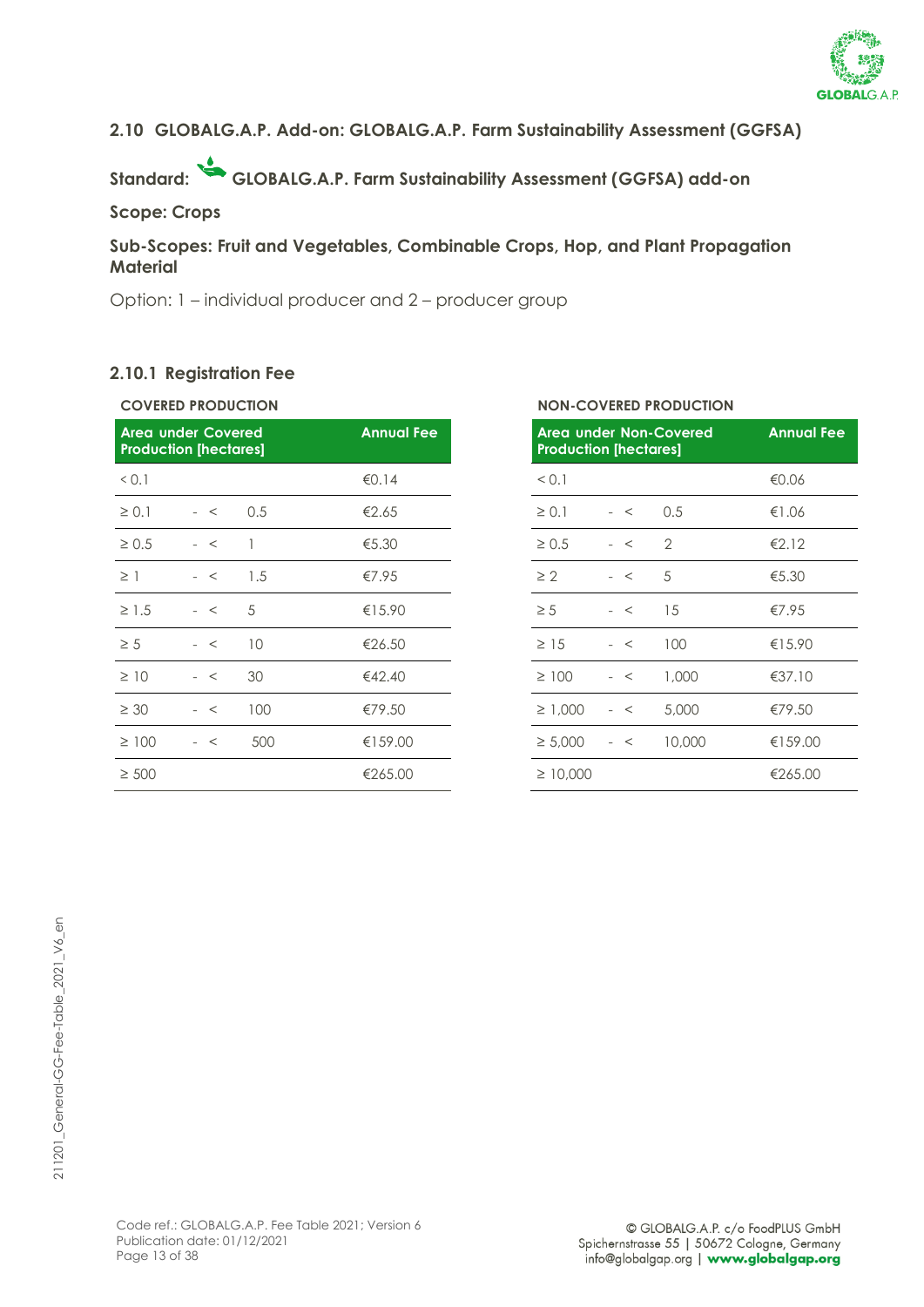

<span id="page-13-0"></span>**2.11 GLOBALG.A.P. Add-on: Food Safety Modernization Act Produce Safety Rule (FSMA PSR)**

**Standard: Food Safety Modernization Act Produce Safety Rule (FSMA PSR) add-on**

#### **Scope: Crops**

#### **Sub-Scope: Fruit and Vegetables**

Option: 1 – individual producer and 2 – producer group

#### **2.11.1 Registration Fee**

| <b>COVERED PRODUCTION</b> |
|---------------------------|
|                           |

|            | <b>Area under Covered</b><br><b>Production [hectares]</b> |     | <b>Annual Fee</b> |               | <b>Area under Non-Covered</b><br><b>Production [hectares]</b> |               |           |
|------------|-----------------------------------------------------------|-----|-------------------|---------------|---------------------------------------------------------------|---------------|-----------|
| 0.1        |                                                           |     | €19.00            | < 0.1         |                                                               |               | €9.00     |
| $\geq 0.1$ | $-<$                                                      | 0.5 | €54.00            | $\geq 0.1$    | $-<$                                                          | 0.5           | €22.00    |
| $\geq 0.5$ | $-<$                                                      |     | €104.00           | $\geq 0.5$    | $-<$                                                          | $\mathcal{P}$ | €40.00    |
| $\geq$ 1   | $-<$                                                      | 1.5 | €134.00           | $\geq 2$      | $-<$                                                          | 5             | €64.00    |
| $\geq 1.5$ | $-<$                                                      | 5   | €218.00           | $\geq 5$      | $-<$                                                          | 15            | €109.00   |
| $\geq 5$   | $-<$                                                      | 10  | €322.00           | $\geq$ 15     | $-<$                                                          | 100           | €193.00   |
| $\geq$ 10  | $-<$                                                      | 30  | €370.00           | $\geq 100$    | $-<$                                                          | 1,000         | €325.00   |
| $\geq 30$  | $-<$                                                      | 100 | €591.00           | $\geq 1.000$  | $-<$                                                          | 5,000         | €591.00   |
| $\geq 100$ | $-<$                                                      | 500 | €1,182.00         | $\geq 5,000$  | $-<$                                                          | 10,000        | €1,182.00 |
| $\geq 500$ |                                                           |     | €2,170.00         | $\geq 10,000$ |                                                               |               | €2,170.00 |

#### **COVERED PRODUCTION NON-COVERED PRODUCTION**

| <b>Annual Fee</b> | Area under Non-Covered<br><b>Production [hectares]</b> | <b>Annual Fee</b> |        |           |
|-------------------|--------------------------------------------------------|-------------------|--------|-----------|
| €19.00            | < 0.1                                                  |                   |        | €9.00     |
| €54.00            | $\geq 0.1$                                             | $-<$              | 0.5    | €22.00    |
| €104.00           | $\geq 0.5$                                             | $\prec$           | 2      | €40.00    |
| €134.00           | $\geq 2$                                               | $-<$              | 5      | €64.00    |
| €218.00           | $\geq 5$                                               | $-<$              | 15     | €109.00   |
| €322.00           | $\geq$ 15                                              | $\prec$           | 100    | €193.00   |
| €370.00           | $\geq 100$                                             | $\lt$             | 1,000  | €325.00   |
| €591.00           | $\geq 1,000$                                           | $\prec$           | 5,000  | €591.00   |
| €1,182.00         | $\geq 5,000$                                           | $\prec$           | 10,000 | €1,182.00 |
| €2,170.00         | $\geq 10,000$                                          |                   |        | €2,170.00 |

#### **2.11.2 Assessment License Fee**

| <b>Fee Type</b>                | <b>Applies to</b>                                                                                         | <b>Annual Fee</b> |
|--------------------------------|-----------------------------------------------------------------------------------------------------------|-------------------|
| Option 1                       | Each letter of conformance issued                                                                         | €25.00            |
| Option 2 (base level)          | Each letter of conformance issued                                                                         | €130.00           |
| Option 2 (producer supplement) | Each individual producer group member who is<br>included in the producer group's letter of<br>conformance | €1.00             |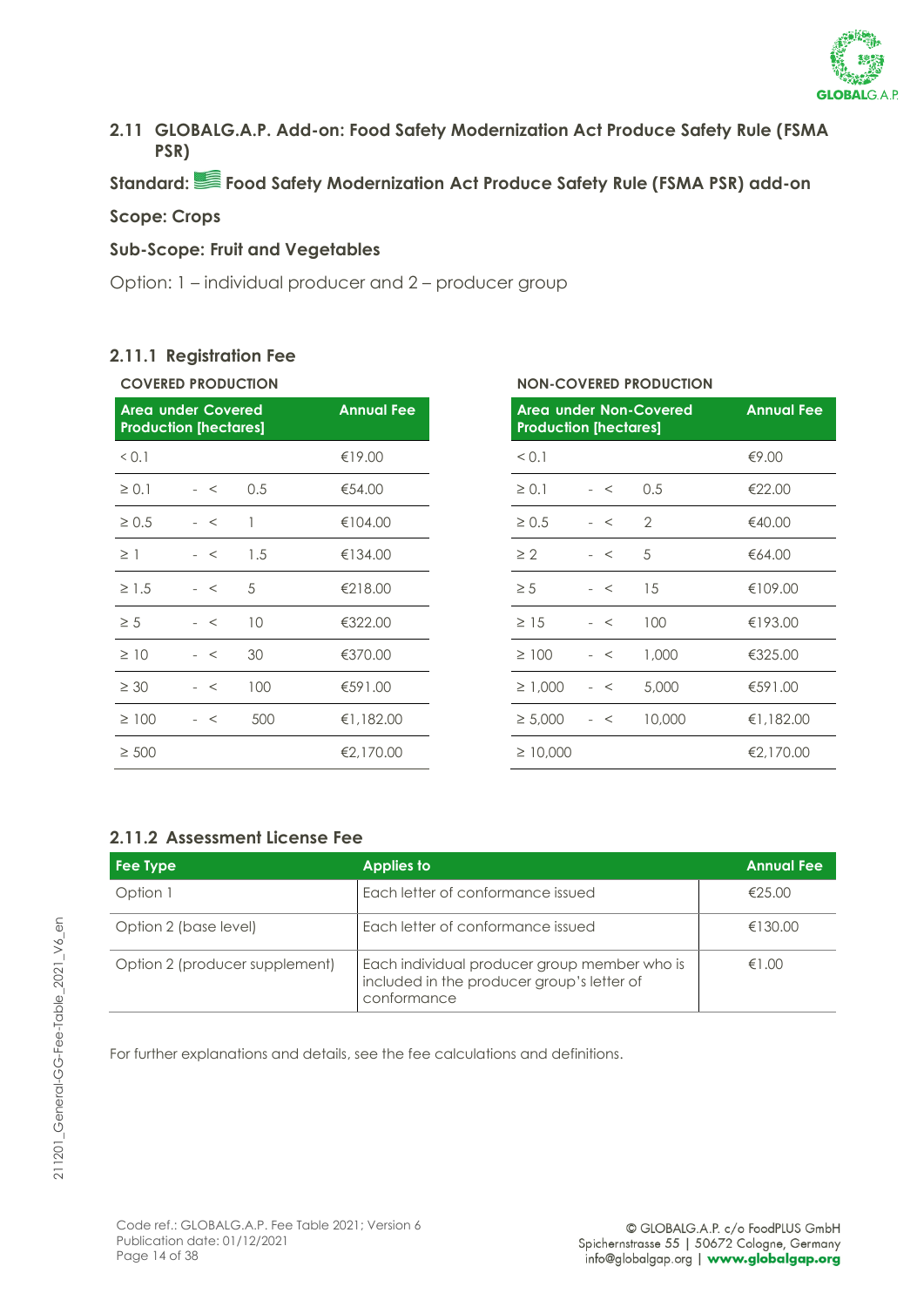

#### <span id="page-14-0"></span>**2.12 GFSI-recognized GLOBALG.A.P. Standards: Crops**

**Sub-Scopes: Fruit and Vegetables, Hop**

Standards: Integrated Farm Assurance (IFA) GFS versions

Option: 1 – individual producer and 2 – producer group

#### **2.12.1 Registration Fee**

|            | <b>COVERED PRODUCTION</b>                                 |     |                   |            | <b>NON-COVERED PRODUCTION</b>                                 |      |                |               |
|------------|-----------------------------------------------------------|-----|-------------------|------------|---------------------------------------------------------------|------|----------------|---------------|
|            | <b>Area under Covered</b><br><b>Production [hectares]</b> |     | <b>Annual Fee</b> |            | <b>Area under Non-Covered</b><br><b>Production [hectares]</b> |      |                | <b>Annual</b> |
| 0.1        |                                                           |     | € $0.30$          | < 0.1      |                                                               |      |                | €0.13         |
| $\geq 0.1$ | $-<$                                                      | 0.5 | €6.00             | $\geq 0.1$ |                                                               | $-<$ | 0.5            | €2.40         |
| $\geq 0.5$ | $-<$                                                      |     | €12.00            | $\geq 0.5$ |                                                               | $-<$ | $\overline{2}$ | €4.80         |
| $\geq$ 1   | $-<$                                                      | 1.5 | €18.00            | $\geq 2$   |                                                               | $-<$ | 5              | €12.00        |
| $\geq$ 1.5 | $-<$                                                      | 5   | €36.00            | $\geq 5$   |                                                               | $-<$ | 15             | €18.00        |
| $\geq 5$   | $-<$                                                      | 10  | €59.40            | $\geq 15$  |                                                               | $-<$ | 100            | €36.00        |
| $\geq$ 10  | $-<$                                                      | 30  | €95.00            |            | $\geq 100$                                                    | $-<$ | 1,000          | €83.00        |
| $\geq 30$  | $-<$                                                      | 100 | €178.00           |            | $\geq 1,000$                                                  | $-<$ | 5,000          | €178.00       |
| $\geq 100$ | $-<$                                                      | 500 | €356.00           |            | $\geq 5,000$                                                  | $-<$ | 10,000         | €356.00       |
| $\geq 500$ |                                                           |     | €593.00           |            | $\geq 10,000$                                                 |      |                | €593.00       |
|            |                                                           |     |                   |            |                                                               |      |                |               |

|               |                                     | <b>Annual Fee</b> |                                                               |
|---------------|-------------------------------------|-------------------|---------------------------------------------------------------|
| < 0.1         |                                     |                   | €0.13                                                         |
| $\geq 0.1$    | $-<$                                | 0.5               | €2.40                                                         |
| $\geq 0.5$    | $-<$                                | $\overline{2}$    | €4.80                                                         |
| $\geq 2$      | $-<$                                | 5                 | €12.00                                                        |
| $\geq 5$      | $-<$                                | 15                | €18.00                                                        |
| $\geq$ 15     | $\prec$                             | 100               | €36.00                                                        |
| $\geq 100$    | $\prec$                             | 1,000             | €83.00                                                        |
| $\geq 1,000$  | $\prec$                             | 5,000             | €178.00                                                       |
| $\geq 5,000$  | $\prec$<br>$\overline{\phantom{a}}$ | 10,000            | €356.00                                                       |
| $\geq 10,000$ |                                     |                   | €593.00                                                       |
|               |                                     |                   | <b>Area under Non-Covered</b><br><b>Production [hectares]</b> |

#### **2.12.2 Certificate License Fee**

| <b>Option</b>                  | <b>Applies to</b>                                                                          | <b>Annual Fee</b> |
|--------------------------------|--------------------------------------------------------------------------------------------|-------------------|
| Option 1                       | Each certificate issued                                                                    | £25.00            |
| Option 2 (base level)          | Each certificate issued                                                                    | €130.00           |
| Option 2 (producer supplement) | Each individual producer group member who is<br>included in the producer group certificate | €1.00             |

For further explanations and details, see the fee calculations and definitions. These fees apply as soon as the GFS versions are mandatory.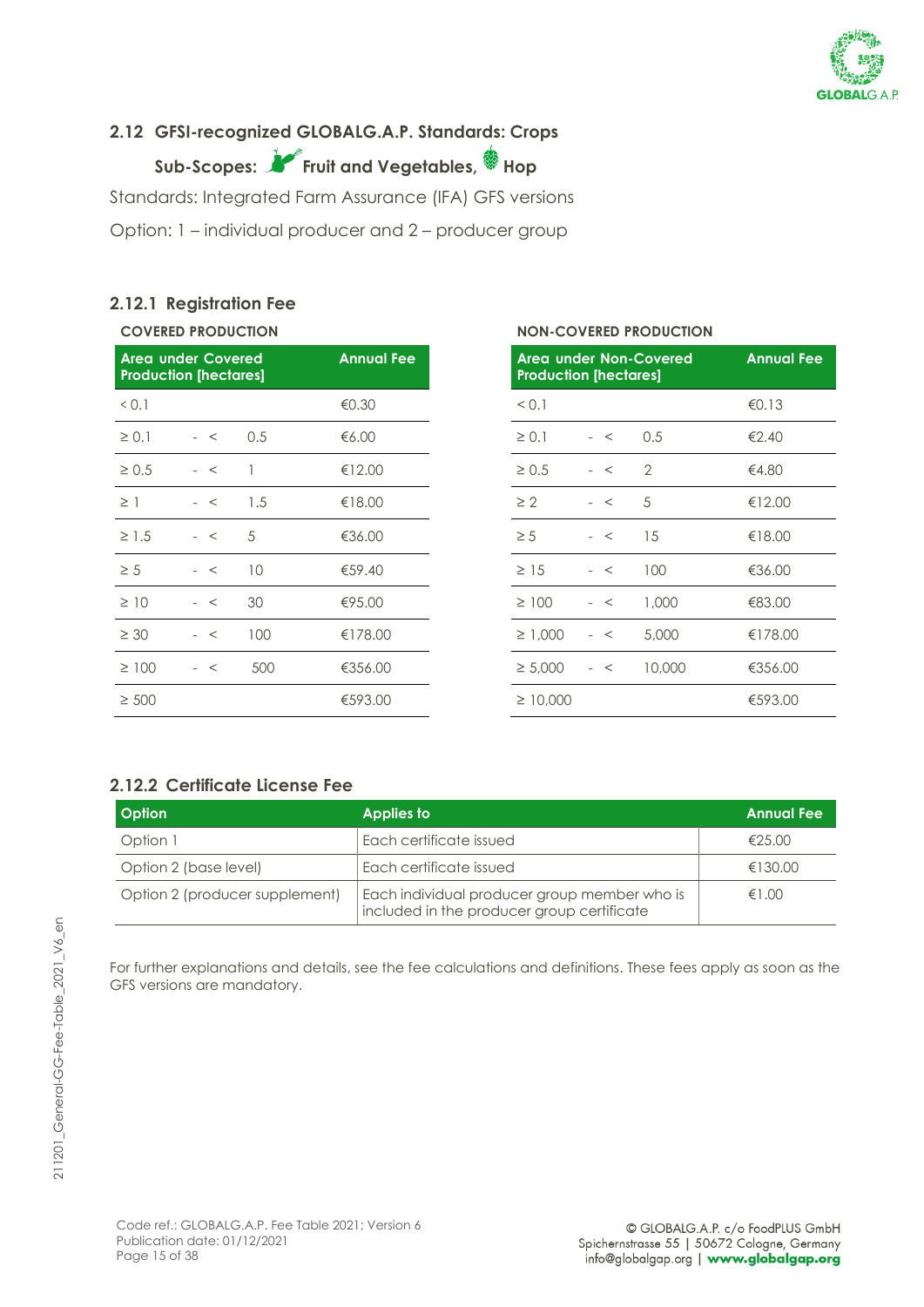

### <span id="page-15-0"></span>**2.13 GFSI-recognized GLOBALG.A.P. Standards: Aquaculture**

Sub-Scopes: Finfish, Molluscs, Crustaceans

Standards: Integrated Farm Assurance (IFA) GFS versions

#### **Option: 1 – individual producer and 2 – producer group**

#### **2.13.1 Registration Fee**

#### **Aquaculture – Farmed Fish Broodstock and Seedlings**

| <b>Annual Production Quantity</b><br>[metric tons, live weight] |      | <b>Annual Fee</b> |           |
|-----------------------------------------------------------------|------|-------------------|-----------|
| < 10                                                            |      |                   | €11.20    |
| $\geq$ 10                                                       | $-<$ | 100               | €56.00    |
| $\geq 100$                                                      | $-<$ | 500               | €112.00   |
| $\geq 500$                                                      | $-<$ | 1.000             | €168.00   |
| $\geq 1.000 - 5$                                                |      | 5.000             | €560.00   |
| $\geq 5.000 - 5$                                                |      | 10,000            | €1,120.00 |
| $\geq$ 10,000 $\leq$                                            |      | 25,000            | €1,680.00 |
| $\geq 25,000$                                                   |      |                   | €2,240.00 |

| <b>Annual Fee</b> | <b>Reproduction</b>   | <b>Annual Fee</b> |
|-------------------|-----------------------|-------------------|
| €11.20            | <b>Broodstock</b>     | €112.00           |
| €56.00            | Seedlings – ova       | €112.00           |
| €112.00           | Seedlings – juveniles | €112.00           |
| €168.00           |                       |                   |
| €560.00           |                       |                   |
| €1,120.00         |                       |                   |
| €1,680.00         |                       |                   |
| €2,240.00         |                       |                   |

#### **2.13.2 Certificate License Fee**

| <b>Option</b>                  | <b>Applies to</b>                                                                          | <b>Annual Fee</b> |
|--------------------------------|--------------------------------------------------------------------------------------------|-------------------|
| Option 1                       | Each certificate issued                                                                    | €25.00            |
| Option 2 (base level)          | Each certificate issued                                                                    | €130.00           |
| Option 2 (producer supplement) | Each individual producer group member who is<br>included in the producer group certificate | €1.00             |

For further explanations and details, see the fee calculations and definitions. These fees apply as soon as the GFS versions are mandatory.

#### <span id="page-15-1"></span>**2.14 localg.a.p. Program**

#### **2.14.1 Registration Fee**

| Fee Type            | <b>Applies to</b>                                                                                                                                                                                                                               | <b>Annual Fee</b>                                |
|---------------------|-------------------------------------------------------------------------------------------------------------------------------------------------------------------------------------------------------------------------------------------------|--------------------------------------------------|
| Registration<br>fee | Production registered according to a specific<br>localg.a.p. program. Registration fees for fully<br>customized solutions may vary according to the<br>specific requirements of the customized program<br>and as agreed with the program owner. | See registration fees for<br><b>IFA</b> standard |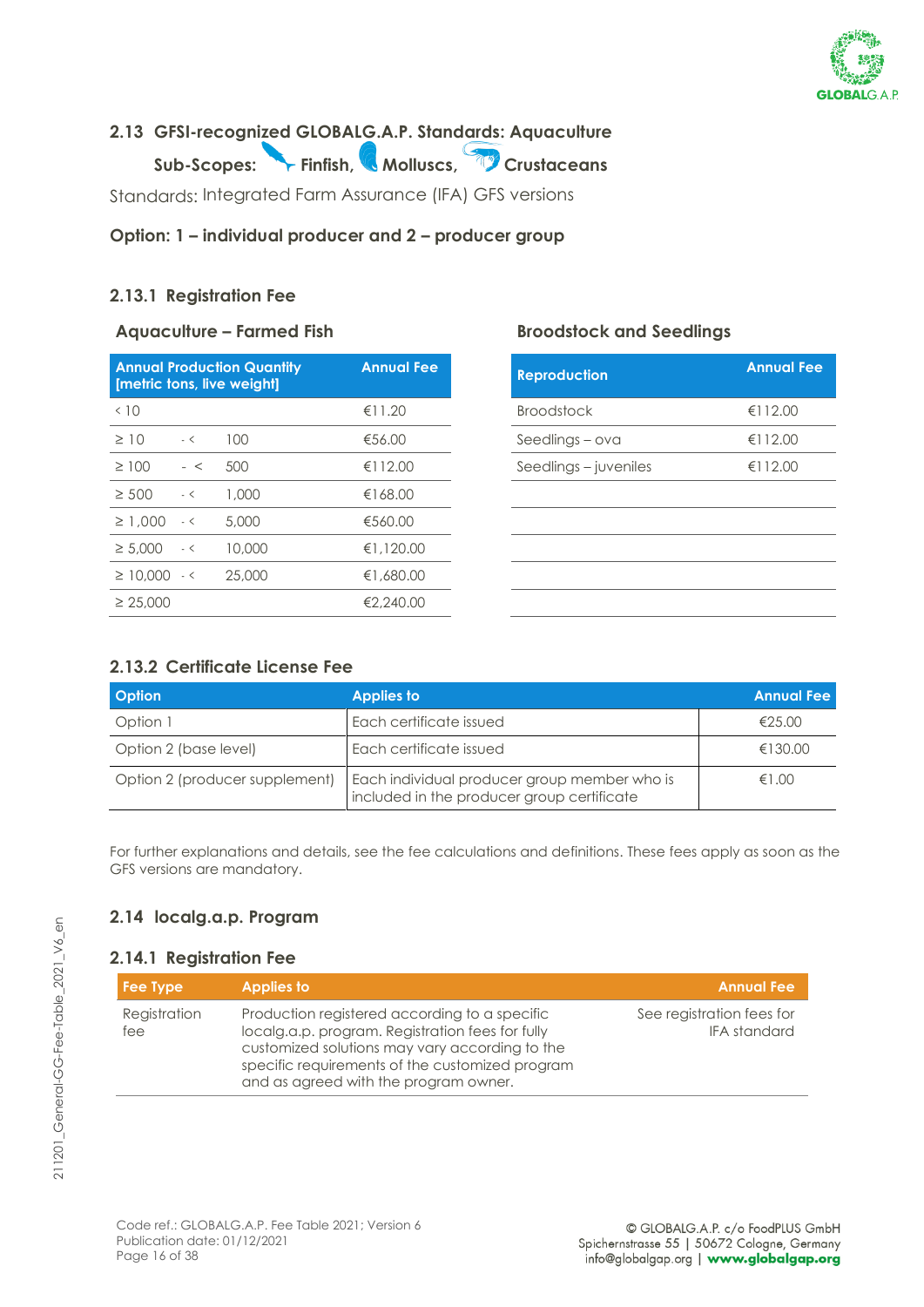

#### **2.14.2 Assessment License Fee**

| Fee Type                                          | <b>Applies to</b>                                                                                         | <b>Annual Fee</b> |
|---------------------------------------------------|-----------------------------------------------------------------------------------------------------------|-------------------|
| Option 1 localg.a.p. fee                          | Each letter of conformance issued (per legal<br>entity)                                                   | €15.00            |
| Option 2 localg.a.p. fee<br>(base level)          | Each letter of conformance issued (per producer<br>group)                                                 | €130.00           |
| Option 2 localg.a.p. fee<br>(producer supplement) | Each individual producer group member who is<br>included in the producer group's letter of<br>conformance | €1.00             |

For further explanations and details, see the fee calculations and definitions.

#### <span id="page-16-0"></span>**2.15 Other Programs**

Standards and scopes: Applicable to all standards and scopes

Option: 1 – individual producer and 2 – producer group

| Fee Type                                                                                     | <b>Applies to</b>                                                                                                         | <b>Annual Fee</b> |
|----------------------------------------------------------------------------------------------|---------------------------------------------------------------------------------------------------------------------------|-------------------|
| Service fee – other programs<br>Option 1 – individual producer                               | All individual and multi-site producers registering<br>at least one other program in the GLOBALG.A.P.<br>database         | €10.00            |
| Service fee – other programs<br>Option 2 – producer group                                    | Each producer group registering at least one<br>producer with one other program in the<br>GLOBALG.A.P. database           | €25.00            |
| Service fee – other programs<br>(producer supplement)<br>Option 2 - producer group<br>member | Each individual producer group member who is<br>registered for at least one other program in the<br>GLOBALG.A.P. database | €1.00             |

<span id="page-16-1"></span>For further explanations and details, see the fee calculations and definitions.

#### **2.16 Supplementary Fees**

#### **2.16.1 Registration Fee NTWG Supplement**

| <b>Fee Type</b>  | Applies to                                                        |
|------------------|-------------------------------------------------------------------|
| Registration fee | For further details and list of applicable countries see Annex 1: |
| NTWG supplement  | "Registration Fee NTWG Supplement".                               |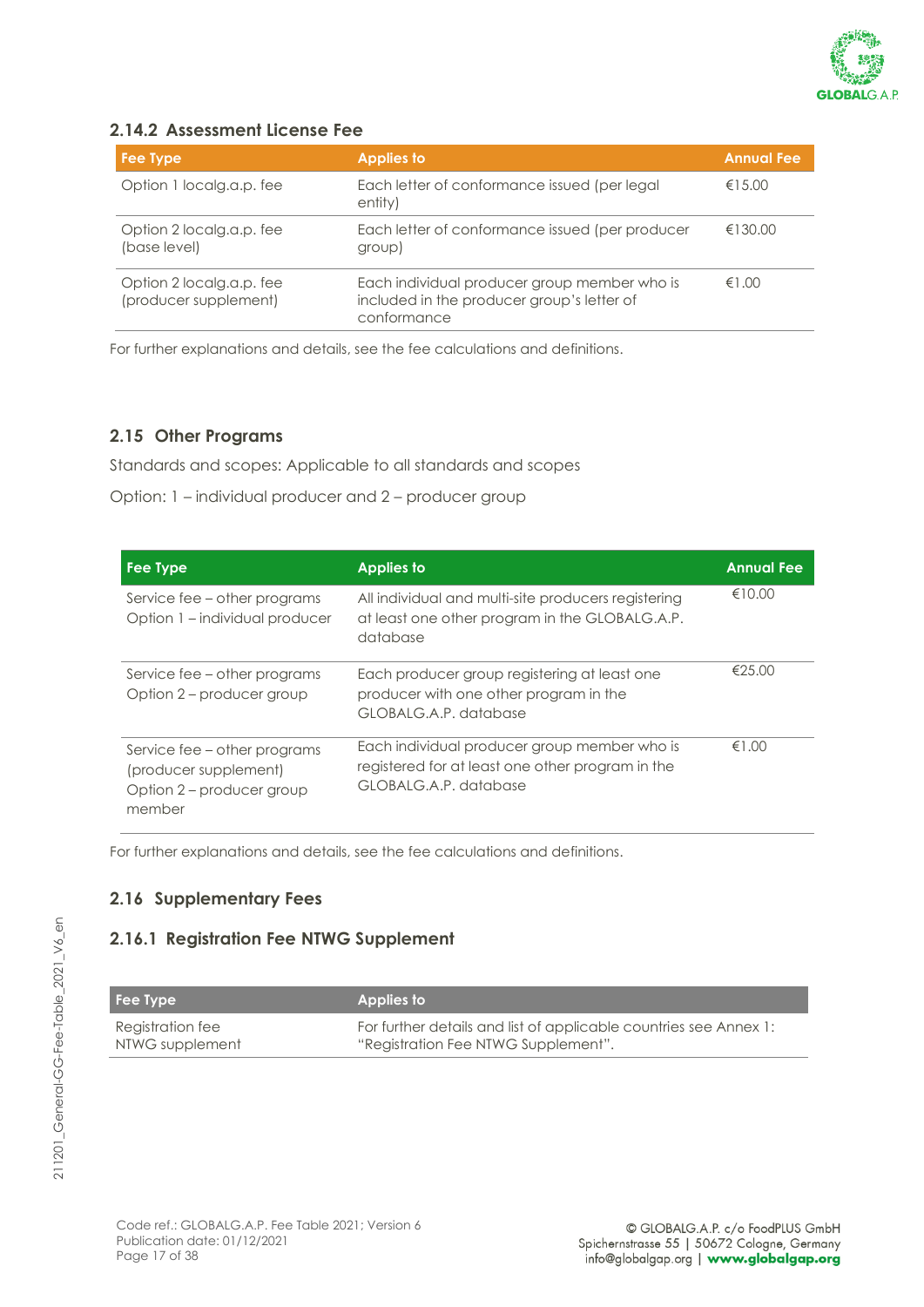

# <span id="page-17-0"></span>PACKING HOUSES

### <span id="page-17-1"></span>**3.1 GLOBALG.A.P. Standards: Produce Handling Assurance (PHA)**

### Standard: **Produce Handling Assurance (PHA)**

Standards: Integrated Farm Assurance (IFA) for Crops, Harmonized Produce Safety Standard (HPSS), Produce Safety Assurance Standard

Option: 1 – individual operation and multisite operation

#### **3.1.1 Registration Fee**

3 3

| <b>Fee Type</b>                | <b>Applies to</b>                          | <b>Annual Fee</b> |
|--------------------------------|--------------------------------------------|-------------------|
| Registration fee<br>(per site) | Each producer site registered and accepted | €75.00            |

#### **3.1.2 Certificate Licence Fee**

| Fee Type | Applies to              | <b>Annual Fee</b> |
|----------|-------------------------|-------------------|
| Option 1 | Each certificate issued | €125.00           |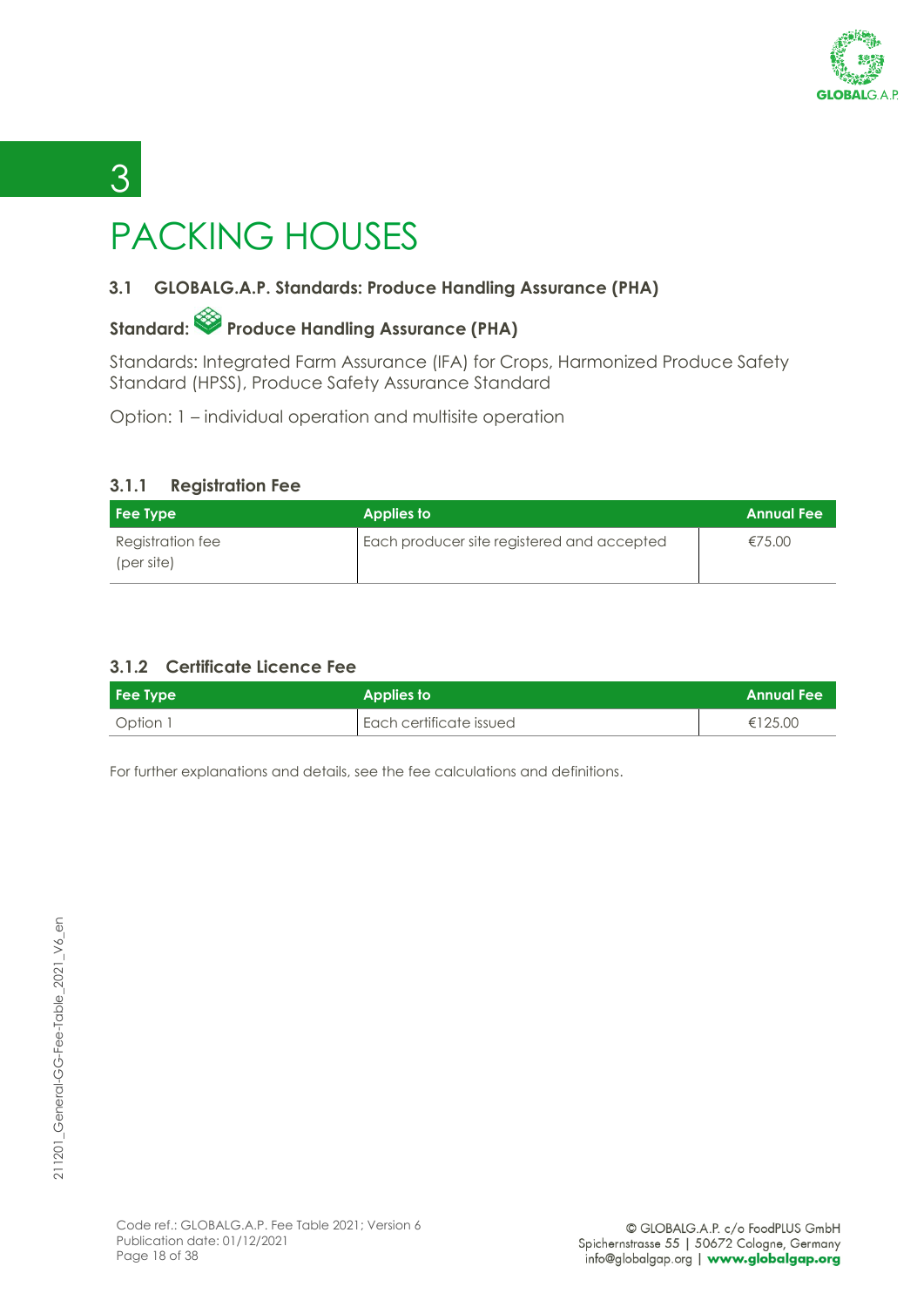

# <span id="page-18-0"></span>COMPOUND FEED MANUFACTURERS

#### <span id="page-18-1"></span>**4.1 GLOBALG.A.P. Standards: Compound Feed Manufacturing (CFM)**

### **Standard: Compound Feed Manufacturing (CFM)**

Option: 1 – individual company only

#### **4.1.1 Registration Fee**

 $\overline{A}$ 

| <b>Annually</b> |      | <b>Quantity [tons] Compound Feed Produced</b> | <b>Annual Fee</b> |
|-----------------|------|-----------------------------------------------|-------------------|
| < 1000          |      |                                               | €50.00            |
| $\geq 1000$     | $-<$ | 2,500                                         | €75.00            |
| $\geq 2.500$    | $-<$ | 5,000                                         | €100.00           |
| $\geq 5,000$    | $-<$ | 10,000                                        | €150.00           |
| $\geq 10,000$   | $-<$ | 25,000                                        | €300.00           |
| $\geq 25,000$   | - <  | 50,000                                        | €500.00           |
| $\geq 50,000$   | $-<$ | 100,000                                       | €1,000.00         |
| $\geq 100,000$  | $-<$ | 200,000                                       | €1,500.00         |
| $\geq 200,000$  |      |                                               | €2,000.00         |

#### **4.1.2 Certificate License Fee**

| Applies to             | <b>Annual Fee</b> |
|------------------------|-------------------|
| Each certified company | €25.00            |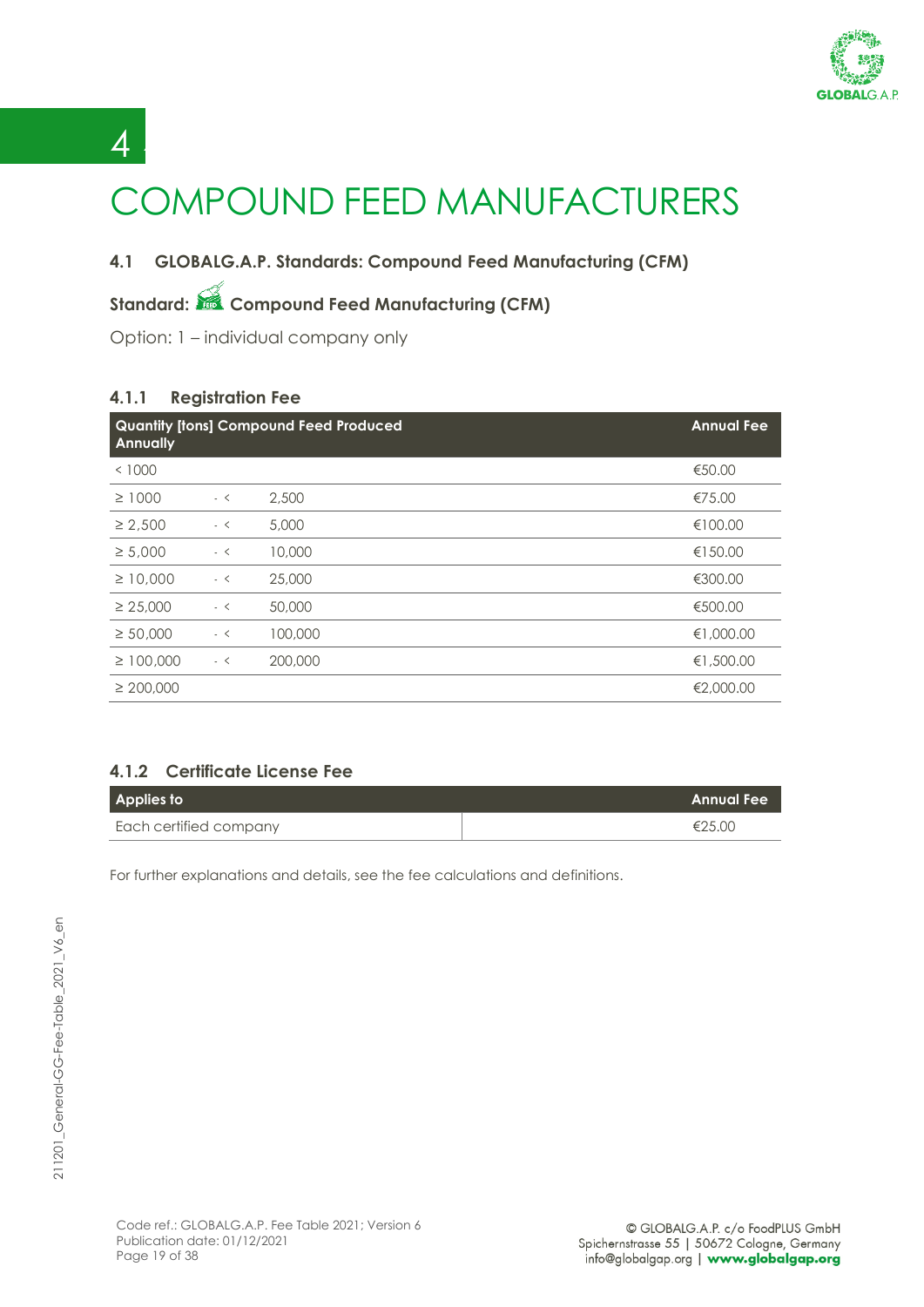

#### <span id="page-19-0"></span>**4.2 GLOBALG.A.P. Add-on: Responsible Operations Standard Add-on for Compound Feed Manufacturing (ROS)**

#### **Standard: Responsible Operations Standard Add-on for Compound Feed Manufacturing (ROS)**

#### **based on the GLOBALG.A.P. Compound Feed Manufacturing standard**

Option: 1 – individual company only

#### **4.2.1 Registration Fee**

| Applies to                           | <b>Annual Fee</b> |
|--------------------------------------|-------------------|
| Each registered and accepted company | €250.00           |

For further explanations and details, see the fee calculations and definitions.

#### <span id="page-19-1"></span>**4.3 GLOBALG.A.P. Add-on: Non-GM/"Ohne Gentechnik" Add-on for Aquaculture and Livestock**

### **Standard: Non-GM/"Ohne Gentechnik" Add-on for Aquaculture and Livestock**

Option: 1 – individual company only

#### **4.3.1 Registration Fee**

| <b>Applies to</b>                                                                                                             | <b>Annual Fee</b> |
|-------------------------------------------------------------------------------------------------------------------------------|-------------------|
| Each registered and accepted company<br>(compound feed)<br>manufacturer/producer/processor) and for each<br>assessment module | €250.00           |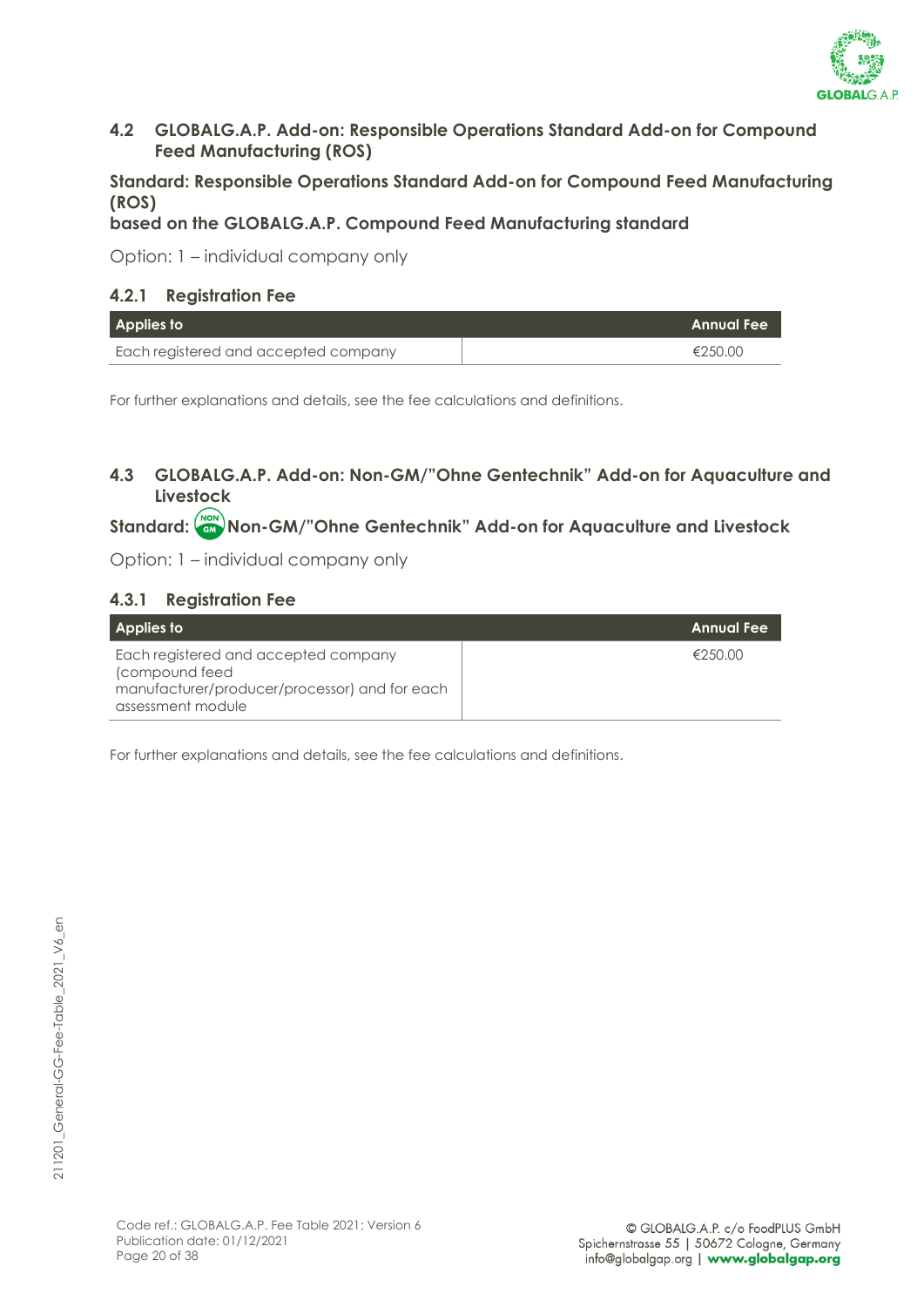

# <span id="page-20-0"></span>5 <sup>5</sup> CHAIN OF CUSTODY COMPANIES

### <span id="page-20-1"></span>**5.1 GLOBALG.A.P. Standards: Chain of Custody (CoC)**

### **Standard: GLOBALG.A.P. CoC**

Option: 1 - individual company only

#### **5.1.1 Registration Fee**

| <b>Applies to</b>                    | <b>Annual Fee</b> |
|--------------------------------------|-------------------|
| Each registered and accepted company | €225.00           |

#### **5.1.2 Certificate License Fee**

| <b>Applies to</b>      | <b>Annual Fee</b> |
|------------------------|-------------------|
| Each certified company | €25.00            |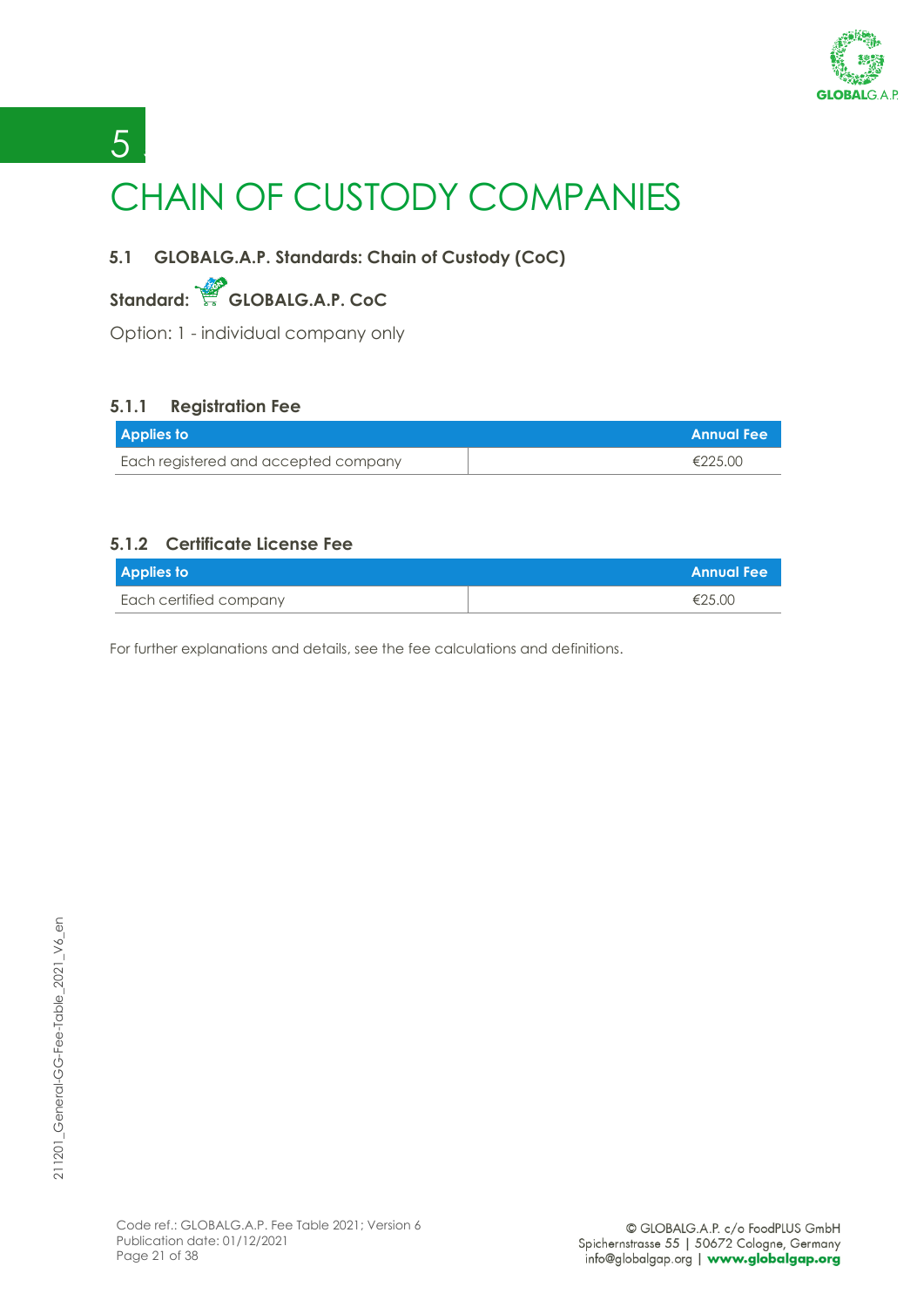

# <span id="page-21-0"></span>6 <sup>6</sup> LIVESTOCK TRANSPORT COMPANIES

#### <span id="page-21-1"></span>**6.1 GLOBALG.A.P. Standards: Livestock Transport Standard**

### **Standard:** Livestock Transport Standard

Option: 1 – individual company only

#### **6.1.1 Registration Fee**

| <b>Applies to</b>                    | LAnnual Fee ! |
|--------------------------------------|---------------|
| Each registered and accepted company | €100.00       |

#### **6.1.2 Certificate License Fee**

| <b>Applies to</b>      | L Annual Fee I |
|------------------------|----------------|
| Each certified company | €25.00         |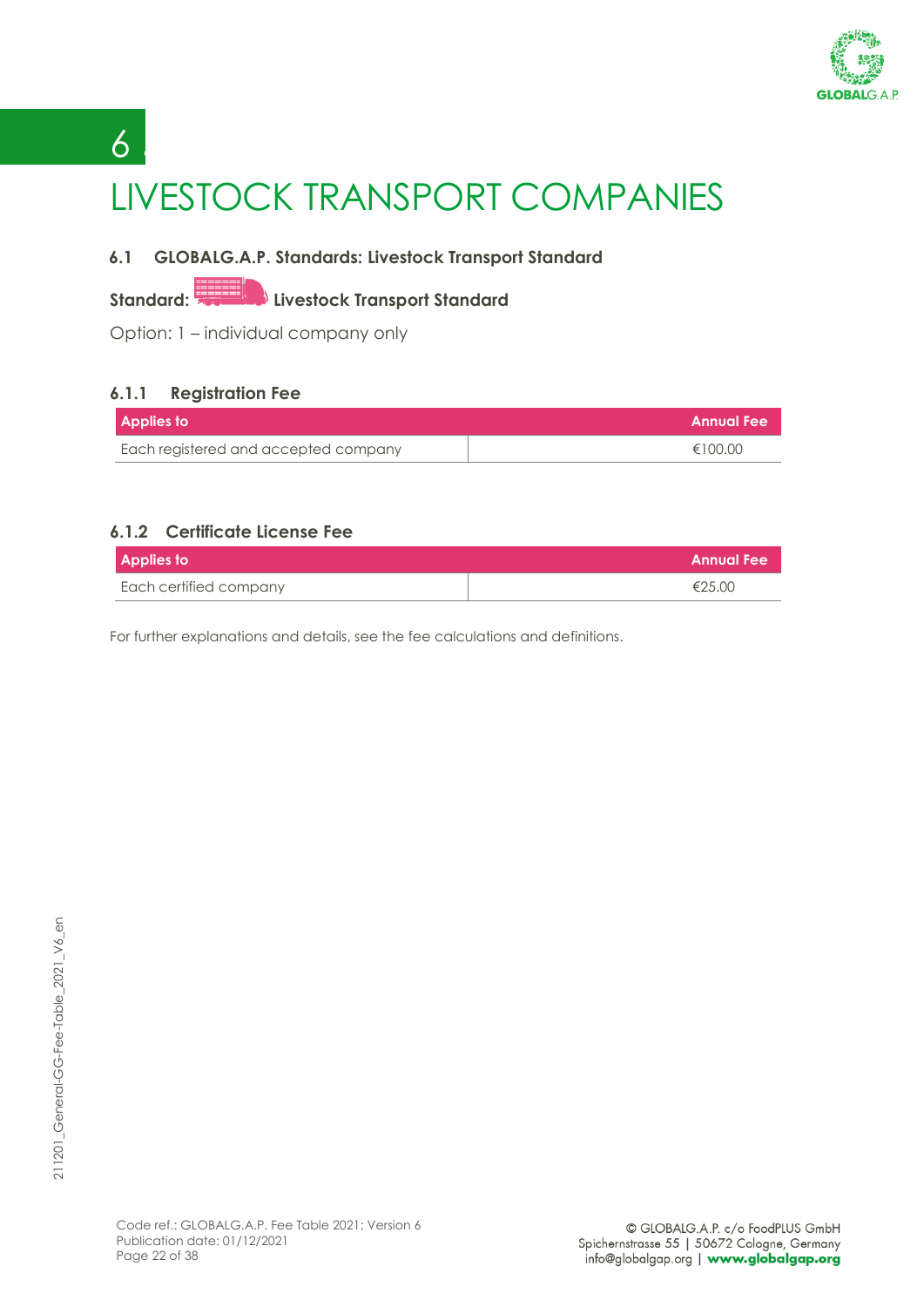

# <span id="page-22-0"></span>FARM ASSURERS

7 7

| <b>Fee Type</b>                                                                                   | <b>Applies to</b>                                                                                                                                                                                                                              | Fee                                                                      |
|---------------------------------------------------------------------------------------------------|------------------------------------------------------------------------------------------------------------------------------------------------------------------------------------------------------------------------------------------------|--------------------------------------------------------------------------|
| Farm Assurer license fee                                                                          | Each company that is licensed as a<br>GLOBALG.A.P. Farm Assurer                                                                                                                                                                                | €1,550.00<br>annual fee                                                  |
| Farm Assurer consultant fee                                                                       | Each additional consultant of an<br>approved Farm Assurer company                                                                                                                                                                              | €150.00<br>annual fee                                                    |
| GLOBALG.A.P. Farm Assurer<br>Public workshop                                                      | Each consultant to receive training<br>in order to become a<br>GLOBALG.A.P. Farm Assurer<br>consultant, max. 15 participants                                                                                                                   | €250.00<br>training day per<br>person                                    |
| GLOBALG.A.P. Farm Assurer<br>Private workshop                                                     | Each company booking a<br>customized Farm Assurer training,<br>incl. exam fee                                                                                                                                                                  | €2,500.00<br>per classroom day<br>and on-farm day                        |
| localg.a.p. license fee and<br>add-on license fee<br>(scope extension for<br>verification bodies) | Each GLOBALG.A.P. licensed Farm<br>Assurer company (known as a<br>verification body) conducting<br>registrations and evaluations of a<br>localg.a.p. program and/or add-on<br>(as per agreement by program or<br>add-on owner), incl. exam fee | Scope extension fee<br>is included in the<br>Farm Assurer license<br>fee |
| Exam Fee (for repetition)                                                                         | Per repeated exam                                                                                                                                                                                                                              | €100.00<br>per repeated exam                                             |

### 8 8

### <span id="page-22-1"></span>GLOBALG.A.P. CAPACITY BUILDING **WORKSHOPS**

| <b>Face-to-Face Training</b>                                 | <b>Applies to</b>                                                                                                    | Amount                                |
|--------------------------------------------------------------|----------------------------------------------------------------------------------------------------------------------|---------------------------------------|
| GLOBALG.A.P. Capacity<br><b>Building</b><br>Public workshop  | Anyone who is interested in learning<br>more about GLOBALG.A.P., max. 15<br>participants, voluntary exam<br>included | €250.00<br>training day<br>per person |
| GLOBALG.A.P. Capacity<br><b>Building</b><br>Private workshop | Companies interested in a<br>customized private training, incl.<br>exam fee                                          | €2,500.00<br>per training day         |
| Exam fee (for repetition)                                    | Per repeated exam                                                                                                    | €100.00<br>per repeated exam          |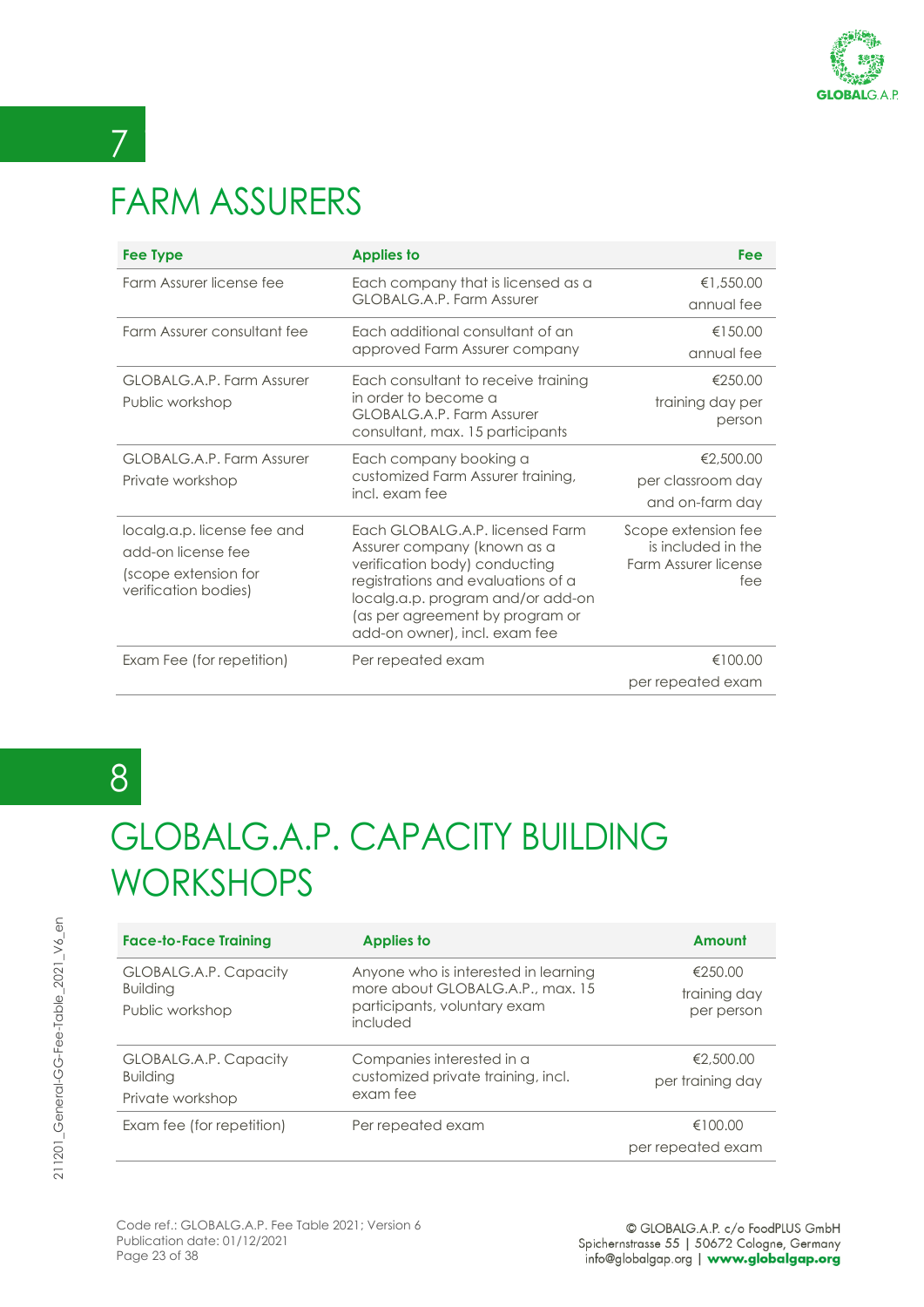

# <span id="page-23-0"></span>CERTIFICATION BODIES

#### <span id="page-23-1"></span>**9.1 Certification Body License Fees**

| Fee Type                                                | <b>Applies to</b>                                                                                                                                                                                                                                   | <b>Annual Fee</b>             |
|---------------------------------------------------------|-----------------------------------------------------------------------------------------------------------------------------------------------------------------------------------------------------------------------------------------------------|-------------------------------|
| Evaluation fee for<br>applicant certification<br>bodies | Initial application per scope or standard and<br>for each additional scope or standard. Sub-<br>scope extension within an already approved<br>scope is free of charge.                                                                              | €300.00<br>per<br>application |
| Certification body license<br>fee<br>(base level)       | Approval of the first scope or standard<br>- in the first year of approval                                                                                                                                                                          | €5,000,00                     |
|                                                         | - per calendar in consecutive years                                                                                                                                                                                                                 | €3,000.00                     |
| Certification body license<br>fee<br>(scope extension)  | Approval of each additional scope, standard or<br>add-on. For localg.a.p. programs: Scope extension<br>fee is only charged once for the first localg.a.p.<br>program and includes all other localg.a.p.<br>program scope extensions in any country. | €500.00                       |
| Certification body<br>add-on fee                        | For certification bodies only approved for a<br>customized add-on                                                                                                                                                                                   | €500.00                       |
| Certification body licence<br>fee (country supplement)  | Each country where a certificate is issued                                                                                                                                                                                                          | €200.00                       |

#### <span id="page-23-2"></span>**9.2 Certification Body Training Fees**

| <b>Training</b>                        | <b>Applies to</b>                      | Amount                  |
|----------------------------------------|----------------------------------------|-------------------------|
| Certification body scheme              | Certification body scheme              | €250.00                 |
| manager update (SMU)<br>training       | manager(s)                             | training day per person |
| Certification body in-house            | Certification body in-house trainer(s) | €250.00                 |
| trainer training (IHT)                 |                                        | training day per person |
|                                        | For Livestock and Aquaculture          | €500.00                 |
|                                        |                                        | training per person     |
| Quality management system              | Certification body QMS auditor(s)      | €250.00                 |
| (QMS)                                  |                                        | training day per person |
| Certification body auditor<br>training |                                        |                         |
| Inspector/Auditor registration         | Certification body auditors and        | €50.00                  |
| fee                                    | inspectors                             | per calendar year       |
|                                        | (Mandatory)                            | and person              |
| Exam retake fee                        | Per repeated exam                      | €100.00                 |
|                                        |                                        | per exam                |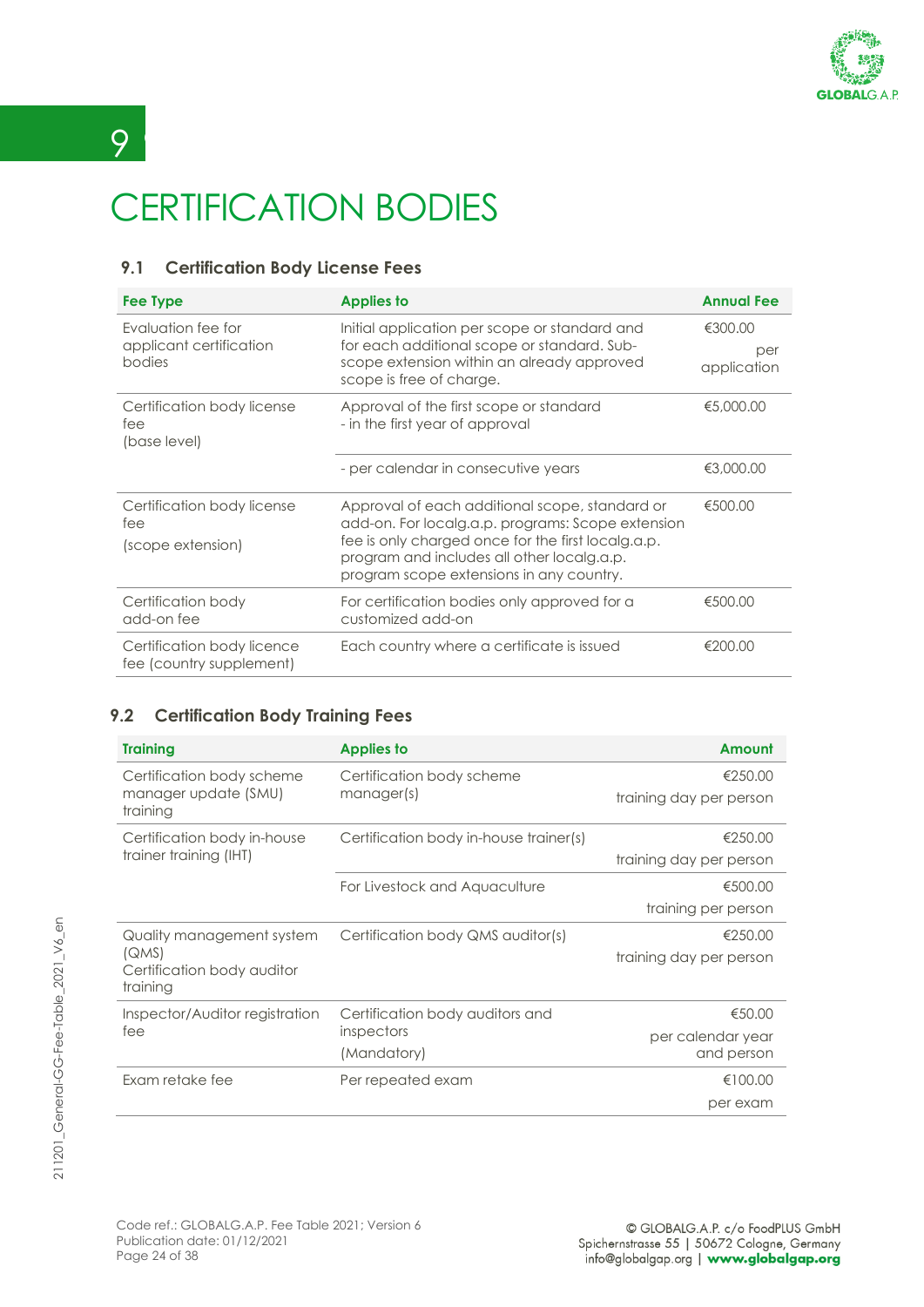

# 10 10

## <span id="page-24-0"></span>BENCHMARKING: SCHEME AND CHECKLIST OWNERS

Fees for scheme and checklist owners: Equivalent schemes, resembling schemes, and approved modified checklists (AMCs)

| <b>Fee Type</b>                                   | <b>Applies to</b>                                                                                                                                                                                          | <b>Annual Fee</b>                                                   |
|---------------------------------------------------|------------------------------------------------------------------------------------------------------------------------------------------------------------------------------------------------------------|---------------------------------------------------------------------|
| Initial application fee                           | Applicant schemes/checklists for first sub-<br>scope                                                                                                                                                       | €2,500.00<br>(for application)                                      |
| Initial application fee<br>(sub-scope extension)  | Each additional sub-scope                                                                                                                                                                                  | €525.00<br>(per application)                                        |
| Additional review                                 | Each additional review per scheme/checklist                                                                                                                                                                | €1,000.00<br>(per case)                                             |
| <b>Base administration</b><br>fee for AMC         | First benchmarked crops or aquaculture sub-<br>scope of a recognized AMC (includes<br>voluntary membership and re-benchmarking)                                                                            | €4,000.00                                                           |
|                                                   | First benchmarked livestock sub-scope of a<br>recognized AMC (includes voluntary<br>membership and re-benchmarking)                                                                                        | €10,000.00                                                          |
| Base administration fee:<br>Schemes               | First benchmarked crops or aquaculture sub-<br>scope of a recognized resembling or<br>equivalent scheme (includes voluntary<br>membership and re-benchmarking)                                             | €6,000.00                                                           |
|                                                   | First benchmarked livestock sub-scope of a<br>recognized resembling or equivalent scheme<br>(includes voluntary membership and re-<br>benchmarking)                                                        | €10,000.00                                                          |
| Base administration fee<br>(sub-scope supplement) | Each additional benchmarked sub-scope of<br>a recognized AMC, resembling or equivalent<br>scheme                                                                                                           | €525.00<br>$(max, \in 1,050.00)$                                    |
| Benchmarking integrity fee                        | Each benchmarked livestock scheme or AMC<br>owner recognized as equivalent (not<br>applicable for crops or aquaculture and for<br>resembling schemes)                                                      | €3,000.00                                                           |
| Registration fee for<br><b>AMC</b>                | Each registered and accepted producer of<br>an AMC (Option 1 and 2)                                                                                                                                        | registration fee applies as<br>for GLOBALG.A.P.<br>standards        |
| Producer certificate license<br>fee<br>for AMC    | Option 1 and Option 2 (base level): Applies to<br>each certificate issued<br>Option 2 (producer supplement):<br>Each individual producer group member who<br>is included in the producer group certificate | certificate license fee<br>applies as for<br>GLOBALG.A.P. standards |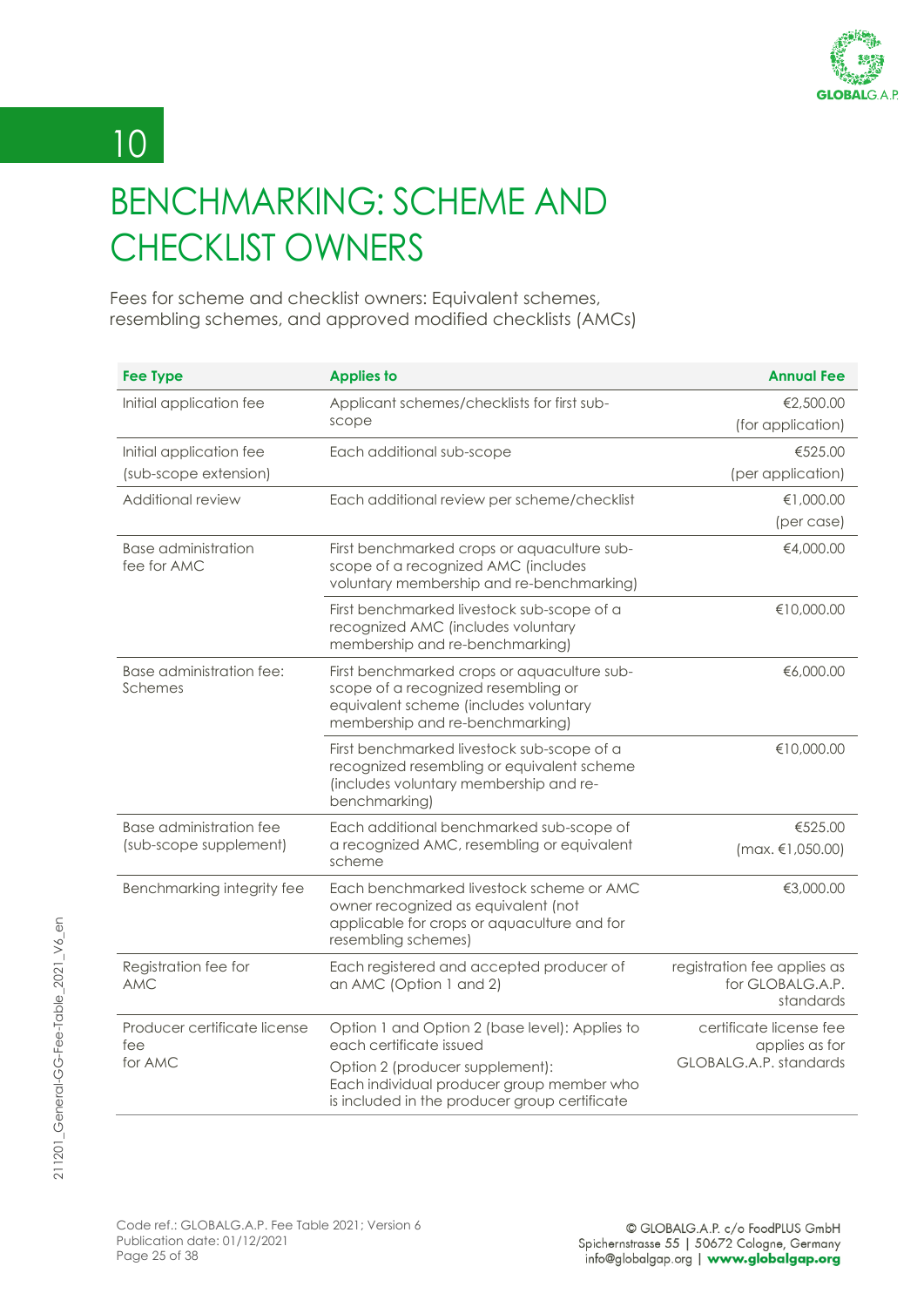

| Registration fee:<br>Equivalent schemes<br>Fee model 1 (area/<br>quantity-related) | Each registered and accepted producer of<br>recognized equivalent schemes                                                                                               | Registration fee applies as<br>for GLOBALG.A.P.<br>standards |
|------------------------------------------------------------------------------------|-------------------------------------------------------------------------------------------------------------------------------------------------------------------------|--------------------------------------------------------------|
| Registration fee:<br>Equivalent schemes<br>Fee model 2 (flat fee)                  | Each registered and accepted crops or<br>aquaculture producer (not applicable for<br>sub-scopes Flowers and Ornamentals and/or<br>PPM) of recognized equivalent schemes | €10.00                                                       |
|                                                                                    | Each registered and accepted producer<br>under sub-scope Flowers and Ornamentals<br>and/or PPM of recognized equivalent<br>schemes                                      | €100.00                                                      |
|                                                                                    | Each registered and accepted livestock<br>producer of recognized equivalent schemes                                                                                     | €3.00                                                        |
| Registration fee:<br>Resembling schemes                                            | Each registered and accepted producer of<br>recognized crops or aquaculture resembling<br>schemes (not applicable for livestock)                                        | registration fee applies as<br>for<br>GLOBALG.A.P. standards |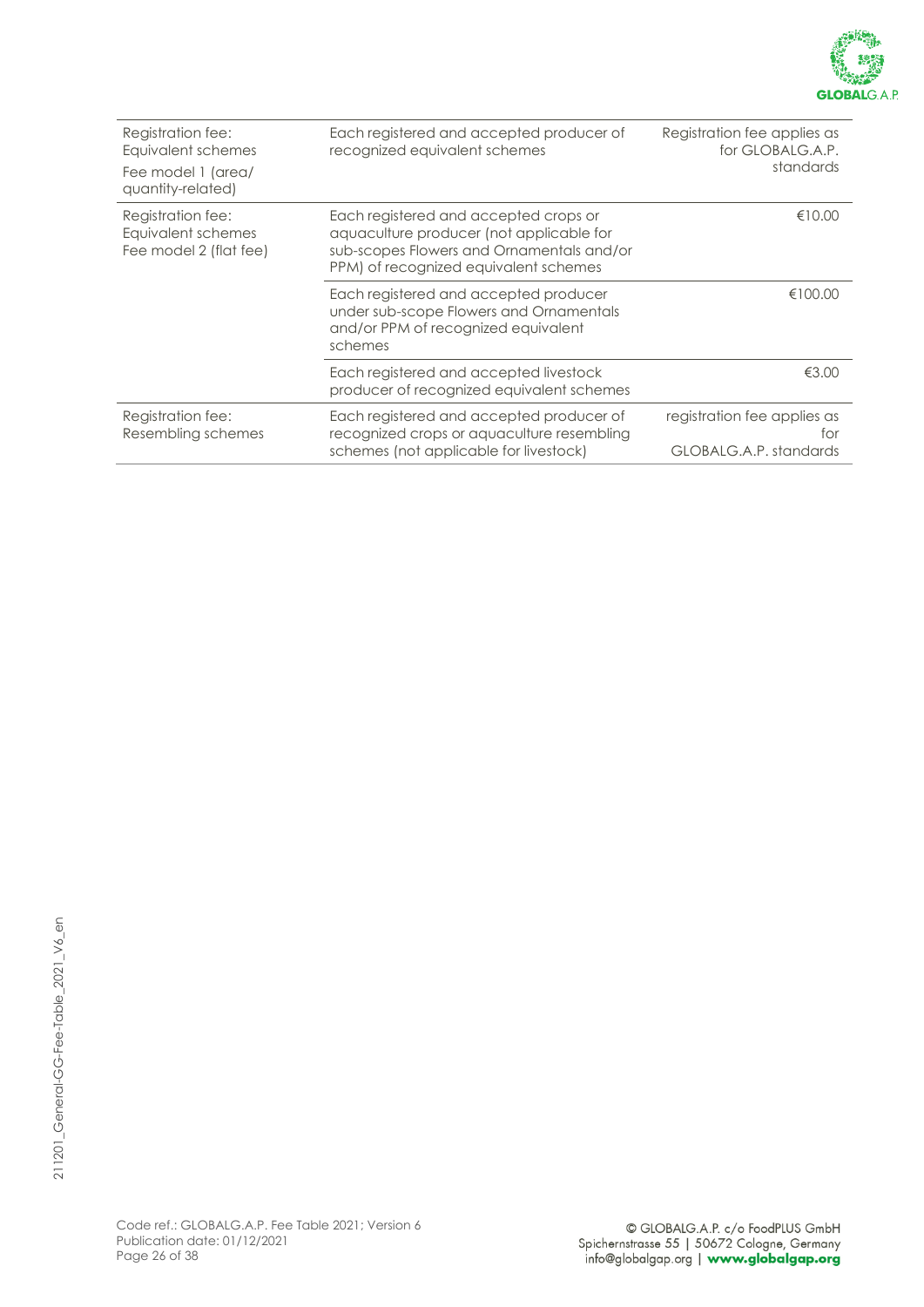

### 11 **MEMARERS**

<span id="page-26-0"></span>

| <i>IVILIVIDLINJ</i> |                                 |                               |                   |
|---------------------|---------------------------------|-------------------------------|-------------------|
| Fee Type            | <b>Applies to</b>               |                               | <b>Annual Fee</b> |
| Retail membership   | Retail and food service members |                               | Annual turnover   |
|                     |                                 | ≤ $€5$ billion                | €5,000            |
|                     |                                 | $\geq$ $\leq$ 5 to 15 billion | €7,000            |
|                     |                                 |                               |                   |

|                                        |                                                                                     | $\geq$ $\leq$ 5 to 15 billion | €7,000                |
|----------------------------------------|-------------------------------------------------------------------------------------|-------------------------------|-----------------------|
|                                        |                                                                                     | $> \epsilon$ 15 billion       | €9,000                |
| Group supplier<br>membership           |                                                                                     |                               | €2,550                |
| Individual supplier<br>membership      | Individual producer or exporter/importer<br>without production                      |                               | €1,550                |
| Supplier membership<br>scope extension | Each additional sub-scope                                                           |                               | €525<br>(max, €1,050) |
| Associate<br>membership                | Consulting, plant-protection or fertilizer<br>industry, etc. and their associations |                               | min. $€1.550$         |
|                                        | Certification body                                                                  |                               | €1,050                |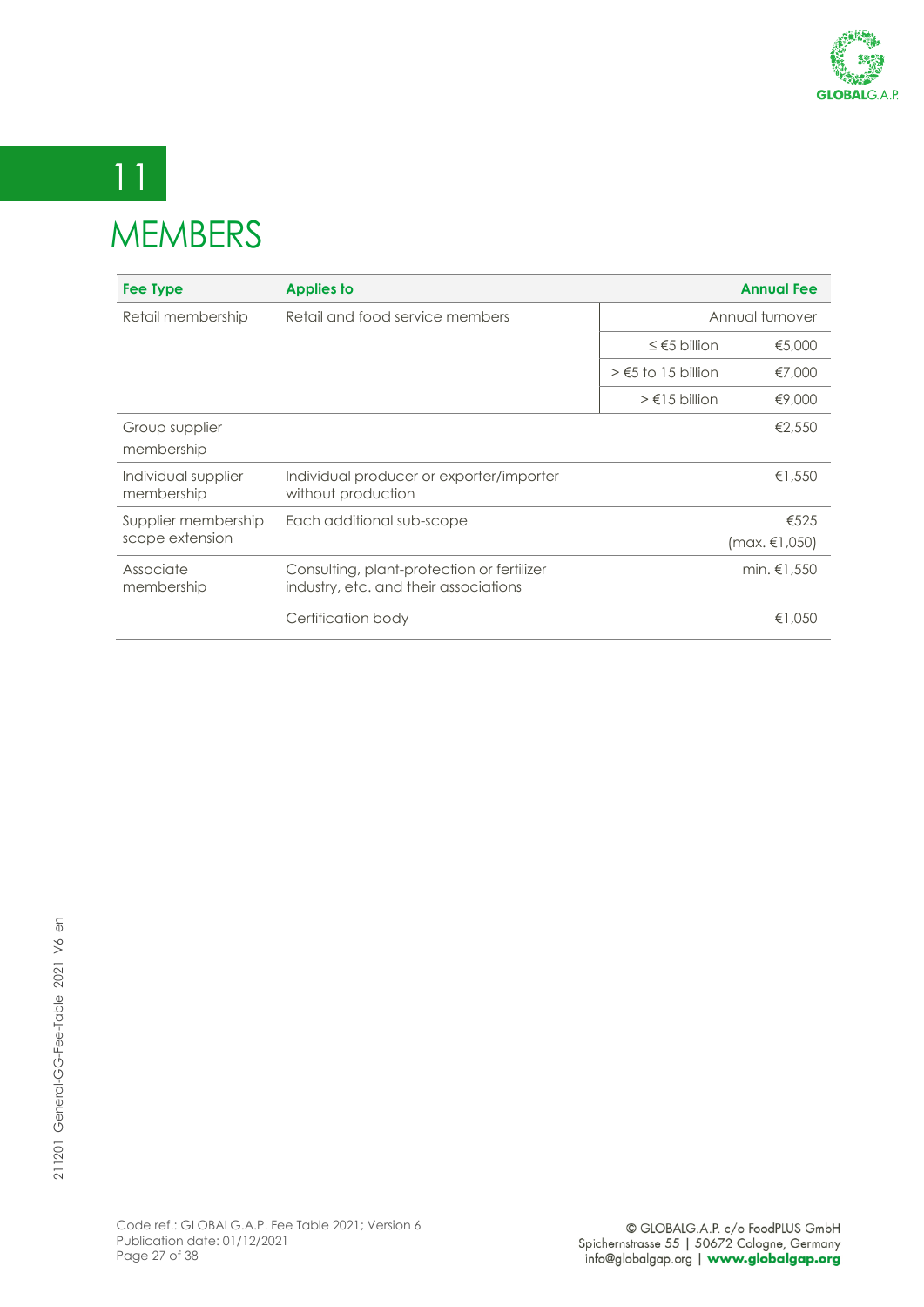

# 12 12

## <span id="page-27-0"></span>BOOKMARKING USERS

| <b>Fee Type</b>                                                       | <b>Applies to</b>                                                              | <b>Annual Fee</b> |
|-----------------------------------------------------------------------|--------------------------------------------------------------------------------|-------------------|
| Bookmarking account service<br>fee retail & food service<br>companies | Each non-member retail & food service<br>company using the bookmarking account | €3,000            |
| Bookmarking account service<br>fee supplier companies                 | Each non-member supplier using the<br>bookmarking account                      |                   |
| < 50                                                                  |                                                                                | €100              |
| $\geq 50 \lt 200$                                                     |                                                                                | €200              |
| $\geq 200 < 500$                                                      |                                                                                | €300              |
| $\geq$ 500 < 1.000                                                    |                                                                                | €400              |
| $\geq 1.000$                                                          |                                                                                | €500              |
| Bookmarking account service<br>fee certification bodies               | Each non-member certification body using the<br>bookmarking account            | €500              |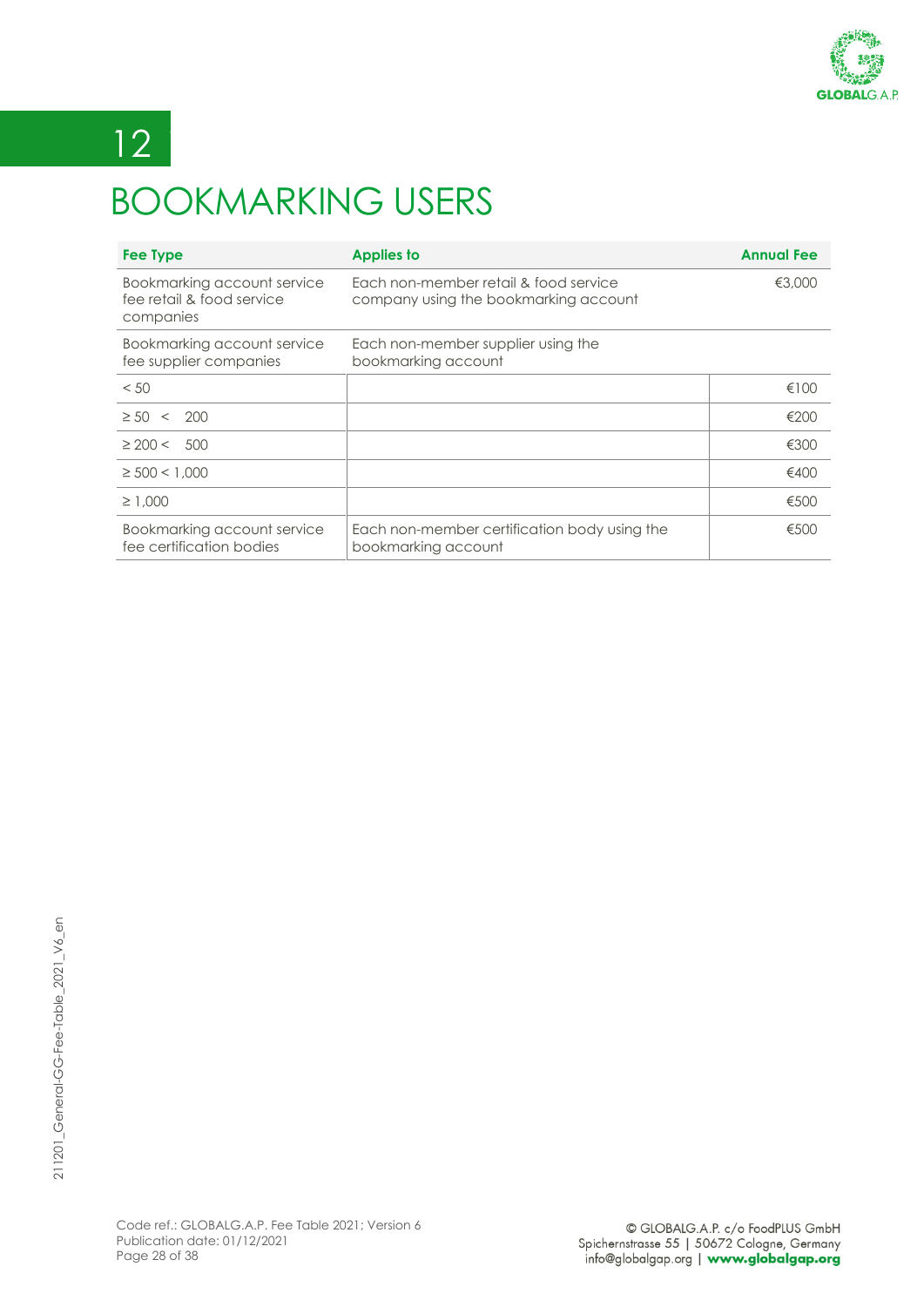

# <span id="page-28-0"></span>13 DEFINITIONS

| Approved modified<br>checklist | Certification system with own G.A.P. requirements that are recognized<br>by GLOBALG.A.P. as fully conforming with the GLOBALG.A.P. control<br>points and compliance criteria and which uses the GLOBALG.A.P.<br>general regulations as scheme management rules for certification. |                                                                                                                                                                                                                                                                                                                                                                                                                                                                                                                                                                                                                                                                                                                                                                                                                                                                                     |
|--------------------------------|-----------------------------------------------------------------------------------------------------------------------------------------------------------------------------------------------------------------------------------------------------------------------------------|-------------------------------------------------------------------------------------------------------------------------------------------------------------------------------------------------------------------------------------------------------------------------------------------------------------------------------------------------------------------------------------------------------------------------------------------------------------------------------------------------------------------------------------------------------------------------------------------------------------------------------------------------------------------------------------------------------------------------------------------------------------------------------------------------------------------------------------------------------------------------------------|
| Certification options          | Option 1                                                                                                                                                                                                                                                                          | Individual producer                                                                                                                                                                                                                                                                                                                                                                                                                                                                                                                                                                                                                                                                                                                                                                                                                                                                 |
|                                | Option 2                                                                                                                                                                                                                                                                          | Producer group                                                                                                                                                                                                                                                                                                                                                                                                                                                                                                                                                                                                                                                                                                                                                                                                                                                                      |
|                                | Option 3                                                                                                                                                                                                                                                                          | Individual producer under equivalent<br>or resembling scheme                                                                                                                                                                                                                                                                                                                                                                                                                                                                                                                                                                                                                                                                                                                                                                                                                        |
|                                | Option 4                                                                                                                                                                                                                                                                          | Producer group under equivalent or<br>resembling scheme                                                                                                                                                                                                                                                                                                                                                                                                                                                                                                                                                                                                                                                                                                                                                                                                                             |
| Covered/Non-covered<br>crop    | definition above.                                                                                                                                                                                                                                                                 | Covered crop is primarily intended to mean "produced in a<br>greenhouse". A crop is considered "covered" when it is grown beneath<br>or within a structure - with or without building foundations - where the<br>cropping environment has some kind of overhead protection (not<br>including individual plant/tree covers, nets, low tunnels, hail protection,<br>mulches, or anything that is not a greenhouse) during the production of<br>that crop. The cover can be made of plastic, glass, or other similar<br>materials, and must be accessible by persons (walk-in possible). Any<br>farm can have part of its crop covered and another part not covered,<br>but this must be declared separately at registration, detailing the sum of<br>the respective areas (covered or not covered) according to the<br>Any other form of production is considered "non-covered crop". |
| Equivalent scheme              | criteria and general regulations.                                                                                                                                                                                                                                                 | Certification system with own G.A.P. requirements and scheme<br>management rules that are recognized by GLOBALG.A.P. as fully<br>conforming with the GLOBALG.A.P. control points and compliance                                                                                                                                                                                                                                                                                                                                                                                                                                                                                                                                                                                                                                                                                     |
| Resembling scheme              | benchmarking regulations).                                                                                                                                                                                                                                                        | Certification system with own G.A.P. requirements and scheme<br>management rules that, after the benchmarking process, have been<br>found to conform with the GLOBALG.A.P. system to a large extent, but<br>leave some exceptions (more details explained in the GLOBALG.A.P.                                                                                                                                                                                                                                                                                                                                                                                                                                                                                                                                                                                                       |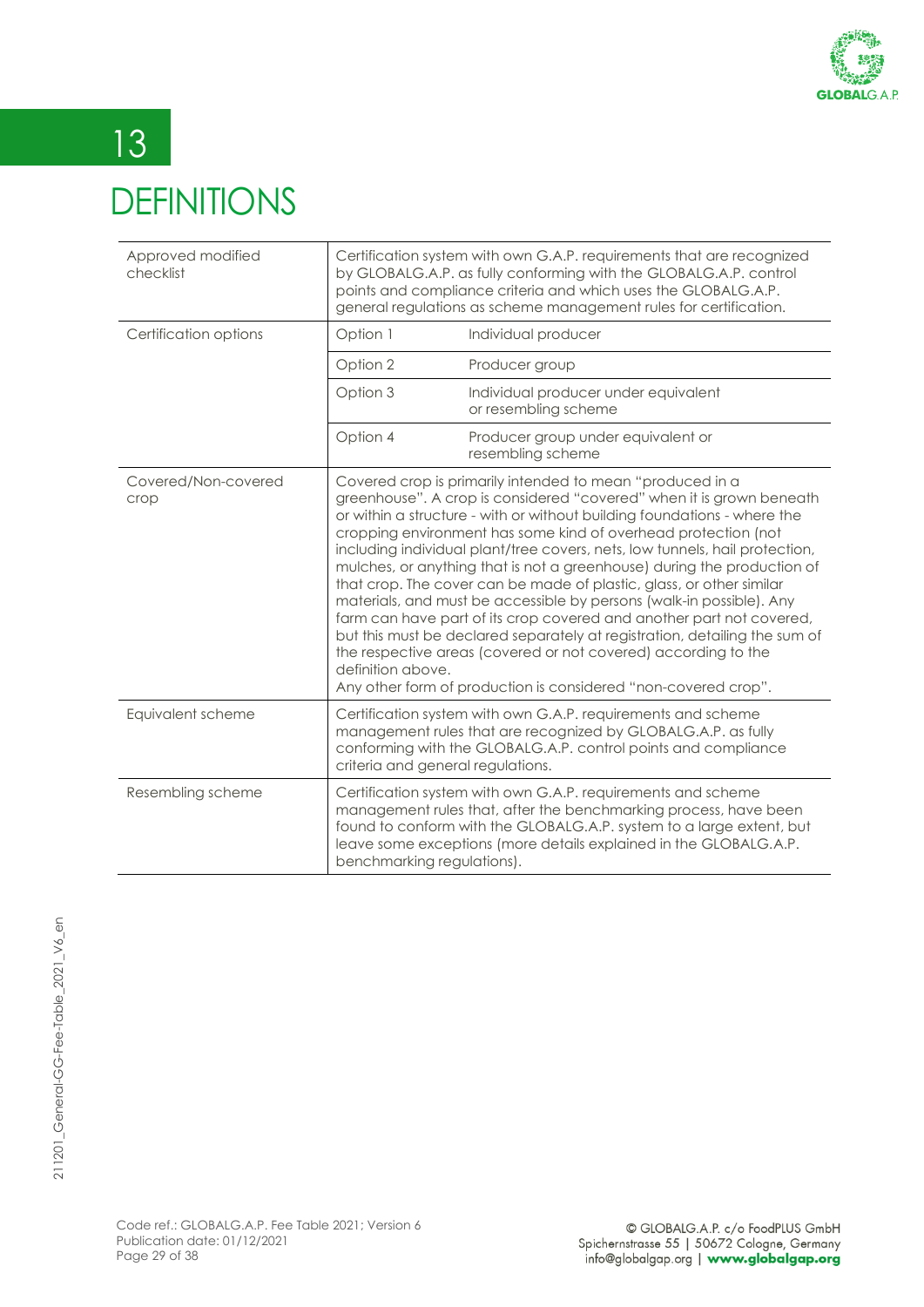

### 14

## <span id="page-29-0"></span>EXPLANATIONS AND CALCULATION **FXAMPLES**

#### <span id="page-29-1"></span>**14.1 Producer Fees**

The producer fees are composed of a) the registration fee and b) the certificate license fee. They are invoiced to the certification bodies (data trustees) on a monthly basis.

#### **a) Registration Fee**

Registration fees apply to each individual producer and also to each producer group member **per scope** or **sub-scope** of the scheme for each certification cycle. These fees are invoiced to the company registering the producer in the GLOBALG.A.P. database (certification body as data trustee). If a producer works with multiple certification bodies, only one company can act as the producer's data trustee and will therefore be invoiced all registration fees for this producer.

The product quantity (e.g., hectares or tons) of products in the same scope (e.g., Crops) are **aggregated**. The product quantity of different standards (e.g., IFA, HPPS, or an equivalent scheme) or scopes (e.g., Crops or Livestock) are calculated separately. For multisite producers, the quantity is the annual total for all sites.

The registration fee is triggered with the product acceptance in the GLOBALG.A.P. database and charged annually. Product quantity changes may also result in changes of the registration fee.

Exception: In case fees among sub-scopes are different (e.g., Fruit and Vegetables and Flowers and Ornamentals). The products of sub-scopes with the different fees are calculated separately from the products of sub-scopes with the same fee within the scope.

The registration fee **for Crops** is calculated based on the area registered and accepted under **first harvest.** Any area that is used more than once in an annual certification cycle shall be registered as further harvest. Areas registered under further harvest are not subject to additional registration fees.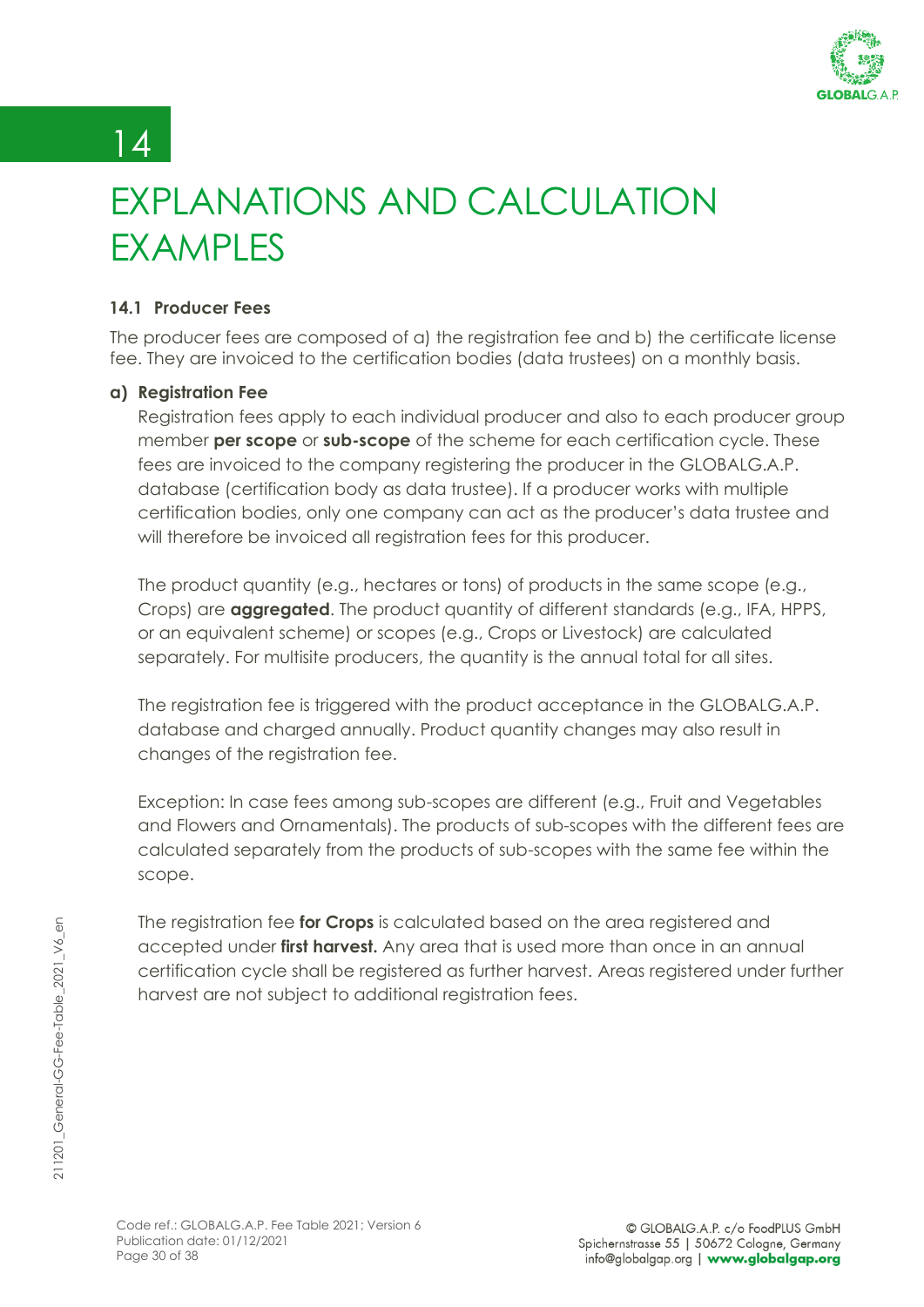

Example 1 (refers only to registration fee): 3ha apples and 1ha pears (IFA, sub-scope Fruit and Vegetables, both non-covered, first harvest)

Registration fee for 4ha:

| Area under Non-Covered<br><b>Production [hectares]</b> | <b>Annual Fee</b> |
|--------------------------------------------------------|-------------------|
| $\geq 2 - 5$                                           | €10.60            |

(see fee table chapter 2.1)

Example 2 (refers only to registration fee):

3ha lettuce (IFA, sub-scope Fruit and Vegetables, covered, first and further harvest) 4ha indoor grown flowers (IFA, sub-scope Flowers and Ornamentals, covered, first harvest)

Registration fee lettuce:

| <b>Area under Covered</b><br><b>Production [hectares]</b> | <b>Annual Fee</b> |
|-----------------------------------------------------------|-------------------|
| $\geq 1.5$ $- < 5$                                        | €31.80            |
|                                                           |                   |

(see fee table chapter 2.1.1)

Registration fee indoor grown flowers:

| l Area under Covered<br><b>Production [hectares]</b> |  | <b>Annual Fee</b> |  |
|------------------------------------------------------|--|-------------------|--|
| $\geq 1.5$ $- < 5$                                   |  | €300              |  |

(see fee table chapter 2.2.1)

Total registration fee (example  $2$ ): €31.80 + €300 = €331.80

For **perennial crops**, the area covered by the registration fee is the area in production, i.e., juvenile, non-producing fruit trees are not subject to any fee. Likewise, in case of ornamentals like Christmas trees, the registration fee only applies to the area to be harvested during the year of validity of the certificate. In order to maintain information about the whole area under cultivation, the area in production and to be harvested shall be registered as "First Harvest", and the non-producing area as "Further Harvest".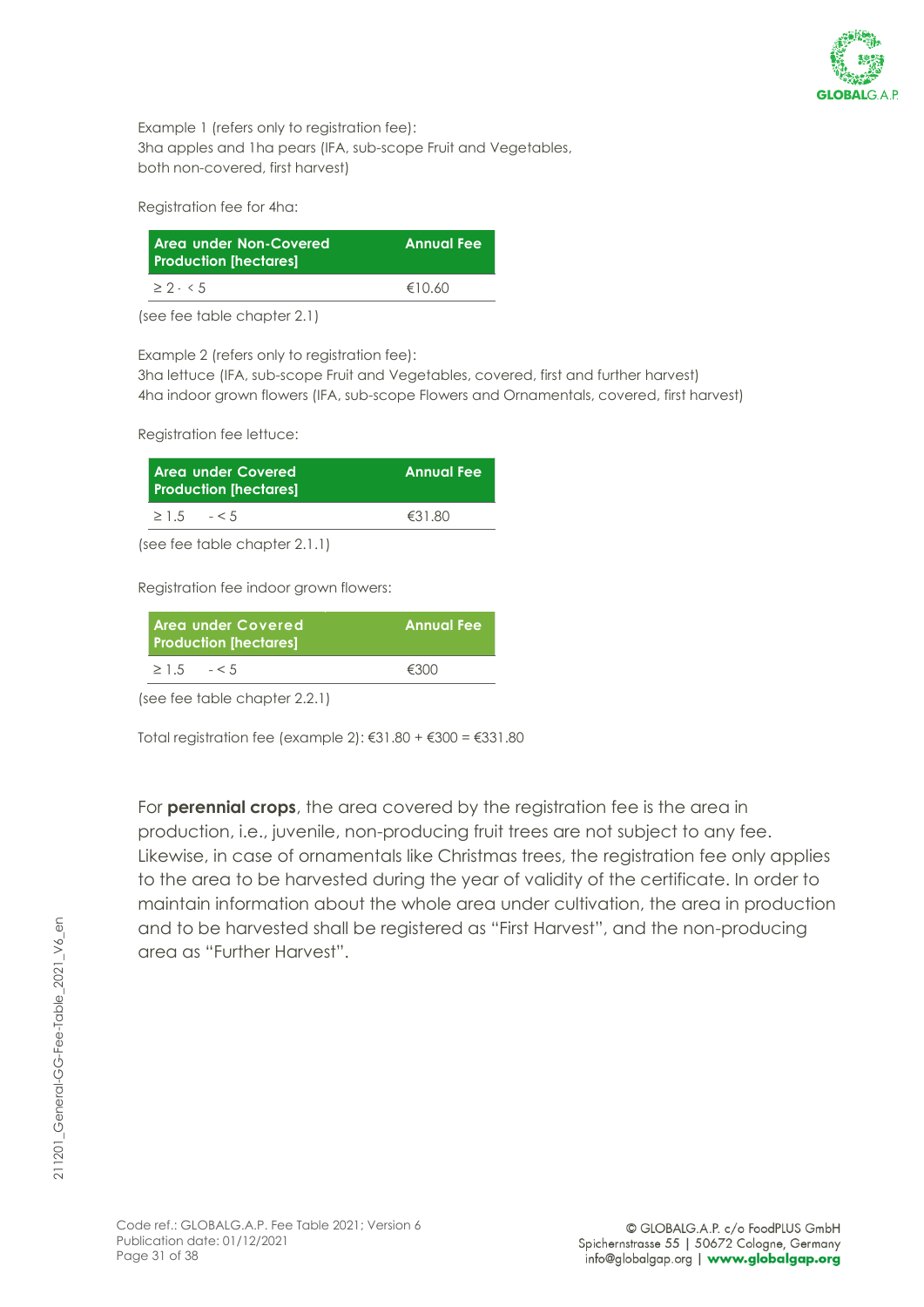

#### **b) Certificate License Fee/Assessment License Fee**

The certificate license fee applies per issued certificate for each certification cycle. Certificates are issued for a producer group, not per producer group member (Option 2 or 4). The certificate license fee refers to a standard or AMC, i.e., separate certificates are issued per each standard. If a producer works with two different certification bodies, they will issue two certificates (one per certification body) even in the case it is the same standard version (e.g., certification body A certifies apples and certification body B certifies strawberries, both IFA standard). The certificate license fee is invoiced to the respective certification bodies. In the GLOBALG.A.P. database, product certification triggers the certificate license fee.

The assessment license fee is issued per letter of conformance and refers to the assessment cycle. The rules are the same as for the certificate license fee.

The certificate/assessment license fee for producer groups (Option 2, base level fee) refers to each certificate or assessment of a producer group. The certificate/assessment license fee for producer groups (Option 2, producer supplement) refers to each individual producer group member who is included in the producer group certificate (incl. AMC). It is an additional fee component according to the number of producer group members.

Example 1 (refers only to certificate/assessment license fee): An IFA certified producer group with 6 members. 4 members are also GRASP assessed.

#### IFA certificate license fee: €130 + €6 = €136

GRASP assessment license fee:  $\epsilon$ 130 +  $\epsilon$ 4 =  $\epsilon$ 134

| Fee Type                             | Applies to                                                                                    | <b>Annual Fee</b> |
|--------------------------------------|-----------------------------------------------------------------------------------------------|-------------------|
| Option 2<br>(base level)             | Each certificate issued                                                                       | €130.00           |
| Option 2<br>(producer<br>supplement) | Each individual producer group member<br>who is included in the producer group<br>certificate | €1.00             |

(see fee table chapter 2.1.2)

| Fee Type                 | <b>Applies to</b>                                   | <b>Annual Fee</b> |
|--------------------------|-----------------------------------------------------|-------------------|
| Option 2                 | Each GRASP assessment of a producer                 | €130.00           |
| (base level)             | group                                               |                   |
| Option 2                 | Each individual producer group member               | €1.00             |
| (producer<br>supplement) | who is included in the producer group<br>assessment |                   |

(see fee table chapter 2.8)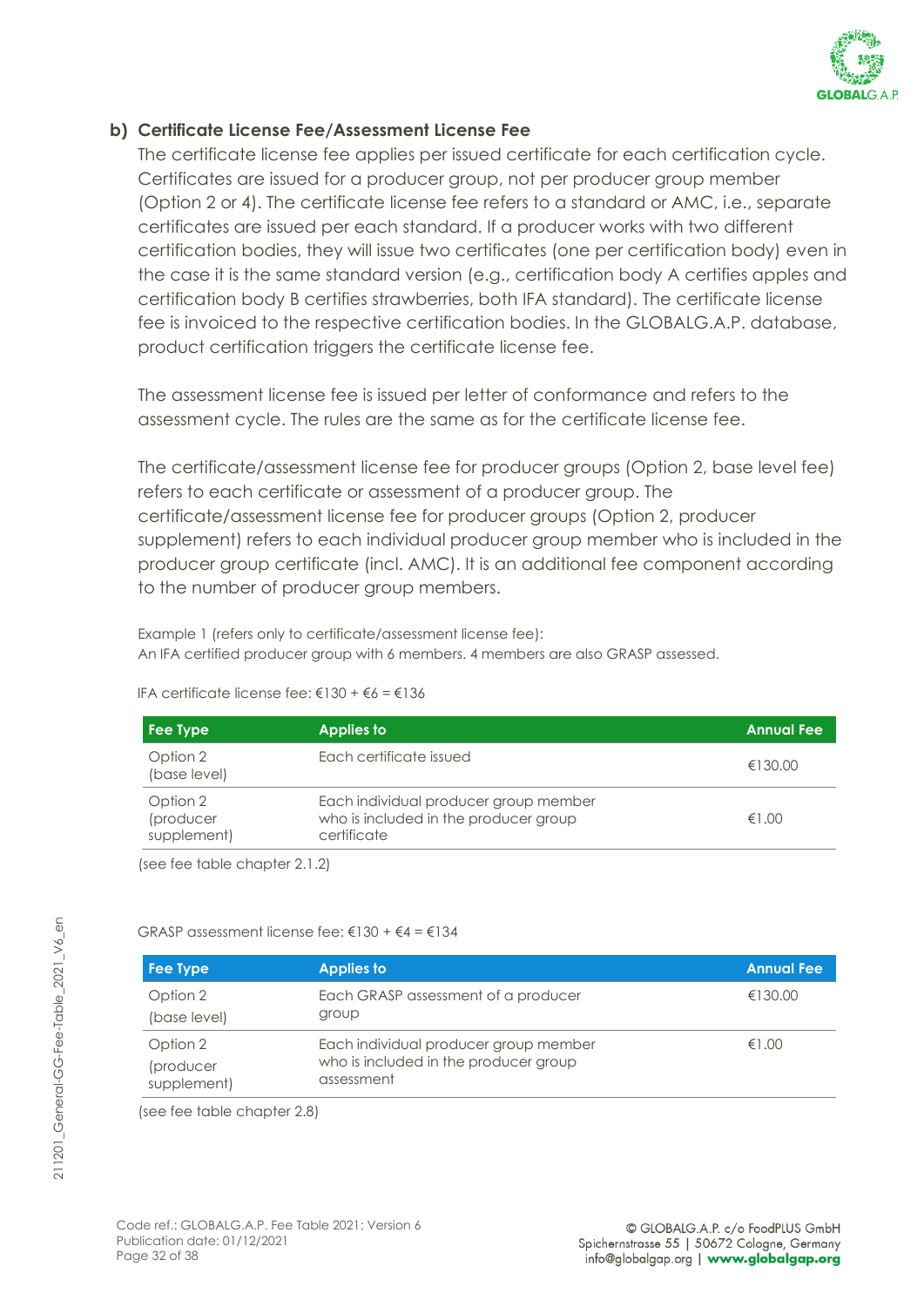

#### **Aquaculture**

The hatchery-related fees are flat fees calculated independently from the estimated number of produced organisms. "Seedling – juveniles" refer to: smolt, fingerling, alevin, nauplii, post-larvae, others.

The GRASP assessment is compulsory for all producers certified according to the IFA standard for Aquaculture. Therefore, the GRASP fees apply.

Example: An aquaculture producer (Option 1) produces 5,000 tons Atlantic salmon. The farm also produces seedlings – ova (about 1,000,000 organisms) and juveniles (about 400,000 organisms). The product's production process (incl. the development stages) is IFA certified.

Registration Fee – Farmed Fish

| <b>Annual Production Quantity</b><br>[metric tons, live weight] |      | <b>Annual Fee</b> |        |
|-----------------------------------------------------------------|------|-------------------|--------|
| $\geq 5.000$                                                    | $-<$ | 10.000            | €1.000 |

Registration Fee – Hatcheries

| <b>Reproduction</b>   | <b>Annual Fee</b> |
|-----------------------|-------------------|
| Seedlings (ova)       | €100              |
| Seedlings (juveniles) | €100              |

Certificate license fee:

| <b>Option</b> | <b>Applies to</b>         | <b>Annual Fee</b> |
|---------------|---------------------------|-------------------|
| Option 1      | l Each certificate issued | €25               |

Total GLOBALG.A.P. fee calculation: €1,000 + €100 + €100 + €25= €1,225

#### **GRASP Fees**

GRASP assessment fees apply to each GRASP assessment that is carried out on an annual basis. These fees are invoiced to the certification body with the upload of the assessment checklist. Registration fees are not applicable. GRASP can only be assessed in combination with a GLOBALG.A.P. primary production certificate (Option 1 or 2 including approved modified checklist) or equivalent benchmarked scheme (Option 3 or  $4$ ).

#### **localg.a.p. Fees**

localg.a.p. registration fees apply to individual producers and producer groups, and are paid on an annual basis. Assessment license fees apply to each issued localg.a.p. assessment report or letter of conformance. These fees are invoiced to the localg.a.p. verification body or certification body who is responsible for collecting it from their producers once each calendar year according to the product cycle.

localg.a.p. program owners and localg.a.p. observers need to be GLOBALG.A.P. members. Verification bodies have to be GLOBALG.A.P. licensed Farm Assurers and pay the Farm Assurer license fees.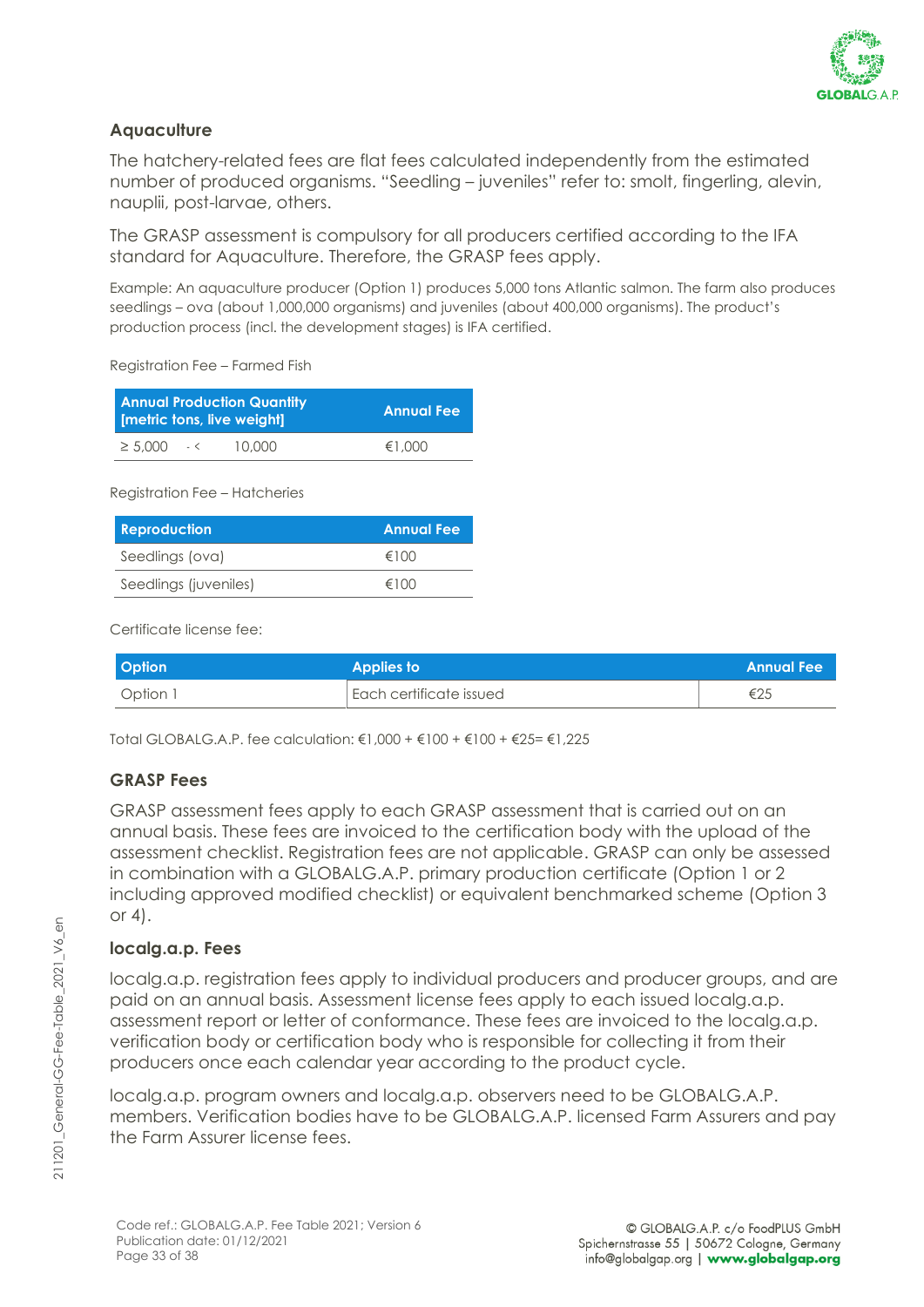

These general localg.a.p. fees apply for the localg.a.p. Foundation Level and Intermediate Level (part of the localg.a.p. ready-to-use solution), as non-accredited standards that do not include the GLOBALG.A.P. Integrity Program. Fees for localg.a.p. fully customized solutions may vary, according to the specific requirements of the customized program and as agreed with the program owner.

#### **Other Programs**

Certification bodies may register additional programs for their clients in the GLOBALG.A.P. database. The service fee is charged when the first program is set to the status "certified".

Example: A producer group with 100 producers registers for "other programs".

| Fee Type                                                                               | Annual Fee ' |
|----------------------------------------------------------------------------------------|--------------|
| Service fee – other programs<br>Option 2 - producer group                              | €25.00       |
| Service fee – other programs (producer supplement)<br>Option 2 - producer group member | $f \in 1.00$ |

GLOBALG.A.P. fee calculation (only "other programs"):  $\epsilon$ 25 + (100\* $\epsilon$ 1) =  $\epsilon$ 125

#### **Compound Feed Manufacturers and Chain of Custody Companies**

The registration fee is triggered in the database as soon as the first product of a company is accepted for the respective standard (e.g., Chain of Custody). The certificate license fee is triggered when the (first) product is set to "certified" in the GLOBALG.A.P. database.

#### <span id="page-33-0"></span>**14.2 Farm Assurers**

#### **Farm Assurer License Fee**

The Farm Assurer license fee is paid for the general license by companies to operate as a GLOBALG.A.P. licensed Farm Assurer. It includes one consultant registration fee and voluntary associate membership. In case the company is another type of member, the respective membership fee is applicable. The minimum Farm Assurer license fee is €1,550 per year. It is an annual fee per calendar year due on the first day of January in each year, or for a new Farm Assurer at the start of their license (signed contract).

#### **Farm Assurer Consultant Fee**

The Farm Assurer consultant fee is applicable per additional consultant and is not included in the membership. Only applicable when no face-to-face GLOBALG.A.P. Farm Assurer workshop is attended in the respective year.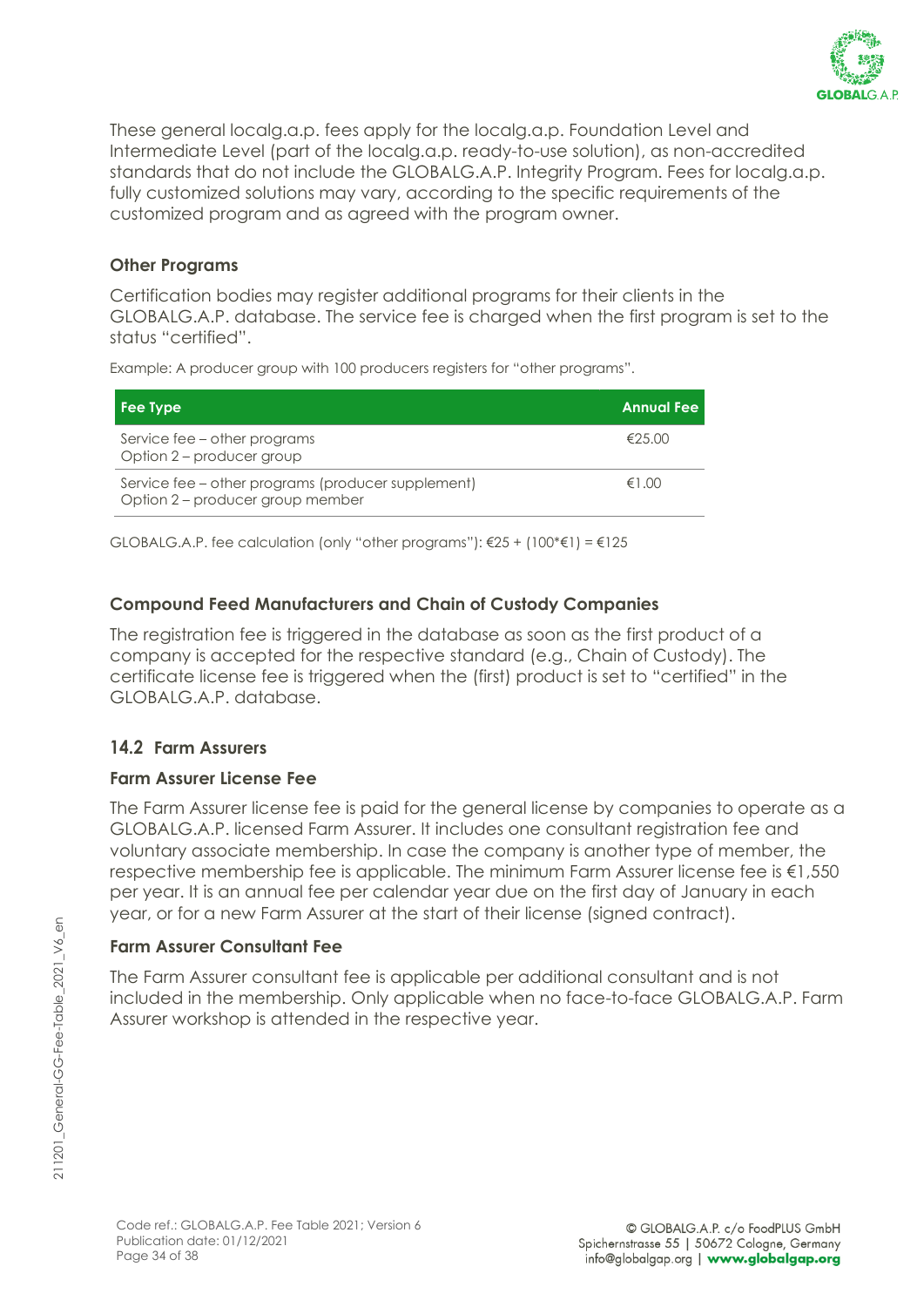

#### <span id="page-34-0"></span>**14.3 Certification Bodies**

#### **[Certification Body License Fees](#page-23-1)**

The evaluation fee for applicant certification bodies is invoiced per application (first approval) after the acceptance of the application.

Certification body license fees are paid for the general license to carry out certification activities within the GLOBALG.A.P. framework and are paid by the certification body. It is an annual fee per calendar year due on the first day of January in each year, or for a newly approved certification body at the start of their license (signed contract).

Certification body license fee (base level): It includes free participation for one certification body scheme manager in an annual scheme manager update (SMU) training and a €500 discount on GLOBALG.A.P. associate membership fee (voluntary).

Certification body license fee (scope extension): It refers to the application of new scopes of IFA, any other GLOBALG.A.P. standard, any other add-on (including GRASP), or localg.a.p., if agreed with the program owner.

Certification body license fee (country supplement) is based on the number of countries in which the certificates are issued, including add-ons.

#### **[Certification Body Training Fees](#page-23-2)**

These fees cover the costs for training requirements to qualify certification body inspectors and auditors for GLOBALG.A.P. certification.

Certification body scheme manager update (SMU) training: Participation in one annual SMU training (for one participant) is included in the annual certification body license fee. There is a fee per additional participant of the certification body scheme manager update training.

Certification body in-house trainer training (IHT): A training on CPCC and general regulations per standard version or add-on (e.g., GRASP), one, two, or three days depending on the number of sub-scopes.

#### <span id="page-34-1"></span>**14.4 Benchmarking: Scheme and Checklist Owners**

The benchmarking fees cover the application and approval procedure, ongoing administration and the continuous development guided by the GLOBALG.A.P. Secretariat. Base administration fee for AMCs, equivalent or resembling schemes: Includes free voluntary membership, one participation of one person per year to the benchmarked certification system owner meeting, and re-benchmarking for the respective sub-scope(s). It is an annual fee.

Registration fee equivalent schemes:

The fee option is assigned in the individual agreement with the scheme owner. The registration fee is an annual fee that is invoiced to the scheme owner each year beginning of January. Due date for its calculation is the 31 December of the former year.

- The area/quantity-related registration fee (fee model 1) applies to each individual producer (also to each producer group member) per scope or sub-scope of the scheme for each certification cycle.
- The flat registration fee (fee model 2) applies to each at the due date registered and accepted producer.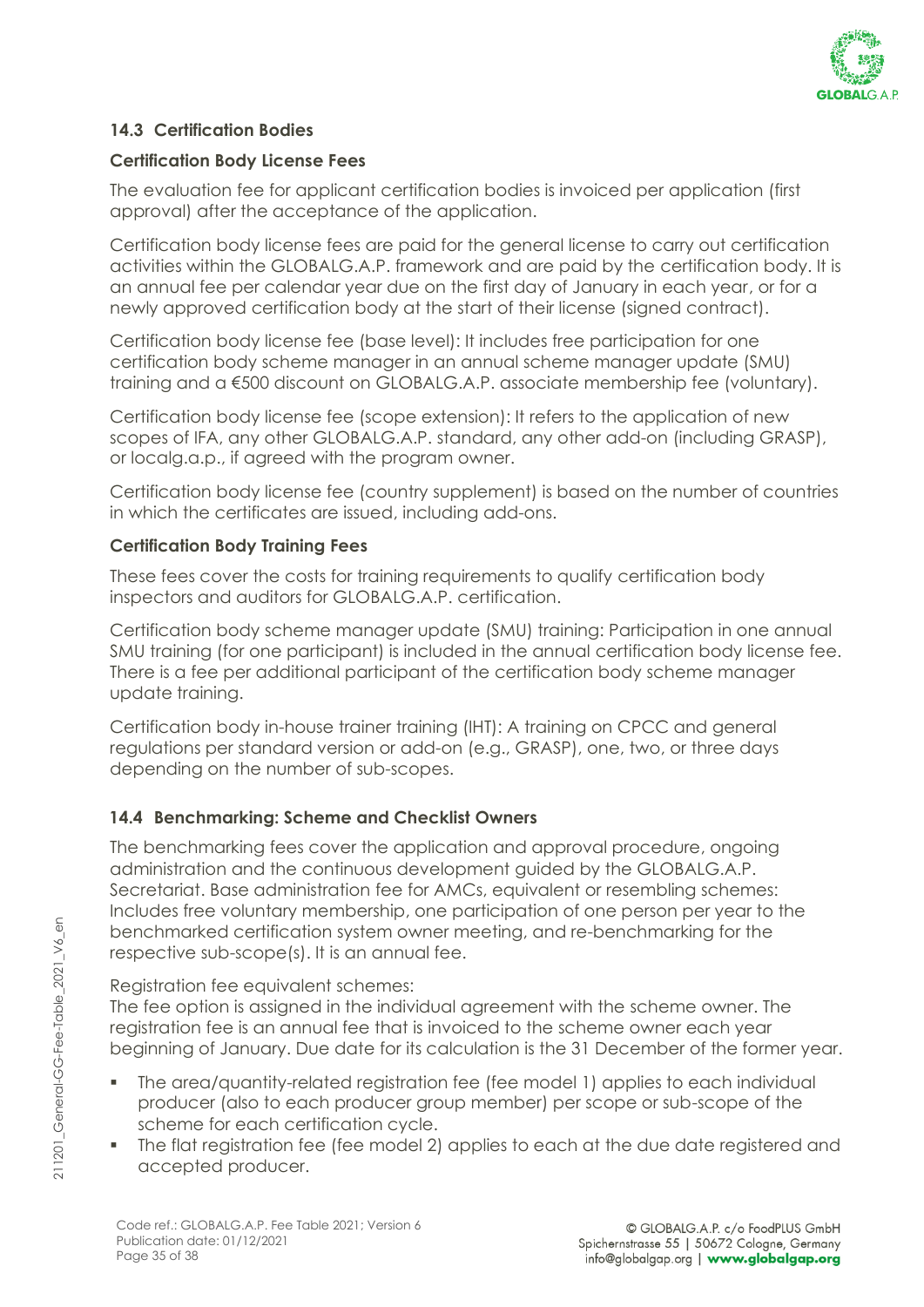

No certificate license fee applies for equivalent and resembling schemes.

#### <span id="page-35-0"></span>**14.5 Members**

The membership fee is an annual fee per calendar year due on the first day of January in each year or for every new member at the start of their membership. GLOBALG.A.P. retail and food service membership fees are size-related according to overall retail turnover per calendar year.

Supplier membership includes the voting right for one sub-scope.

#### <span id="page-35-1"></span>**14.6 Bookmarking Users**

The bookmarking account service is free of additional charges for GLOBALG.A.P. members. The bookmarking account service fee for retail & food service members includes an unlimited number of bookmarked GLOBALG.A.P. Numbers (GGNs). For suppliers and traders the fee is invoiced based on the number of GGNs. The fee is not scope-specific. It is an annual fee per calendar year due on the first day of January each year or for new bookmarking users when they receive access to the bookmarking account.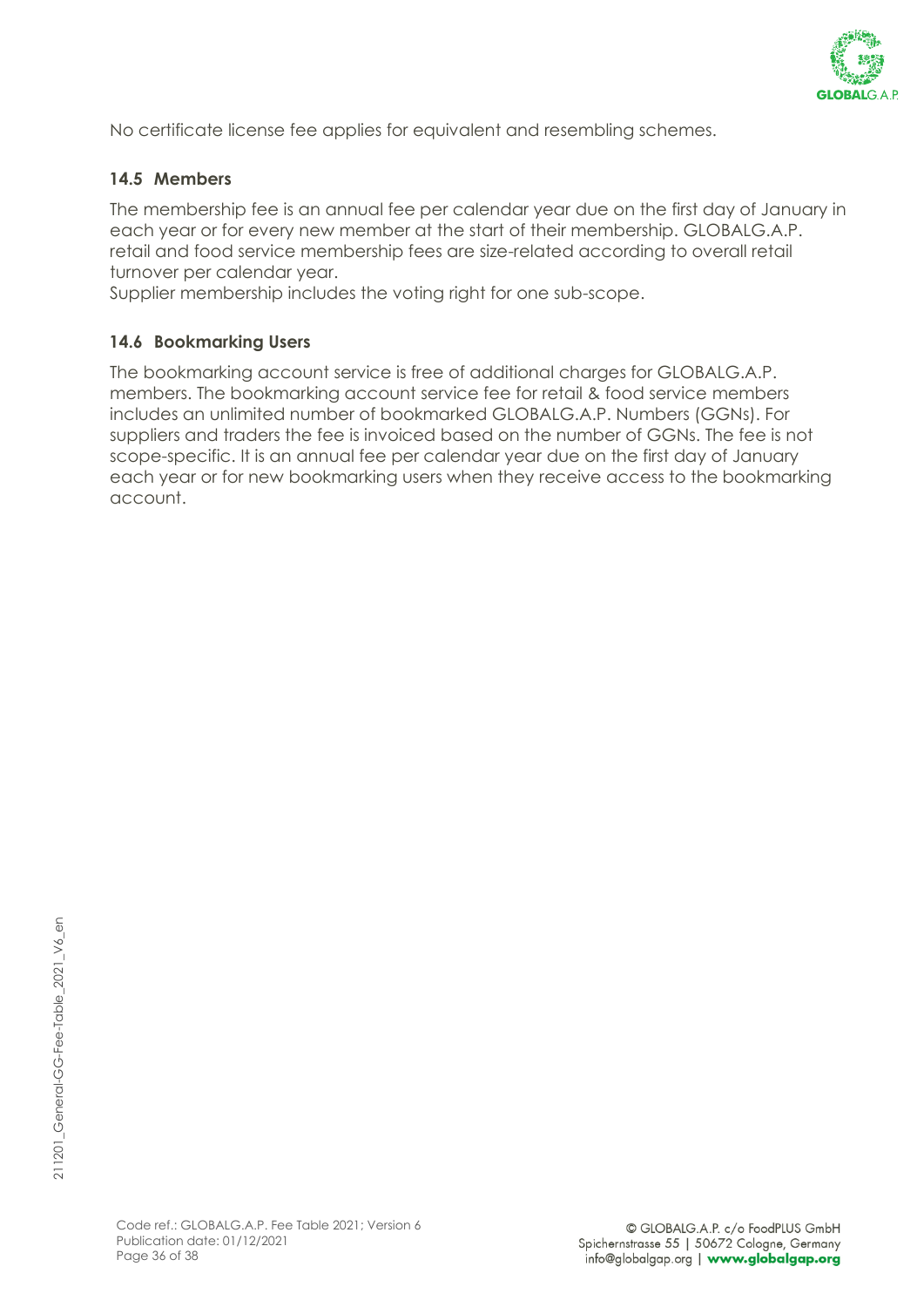

# <span id="page-36-0"></span> $\sqrt{15}$ EDITION UPDATE REGISTER

| <b>Version</b> | <b>Document Name</b>                                     | <b>Pages</b> | <b>Changes</b>                                                                                                                                                                                                                                                                                                                                                                                                                                                                                                                                                                                                                                                    |
|----------------|----------------------------------------------------------|--------------|-------------------------------------------------------------------------------------------------------------------------------------------------------------------------------------------------------------------------------------------------------------------------------------------------------------------------------------------------------------------------------------------------------------------------------------------------------------------------------------------------------------------------------------------------------------------------------------------------------------------------------------------------------------------|
|                |                                                          |              |                                                                                                                                                                                                                                                                                                                                                                                                                                                                                                                                                                                                                                                                   |
| Version 2.1    | 150227_General-GG-<br>Fee-<br>Table_2015_V2_1_en.doc     | 14           | 2.5 Registration Fee for Sprouts applicable to<br>covered crops only, extended to HPSS, PSS and<br>localg.a.p.<br>2.12 Reference to CoC Fees for Standard<br>Version 4<br>5. Inspector/Auditor Registration Fee also<br>applies to AMCs<br>2.13. New annex supplemental fees<br>(Registration Fee NTWG Supplement)                                                                                                                                                                                                                                                                                                                                                |
| Version 3.0    | 151218_General-GG-<br>Fee-<br>Table_2016_V3_en.doc       | 14           | 2.1 Modified Registration Fee for Crops Based<br>Scopes, covered (excluding Flowers and<br>Ornamentals and PPM)<br>2.3 Modified Registration Fee for Crops Based<br>Scopes, non-covered (excluding Flowers and<br>Ornamentals and PPM)<br>11 Registration Fee Equivalent Schemes<br>modified                                                                                                                                                                                                                                                                                                                                                                      |
| Version 4.0    | 170411_General-<br>GLOBALG.A.P.-Fee-<br>Table_2017_V4_en | 27           | Registration Fee for Sprouts not applicable<br>anymore<br>2.3 Livestock: New fee for hatcheries (Poultry),<br>2.5 New fee - Crops for Processing Standard,<br>2.7 Fees for Add-On Module - TR4 Biosecurity for<br><b>Bananas</b><br>11 Fees for Bookmarking Users (Retailers and<br><b>Certification Bodies)</b>                                                                                                                                                                                                                                                                                                                                                  |
| Version 5.0    | 200221_General-GG-<br>Fee-Table_2020_V5_en               | 37           | 2.1 Sub-Scope Hop added, Produce Safety<br>Assurance fees (replace PSS fees)<br>2.9 Fees for SPRING add-on<br>2.10 Fees for GLOBALG.A.P. Farm Sustainability<br>Assessment add-on<br>2.11 Fees for Food Safety Modernization Act<br>Produce Safety Rule add-on<br>2.12 Fees for GFSI recognized Integrated Farm<br>Assurance standard sub-scopes Fruit and<br>Vegetables, Hop<br>2.13 Fees for GFSI recognized Integrated Farm<br>Assurance standard scope Aquaculture<br>2.15 Fees for other programs<br>3 Fees for Produce Handling Assurance<br>standard<br>4.3 Fees for Non-GM/"Ohne Gentechnik" add-<br>on<br>8 Benchmarking: Modification of Livestock fees |
| Version 6.0    | 211201_General-GG-<br>Fee-Table_2021_V6_en               | 38           | 2.15 Other programs fees<br>14.1b) Calculation of other programs license<br>fees                                                                                                                                                                                                                                                                                                                                                                                                                                                                                                                                                                                  |